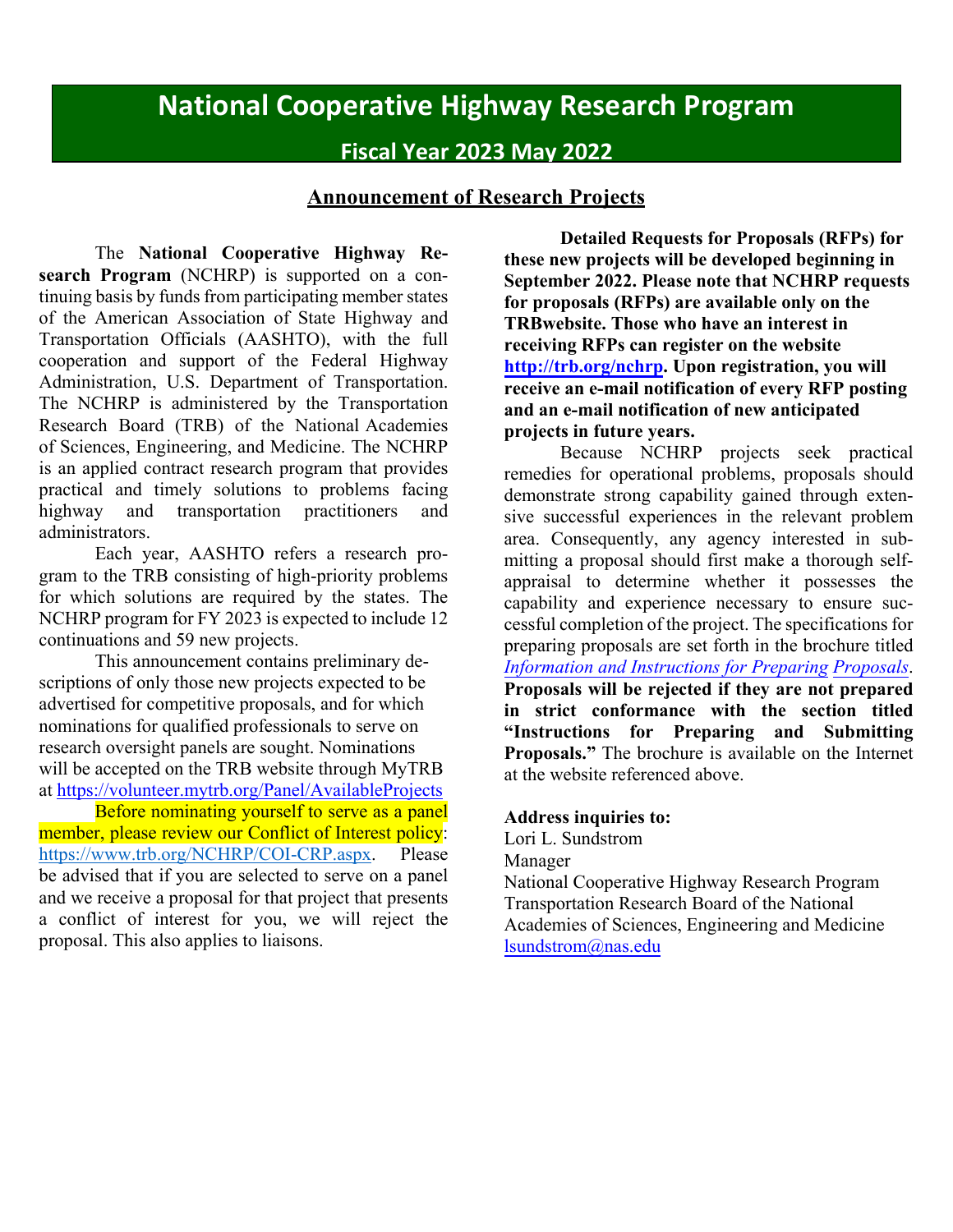#### **IMPORTANT NOTICE**

**Potential proposers should understand clearly that the research program described herein is tentative.** The final program will depend on the level of funding available from the Federal-aid apportionments for FY 2023. Meanwhile, to ensure that research contracts can be executed as soon as possible after the beginning of the fiscal year, the NCHRP is proceeding with the customary sequence of events through the point of research agency selection for all projects. The first round of detailed Requests for Proposals will be available starting in September 2022; proposals will be due beginning in October 2022, and research agency selections will be made beginning in December 2022. This places the risk of incurring proposal costs at the election of the research agencies. Beyond the point of selecting agencies, all activity relative to the FY 2023 program will cease until the funding authorization is known. These circumstances of uncertainty are beyond NCHRP control and are covered here so that potential proposers will be aware of the risk inherent in electing to propose on tentative projects.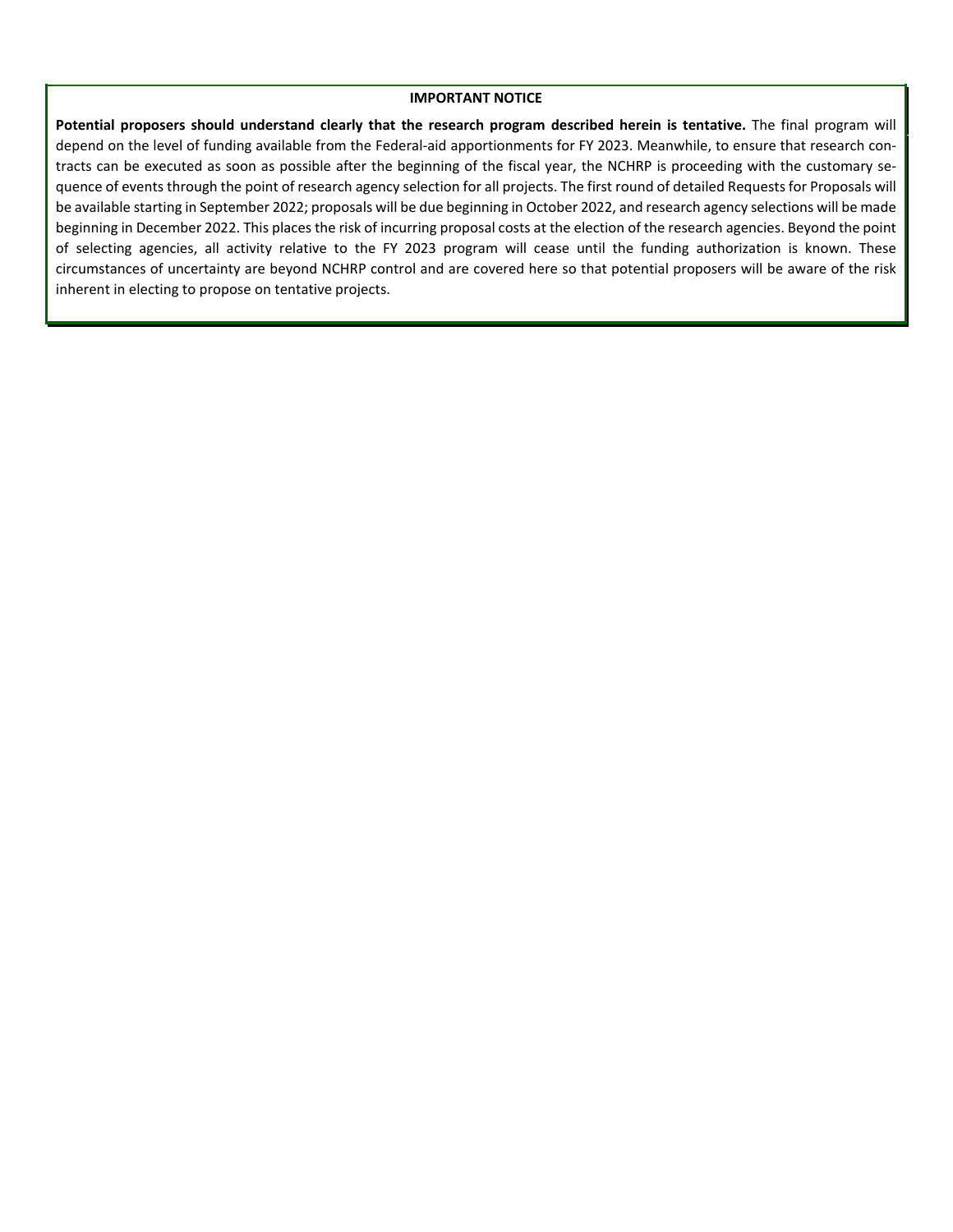#### **National Cooperative Highway Research Program NCHRP FY 2023**

| Project<br><b>Number</b> | Problem<br><b>Number</b> | <b>Title</b>                                                                                                                     | <b>Allocation</b> | Project<br>Manager   | <b>Synopsis</b><br>Page No. |
|--------------------------|--------------------------|----------------------------------------------------------------------------------------------------------------------------------|-------------------|----------------------|-----------------------------|
| $01 - 62$                | $C-06$                   | Impact of Flooding and Inundation on the<br><b>Resiliency of Pavements</b>                                                       | \$650,000         | Barcena              | 5                           |
| $03 - 145$               | $G-12$                   | National Traffic Sensor System Evaluation<br>Program                                                                             | \$600,000         | Deng                 | 5                           |
| $03 - 146$               | $G-13$                   | <b>Transportation Operations Manual Best Practices</b><br>Guide                                                                  | \$350,000         | Deng                 | 6                           |
| $03 - 147$               | $G-18$                   | LED Applications on Traffic Control Devices                                                                                      | \$500,000         | McKenney             | 7                           |
| 03-148                   | $G-26$                   | Capabilities, Requirements, Planning, and<br>Preparing to Virtually Operate Traffic<br>Management Systems (TMS).                 | \$600,000         | Deng                 | 8                           |
| 03-149                   | $G-32$                   | Signal Timing Manual: Development of the Third<br>Edition                                                                        | \$750,000         | Deng                 | 9                           |
| $05 - 26$                | $G-01$                   | Development of an Updated Warranting System<br>for Roadway Lighting                                                              | \$350,000         | McKenney             | 11                          |
| $05 - 27$                | $G-20$                   | Best Practices for Roundabout and Alternative<br>Intersection/Interchange Lighting                                               | \$500,000         | Retting              | 12                          |
| $07 - 33$                | $G-14$                   | Evaluate the Benefits of Increasing Clear Zone at<br>Higher Speed/Traffic Volume/Crash Locations                                 | \$450,000         | Crichton-<br>Sumners | 13                          |
| 07-34                    | $G-28$                   | Toward Artificial Intelligence-Enabled Decision<br>Support Systems for TSMO Applications                                         | \$450,000         | Deng                 | 13                          |
| 08-163                   | $B-03$                   | Defining Appropriate Design and Accommodation \$550,000<br>Thresholds for Active Transportation in a Context-<br>Driven Approach |                   | Weeks                | 15                          |
| 08-164                   | $B-04$                   | Institutional Integration of Active Transportation                                                                               | \$600,000         | Crichton-<br>Sumners | 16                          |
| 08-165                   | $B-05$                   | Integrating Active Transportation Data into<br><b>Transportation Decision-Making</b>                                             | \$550,000         | Weeks                | 17                          |
| 08-166                   | $B-06$                   | Racial and Economic Disparities in Pedestrian and \$750,000<br><b>Bicyclist Safety</b>                                           |                   | Weeks                | 18                          |
| 08-167                   | $B-08$                   | A Guide for Creating Effective Visualizations                                                                                    | \$375,000         | McKenney             | 18                          |
| 08-168                   | $B-09$                   | Analysis and Assessment of the National<br>Performance Management Data                                                           | \$550,000         | Barcena              | 19                          |
| 08-169                   | $B-10$                   | Equity, Diversity, and Inclusion, and Other<br>Indicators to Improve Transportation Asset<br>Management Impact and Outcomes      | \$500,000         | Weeks                | 20                          |
| 08-170                   | $B-12$                   | Frameworks, Guidance, and Tools to Support Post- \$600,000<br>Implementation Evaluation of Transportation<br>Projects            |                   | Weeks                | 21                          |
| 08-171                   | $B-13$                   | Institutionalizing Safe Systems and Safety Culture \$400,000<br>in the Transportation Planning Process                           |                   | Schwager             | 21                          |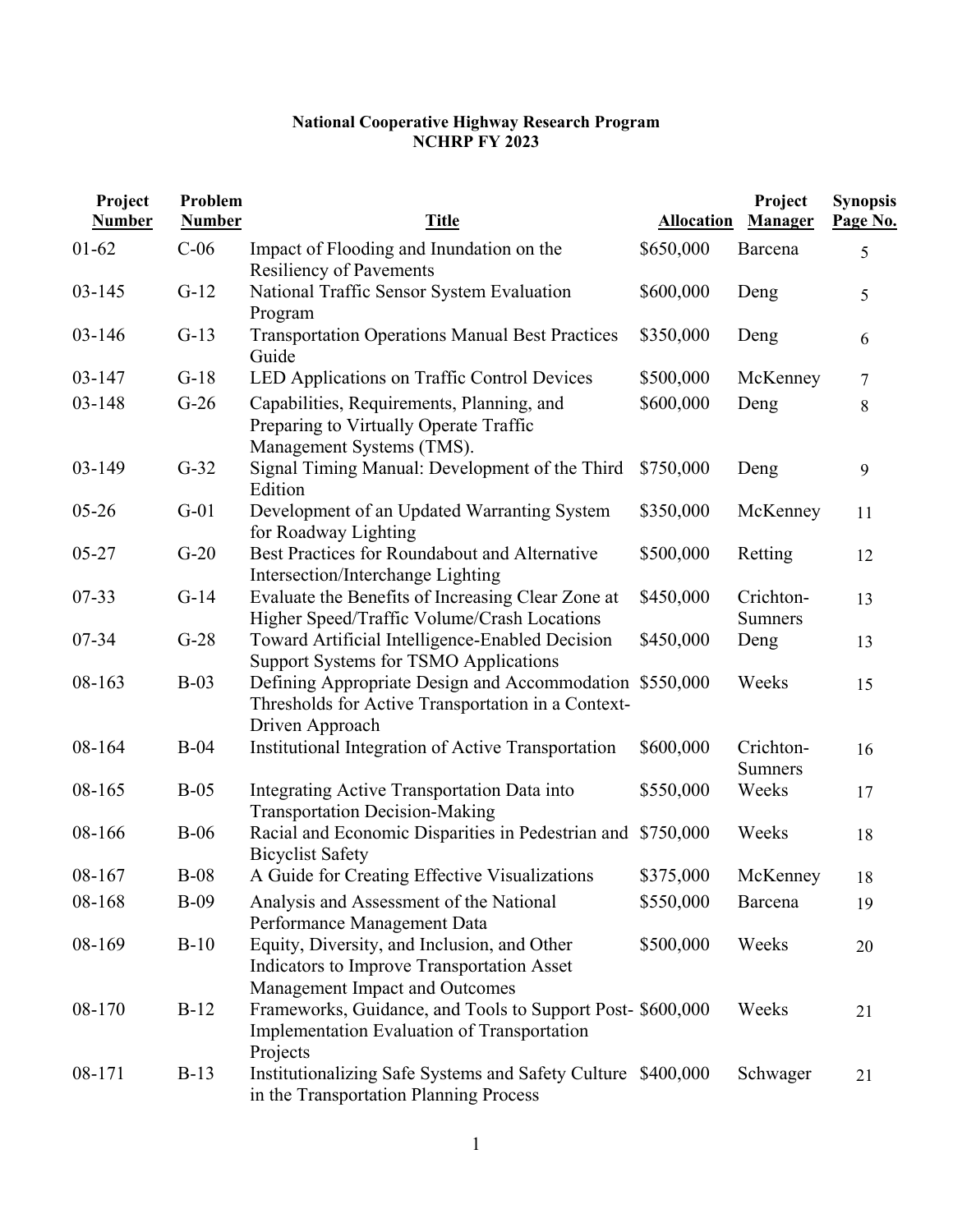| Project<br><b>Number</b> | Problem<br><b>Number</b> | <b>Title</b>                                                                                                                                                               | <b>Allocation</b> | Project<br>Manager | <b>Synopsis</b><br>Page No. |
|--------------------------|--------------------------|----------------------------------------------------------------------------------------------------------------------------------------------------------------------------|-------------------|--------------------|-----------------------------|
| 08-172                   | $B-14$                   | Benefit Analysis of Private Health Sector                                                                                                                                  | \$400,000         | Crichton-          | 22                          |
|                          |                          | Investments in Public/Human Transportation                                                                                                                                 |                   | <b>Sumners</b>     |                             |
| 08-173                   | $B-35$                   | Impacts of E-Commerce on Travel and Land Use<br>Patterns                                                                                                                   | \$400,000         | Weeks              | 23                          |
| $10 - 115$               | $D-02$                   | Guide on Progressive Design-Build for<br>Transportation Projects: Project Planning through<br>Project Implementation                                                       | \$300,000         | McKenney           | 24                          |
| 10-116                   | $D-04$                   | Variability in Pavement Materials and<br>Construction                                                                                                                      | \$500,000         | Hanna              | 25                          |
| 10-117                   | $D-06$                   | GFRP Barrier Testing Evaluation and Repair<br>Strategies                                                                                                                   | \$850,000         | Hanna              | 26                          |
| 10-118                   | $D-07$                   | Guidance for Efficient Timelines and<br>Incentives/Disincentives for Accelerated Bridge<br><b>Construction Projects</b>                                                    | \$275,000         | Abu-<br>Hawash     | 27                          |
| 10-119                   | $D-08$                   | Guidelines for Implementing Utility Investigations \$400,000<br>in Alignment with Project Delivery                                                                         |                   | Jared              | 28                          |
| 10-120                   | $D-09$                   | Guidance for Including Right-Of-Way and Utilities \$400,000<br>in Value Engineering Studies                                                                                |                   | McKenney           | 29                          |
| 10-121                   | $D-13$                   | Performance-based Specification for the<br>Application of Ground Modification Methods for<br>Bridges, Retaining Structures, and Associated<br><b>Geotechnical Features</b> | \$450,000         | Abu-<br>Hawash     | 30                          |
| 10-122                   | $D-17$                   | Update of the AASHTO Practical Guide to Cost<br>Estimating (PGCE)                                                                                                          | \$250,000         | McKenney           | 31                          |
| $10 - 123$               | $D-18$                   | Quality Assurance and Sustainability                                                                                                                                       | \$350,000         | Hanna              | 31                          |
| 10-124                   | $D-23$                   | Development of Field Test to Determine Actual<br>Percent Embedment of Chip Seal Aggregate                                                                                  | \$400,000         | Barcena            | 33                          |
| 10-125                   | $D-26$                   | Update to the AASHTO LRFD Bridge<br><b>Construction Specifications</b>                                                                                                     | \$800,000         | Abu-<br>Hawash     | 34                          |
| 12-125                   | $C-07$                   | Earthquake-Induced Bridge Displacements                                                                                                                                    | \$450,000         | Abu-<br>Hawash     | 35                          |
| $14 - 36(01)$            |                          | <b>AASHTO Guide to Bridge Preservation Actions</b><br><b>Implementation Workshops</b>                                                                                      | \$355,000         | Abu-<br>Hawash     | 36                          |
| 15-82                    | $C-11$                   | Effects of Operating Speed and Posted Speed<br>Limit in Conjunction with Roadway Geometric<br>Design on Safety Performance for High-Speed<br>Rural Highways and Freeways   | \$950,000         | Deng               | 36                          |
| $17 - 111$               | $G-02$                   | Speed Management Solutions and Strategies to<br>Improve Pedestrian and Bicyclist Safety on<br><b>Arterial Roadways</b>                                                     | \$550,000         | Deng               | 38                          |
| 17-112                   | $G-03$                   | Enhancing Highway Safety Manual Guidance on<br>Pedestrian and Bicyclist Countermeasures<br>(CMF/SPF Development)                                                           | \$600,000         | Retting            | 39                          |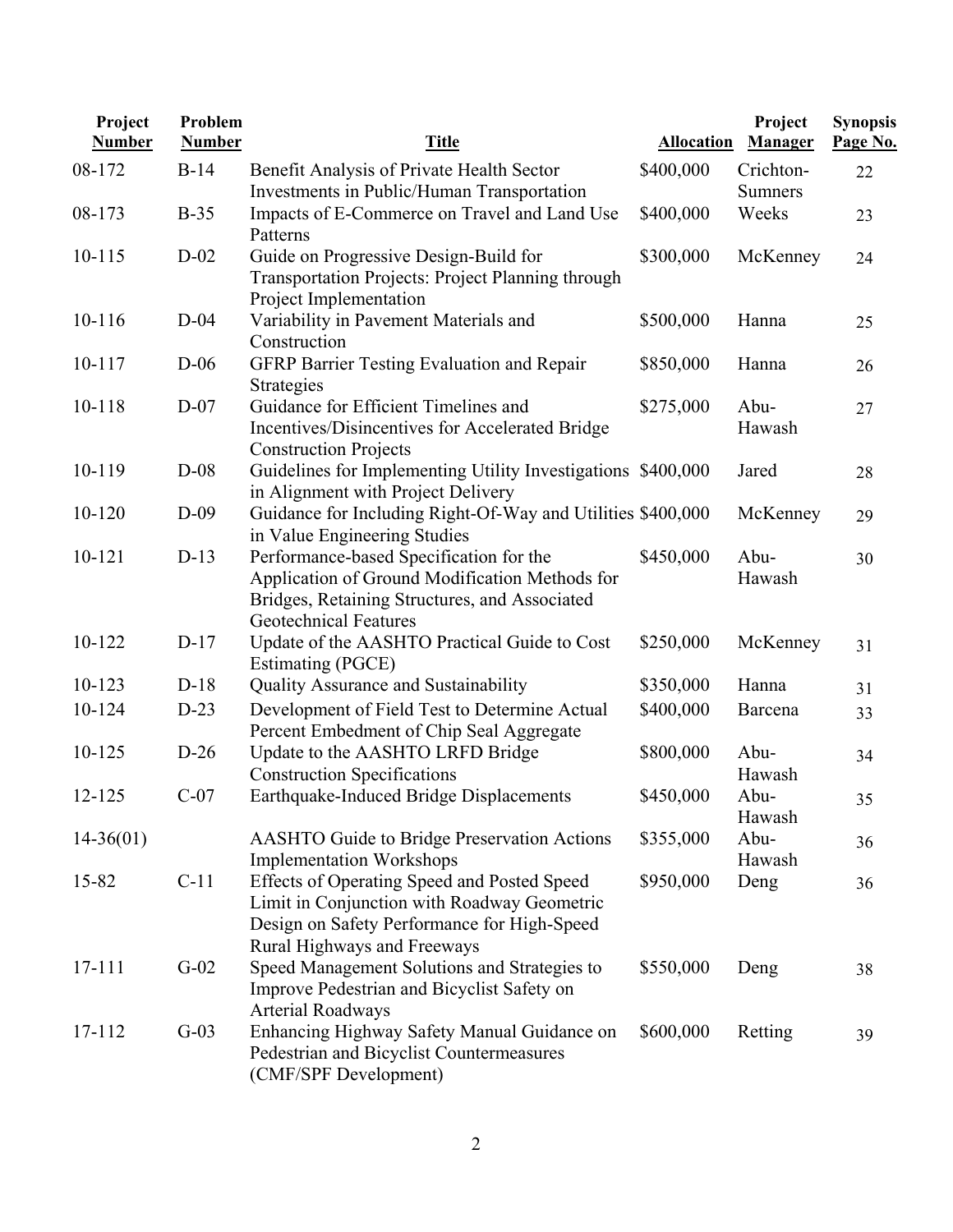| Project<br><b>Number</b> | Problem<br><b>Number</b> | <b>Title</b>                                                                                                                                              | <b>Allocation</b> | Project<br><b>Manager</b>   | <b>Synopsis</b><br>Page No. |
|--------------------------|--------------------------|-----------------------------------------------------------------------------------------------------------------------------------------------------------|-------------------|-----------------------------|-----------------------------|
| $17 - 113$               | $G-04$                   | Incorporating Safe System Approach into the<br>NCHRP 500 Series                                                                                           | \$700,000         | Retting                     | 40                          |
| 17-114                   | $G-05$                   | Integrated Strategies for Managing High Travel<br><b>Speeds</b>                                                                                           | \$500,000         | Deng                        | 41                          |
| 17-115                   | $G-08$                   | Pedestrian Crosswalk Spacing and Placement<br>Guidance to Improve Safety                                                                                  | \$500,000         | Deng                        | 42                          |
| 17-116                   | $G-09$                   | Practical Approaches to Quantifying Safe System<br>Concepts                                                                                               | \$450,000         | Jared                       | 44                          |
| $17 - 117$               | $G-10$                   | Safety Performance Functions for Horizontal<br>Curves                                                                                                     | \$350,000         | Deng                        | 45                          |
| 17-118                   | $G-11$                   | Understanding the Impacts of Operational Changes \$450,000<br>on Safety Performance                                                                       |                   | Retting                     | 46                          |
| 17-119                   | $G-15$                   | Conflict-Based Crash Prediction Method for<br>Intersections                                                                                               | \$550,000         | Deng                        | 48                          |
| 17-120                   | $G-19$                   | Improved Method to Link Crash, Emergency<br>Medical Service, and Trauma Registry Data to<br>Expand Safety Data Analyses and Safety Program<br>Development | \$400,000         | Retting                     | 48                          |
| 17-121                   | $G-24$                   | Using Advanced Technologies to Reduce<br>Commercial Motor Vehicle Crashes in Work<br>Zones                                                                | \$500,000         | Crichton-<br><b>Sumners</b> | 50                          |
| 17-122                   | $G-27$                   | Evaluation of Trespassing Detection and Warning<br>Systems in the Vicinity of Highway-Rail Grade<br>Crossings                                             | \$450,000         | Hanna                       | 50                          |
| 19-22                    | $A-03$                   | Future Equity Impacts of Existing Fuel Taxes                                                                                                              | \$450,000         | Crichton-<br><b>Sumners</b> | 52                          |
| 19-23                    | $A-04$                   | New Mobility and the User Fee Concept                                                                                                                     | \$450,000         | Schwager                    | 53                          |
| $22 - 57$                | $C-03$                   | Development of MASH Full-Scale Test Matrices<br>for Additional Roadside Safety Devices                                                                    | \$500,000         | Jared                       | 53                          |
| $22 - 58$                | $C-04$                   | National Guidance for Defining Acceptable<br>Roadside Hardware Field Performance through In-<br>Service Performance Evaluations (ISPEs)                   | \$400,000         | Barcena                     | 54                          |
| $23-29$                  | $A-02$                   | Enterprise Data Warehouse Implementation Guide                                                                                                            | \$350,000         | Barcena                     | 54                          |
| $23 - 30$                | $A-05$                   | Knowledge Strategies to Support the Research<br>Lifecycle and Application of Research Results                                                             | \$400,000         | Jared                       | 55                          |
| $23 - 31$                | $A-06$                   | Lessons Learned from Two Decades of Knowledge \$250,000<br>Management                                                                                     |                   | Jared                       | 56                          |
| 23-32                    | $A-08$                   | Development of the AASHTO Transportation<br>Asset Risk & Resilience Manual: Phase 1                                                                       | \$4,000,000       | Abu-<br>Hawash              | 57                          |
| $23 - 33$                | $A-11$                   | Guidance in Planning for Managed Retreat as an<br>Extreme Weather and Climate Adaptation Strategy                                                         | \$500,000         | Crichton-<br><b>Sumners</b> | 59                          |
| 25-66                    | $B-15$                   | Update the National REMEL Database Used in<br>FHWA Traffic Noise Model                                                                                    | \$1,000,000       | Deng                        | 60                          |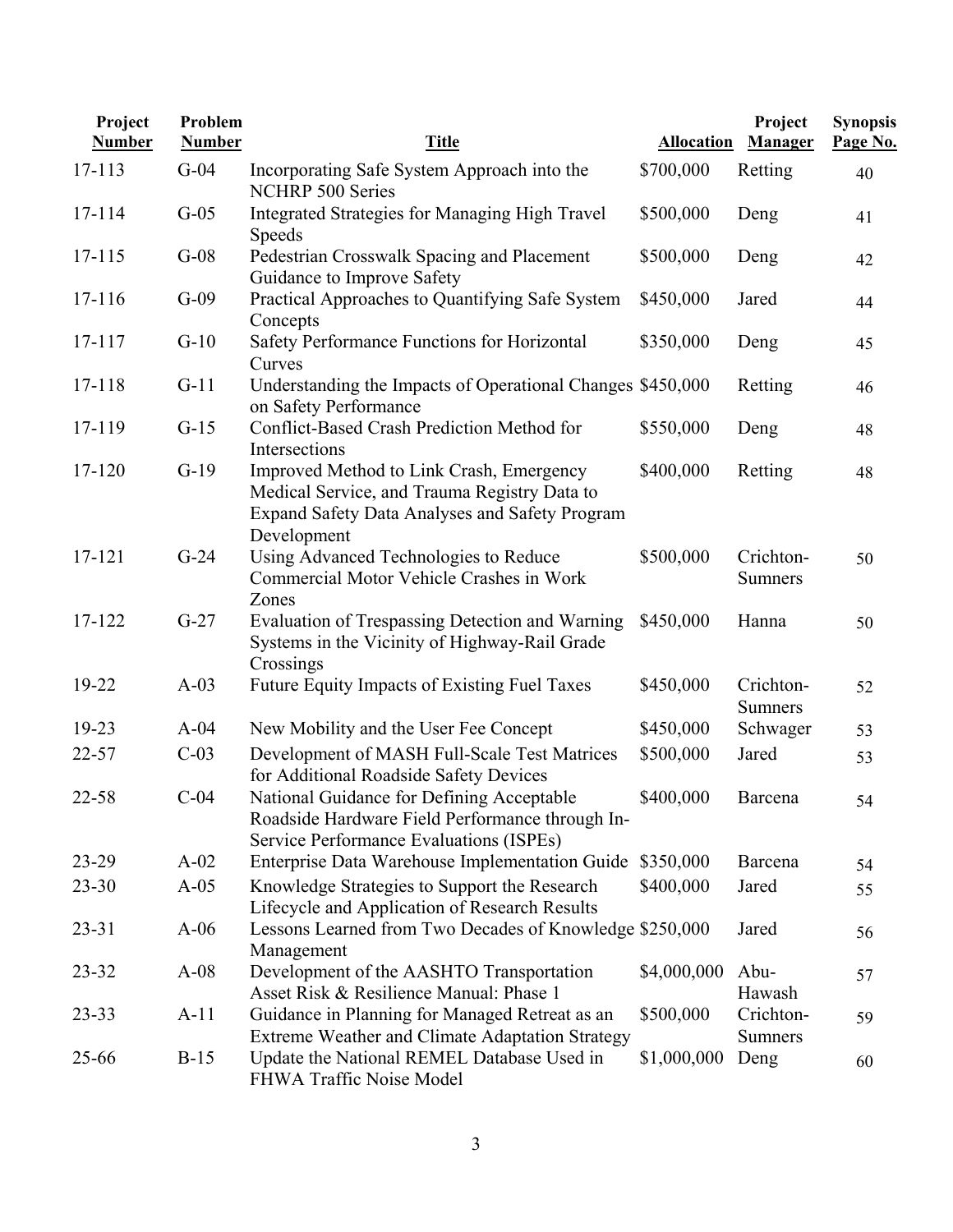| Project<br><b>Number</b> | Problem<br><b>Number</b> | Title                                                                                           | <b>Allocation</b> | <b>Project</b><br><b>Manager</b> | <b>Synopsis</b><br>Page No. |
|--------------------------|--------------------------|-------------------------------------------------------------------------------------------------|-------------------|----------------------------------|-----------------------------|
| 25-67                    | $B-19$                   | Cultural Resources Mitigation: What Works and<br>What Doesn't?                                  | \$500,000         | Weeks                            | 61                          |
| $25 - 68$                | $B-23$                   | Successful Practices in Tracking and Implementing \$350,000<br><b>Environmental Commitments</b> |                   | Weeks                            | 62                          |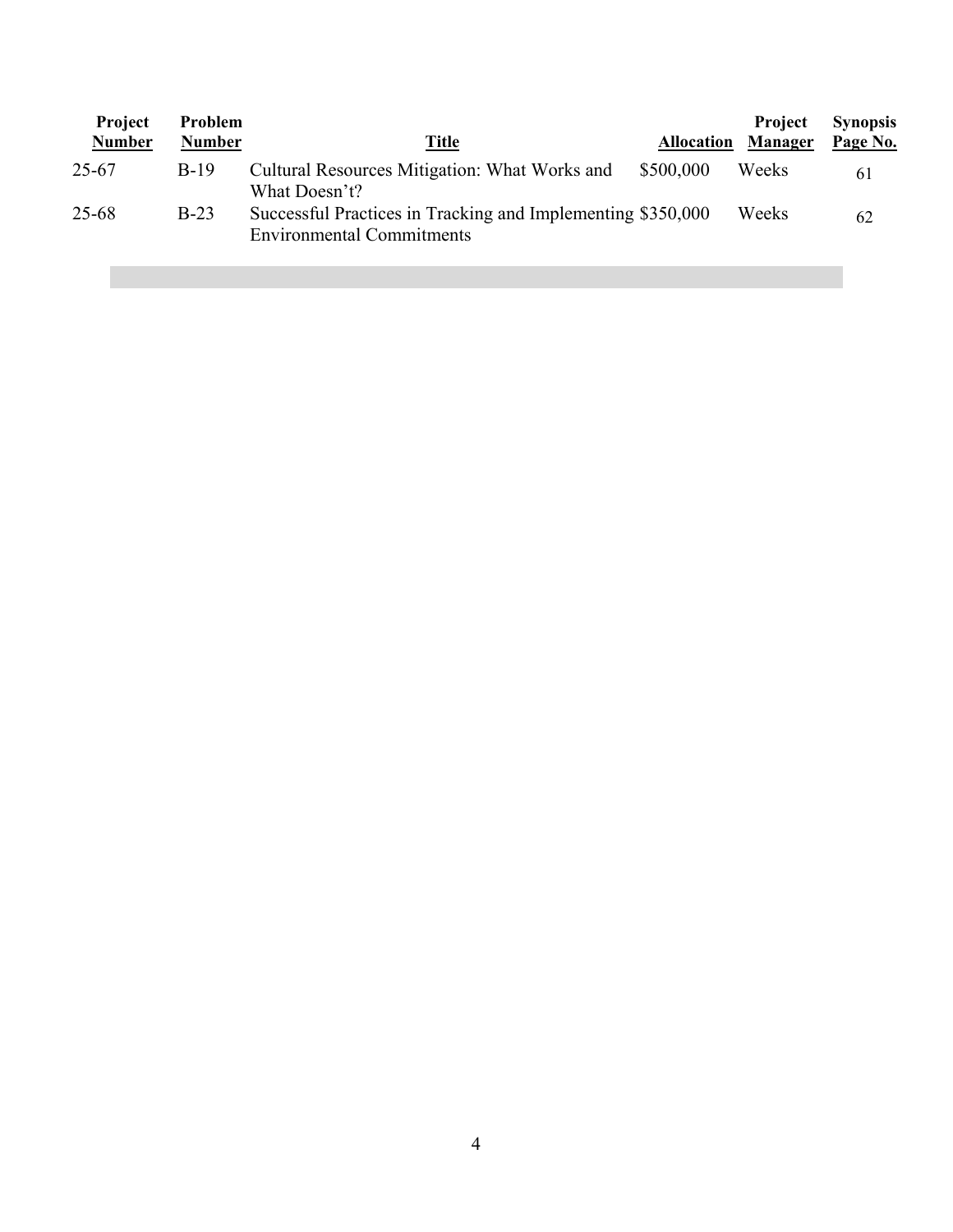#### **Project 01-62** *Impact of Flooding and Inundation on the Resiliency of Pavements*

| Research Field: Design |                                      |
|------------------------|--------------------------------------|
| Source:                | <b>AASHTO Committee on Pavements</b> |
| Allocation:            | \$650,000                            |
| <b>NCHRP Staff:</b>    | Roberto Barcena                      |

The resiliency of pavements after inundation by flooding will gain greater significance in the foreseeable future. For many years, transportation agencies have dealt with the aftermath of flooding from major storm events, but the threat of sea-level rise from global climate change now looms more ominously. During the 20th century, the sea level rose 15-20 centimeters (roughly 1.5) to 2.0 mm/year), with the rate accelerating towards the end of the century. Climatological projections predict an even faster sea-level rise in the 21st century.

The objective of this research is to determine the impact that submergence and inundation related to flooding and sea-level rise have on the long-term performance of pavement systems and provide guidance on improving pavement resiliency.

Research results will support the development of design guidelines, standard practices, training sessions, and other activities that can be given to practicing engineers for limiting flood damage to new and existing pavements.

## **Project 03-145** *National Traffic Sensor System Evaluation Program*

| Research Field: Traffic |                                                                 |
|-------------------------|-----------------------------------------------------------------|
| Source:                 | <b>AASHTO Committee on Transportation System and Operations</b> |
| Allocation:             | \$600,000                                                       |
| NCHRP Staff:            | Zuxuan Deng                                                     |

Traffic sensors are essential components of all highway traffic monitoring and traffic management systems. Traffic monitoring depends upon reliable vehicle detection and accurate measurement of traffic volume, speed, classification, and weight. Active traffic management systems and other intelligent transportation systems applications require these parameters and more, for varied uses like wrong-way driving detection, near-miss crash analysis, commercial vehicle screening, predictive analysis, and others.

Sensor systems based on new and emerging technologies—such as optics, electronics, communications, and artificial intelligence—are rapidly supplanting traditional traffic sensor systems, but their accuracy and performance typically lack objective and independent evaluation. State and local agencies must often rely on informal, inconclusive evaluations and pilot deployments to assess sensor systems' suitability for highway applications. The burden to test every sensor type and revision that comes to market creates massive duplication of effort and wastes time, effort, and funding.

Although millions of traffic sensors are in use, manufacturers and distributers can rarely provide independent third-party test results demonstrating their real-world performance. Sensor errors can seriously affect safety and mobility, particularly in critical traffic contexts. For example, the lack of quantified error rates and types introduces significant risk into use cases involving high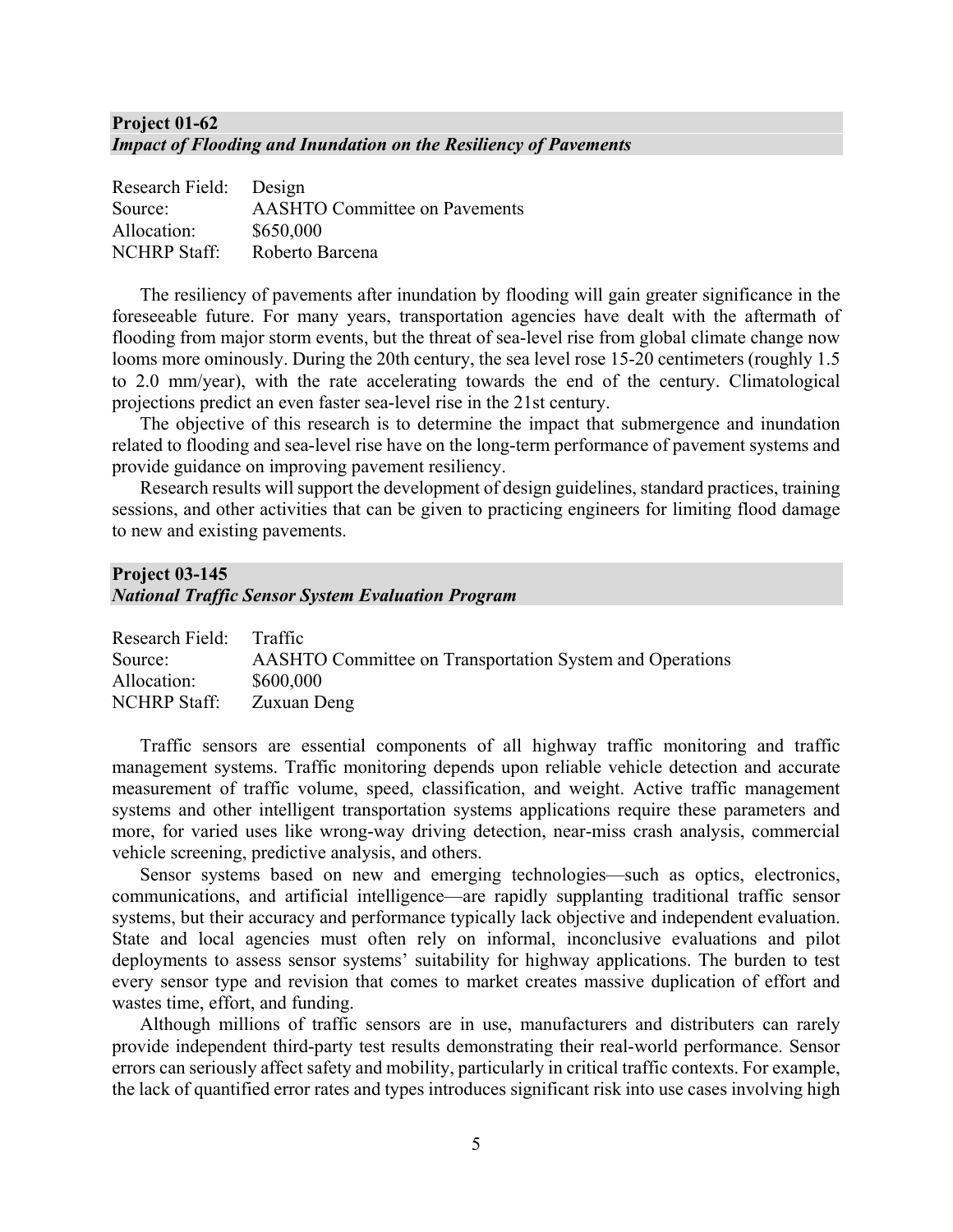traffic volumes and speeds. In addition, the lack of information regarding system performance and reliability in different operational domains can lead to misapplication of sensor systems, unacceptable performance, or short service life.

An authoritative method is needed to characterize the performance and identify the operational domains of current and emerging traffic sensor systems. The research should develop test procedures that could be applied within the AASHTO's National Transportation Product Evaluation Program or a similar program.

This research should examine current practice and needs, and then define a comprehensive evaluation methodology applicable to traffic management and traffic monitoring sensor systems in each mode being detected (e.g., vehicle, pedestrian, and bicycle). The test protocols should incorporate factors such as weather conditions, lighting and background, and traffic and roadway characteristics to characterize sensors' operational domains. The methodology will allow testing laboratories to evaluate sensor systems and show whether the methods and protocols are replicable, transferable, and ultimately useful to transportation agencies. The research should also examine the feasibility of establishing a national testing program through existing or newly created institutions and evaluate potential business models in consideration of the needs and receptivity of transportation agencies and industry.

## **Project 03-146**  *Transportation Operations Manual Best Practices Guide*

| Research Field: Traffic |                                                                 |
|-------------------------|-----------------------------------------------------------------|
| Source:                 | <b>AASHTO</b> Committee on Transportation System and Operations |
| Allocation:             | \$350,000                                                       |
| <b>NCHRP</b> Staff:     | Zuxuan Deng                                                     |

The *Transportation Operations Manual* (Manual) being developed under NCHRP Project 03- 126, "Transportation Operations Manual" is nearing completion and should be published in 2022. To support the implementation of the Manual, this project would identify best practices for each of the Manual topics by organizing and identifying best practices found in existing case studies gathered by the National Operations Center of Excellence (NOCoE), from the AASHTO Committee on Transportation System Operations (CTSO) best practices webinar series, and other industry resources.

The project will identify gaps between the existing body of knowledge already gathered by the NOCoE and the Manual's chapters and fill those gaps through gathering additional case studies and best practices. The resulting product would be a digital best practices guide that would support the Manual chapters with practical real-world examples and best practices. The framework for the best practices guide should enable updates through the NOCoE's ongoing work in gathering case studies and best practices.

The objective of this research is to have a best practices guide that would support the Manual chapters with practical real-world examples and best practices. Potential tasks could include: (1) identifying and categorizing best practices found in the NOCoE Case Study Library; (2) identifying and categorizing best practices found in additional resources, including the CTSO Best Practices Webinar Series, resources in the NOCoE Knowledge Center, existing NCHRP research, and FHWA peer exchange and state-of-the-practice materials; (3) identifying gaps between the existing body of knowledge already gathered by the NOCoE and the Manual chapters and filling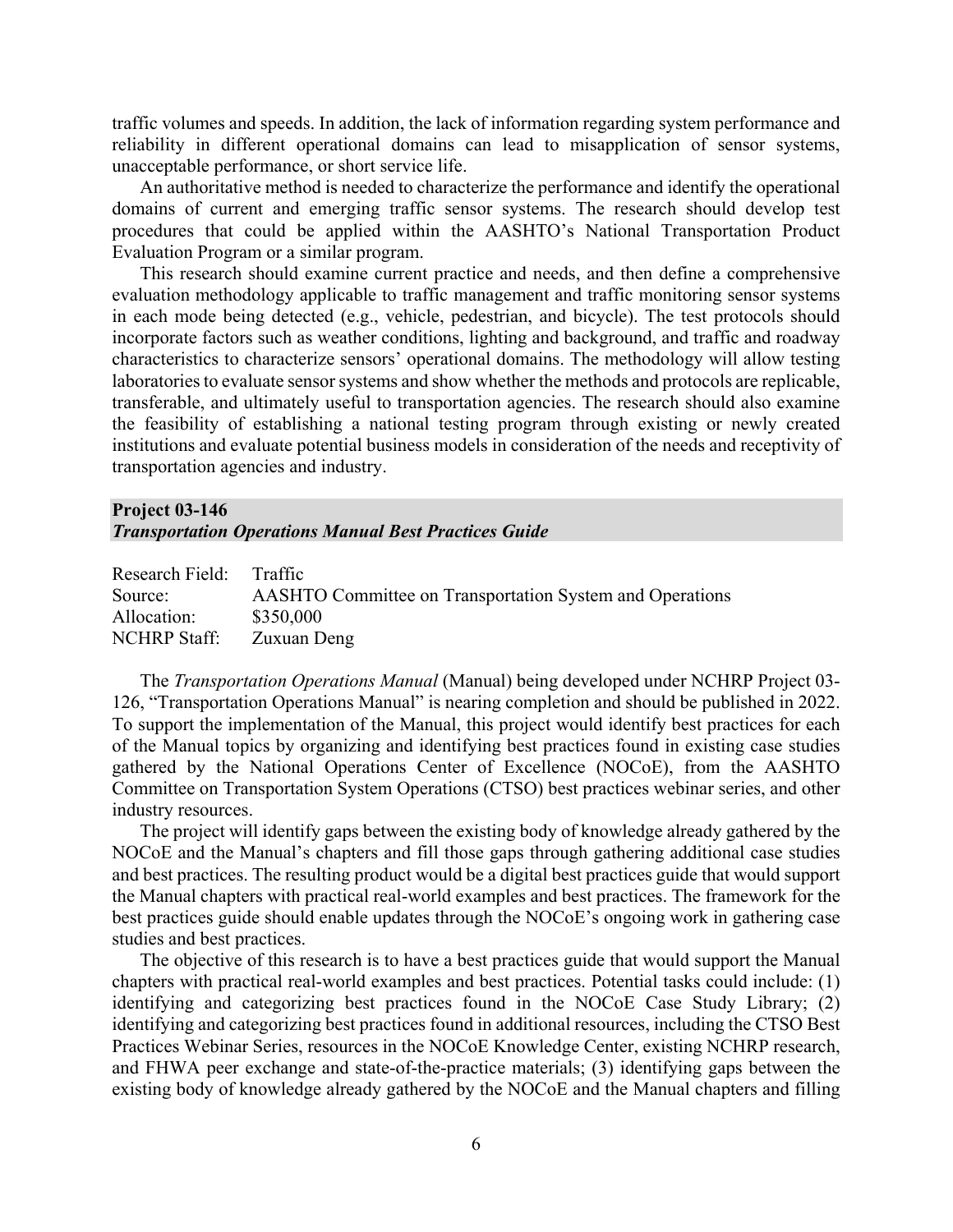those gaps through gathering of additional case studies and best practices; and (4) establishing a framework for the best practices guide, including how best practices are categorized to support the implementation of the guide as well as how users will most effectively access the information.

## **Project 03-147** *LED Applications on Traffic Control Devices*

| Research Field:     | Traffic                               |
|---------------------|---------------------------------------|
| Source:             | Delaware Department of Transportation |
| Allocation:         | \$500,000                             |
| <b>NCHRP</b> Staff: | <b>Christopher McKenney</b>           |

The use of LED's has expanded into the traffic control area with units used to enhance attention/conspicuity of signs, create dynamic sign legends, and provide basic traffic control. The *Manual on Uniform Traffic Control Devices* (MUTCD) administered by the Federal Highway Administration (FHWA) contains limited LED provisions to guide LED applications. This has led to uncertainty on the part of transportation agencies for the appropriate application of LED's in traffic control applications. The National Committee on Uniform Traffic Control Devices has submitted LED recommendations to FHWA that maintain basic traffic control concepts, recognize the adaptability of LED technology, and provide guidance for LED use. In the course of developing those recommendations, a number of issues were identified where research was not available to support the recommendations. There continues to be growing use of LED signs without clear understanding of possible safety advantages and impacts to automated vehicles, road users, and adjacent residents. Therefore, research is needed to provide industry clarification on the LED applications and guide roadway agencies on basic traffic control concepts that ensure life cycle of significant investments and safety to road users.

The objective of this research is to evaluate various LED sign applications and provide research data that supports the best LED application on regulatory and warning signs for the road user. To accomplish the research objective, a research plan for each issue in priority order should be developed and approved, which could include:

- What is the optimal refresh rate for LEDs in traffic control applications, and how can this be shared across street lighting and vehicle lighting use?
- Would different specified flash rates for beacons based upon groups of signs, such as stop, warning, or pedestrian, to identify the sign application be beneficial for the road user?
- When should the various flash rates be applied to produce the best outcomes for safety? Should these flash rates be unique to single traffic control devices or applications to have maximum effect? Given the range of enhanced conspicuity, which flashing rates align with various traffic control devices?
- What LED pitch or spacing should be used to display sign legend and provide maximum sign legibility consistent with MUTCD legends, text, and symbols? Can standard CMS (define) font forms matching the standard highway fonts be created to improve uniformity?
- What spacing of LED's in the border are needed to identify the sign shape for the various regulatory and warning signs and provide enhance conspicuity?
- What are the recommended LED size for regulatory and warning sign applications that provide the best sign conspicuity while preserving sign legibility? Does the size of LED,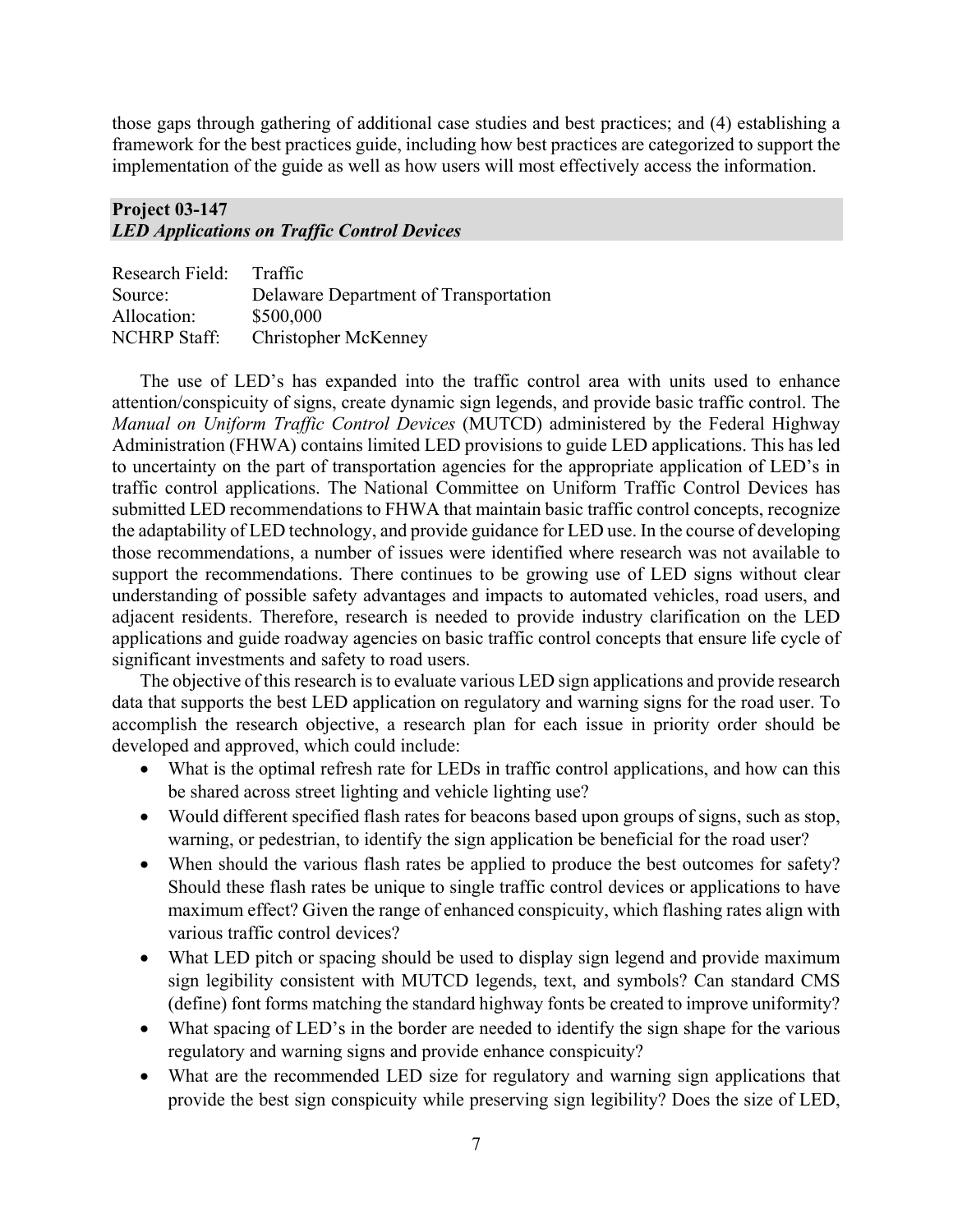dimming, or the intensity of display impact glare and road user/automated vehicle recognition of traffic control device function?

• Does the use of LED's in sign legends permit smaller sign sizes for the some roadway applications?

Potential tasks include (1) conduct a literature search; (2) investigate current state of the practice; (3) create research approaches that provide data-driven resolution to each of the issues/questions; (4) conduct research studies that provide data and support to determine optimal LED specifications; and (5) develop recommendations based on the research to address the issues identified and identify potential solutions that may include physical, electronic, or operational changes to traffic control devices, vehicle image capture and image processing systems, or both, that meet the needs of human drivers and automated driving systems.

#### **Project 03-148**  *Capabilities, Requirements, Planning, and Preparing to Virtually Operate Traffic Management Systems (TMSs)*

| Research Field: Traffic |                                                                   |
|-------------------------|-------------------------------------------------------------------|
| Source:                 | AASHTO Committee on Transportation System and Operations; Georgia |
|                         | Department of Transportation                                      |
| Allocation:             | \$600,000                                                         |
| <b>NCHRP</b> Staff:     | Zuxuan Deng                                                       |

The ability to virtually manage and operate traffic management systems (TMSs) is no longer a luxury. It needs to be a capability of the system and a core capacity of an agency's operations program. It has become a necessity for agencies to work toward developing and sustaining the capabilities and having the resources necessary to remotely manage and operate their own or another agency's TMS. Agencies continue to explore which organizational policies, procedures, capacity, resources, and capabilities may be needed when the agencies determine it is in their interest to virtually manage and operate their TMSs to support day-to-day traffic management for planned (e.g., concerts, festivals) and unplanned (e.g., during the COVID-19 pandemic or a weather emergency) special events. Agencies are looking to develop and adopt policies, operational procedures, review and identify human resource requirements, and identify the resources and changes needed to allow TMSs to be managed and operated virtually and ensure TMSs and their operations centers can be managed and operated remotely. Agencies are also looking for resources to explore what planning, development, and training may be needed to successfully position or prepare TMSs with the capabilities and resources needed to allow an agency to transition the operation of a TMS, involving highly technical traffic management centers, to a virtual operating environment with minimal service disruptions.

This research should address issues and analyses appropriate for agencies to consider when assessing the current capabilities, needs, requirements, and possible improvements that may be needed to enable current or the next generation of an agency's TMS to be managed and operated virtually or remotely. This research should identify the policies, procedures, processes, staffing (e.g., human resource issues), tools (e.g., laptops), capabilities (e.g., internet access, electronic access to data, secure access to operating systems), and practices for agencies to consider when planning, developing, preparing, testing, transitioning, and evaluating the ability of existing or the next generation of an agencies TMSs to have the ability to virtually manage and operate TMSs.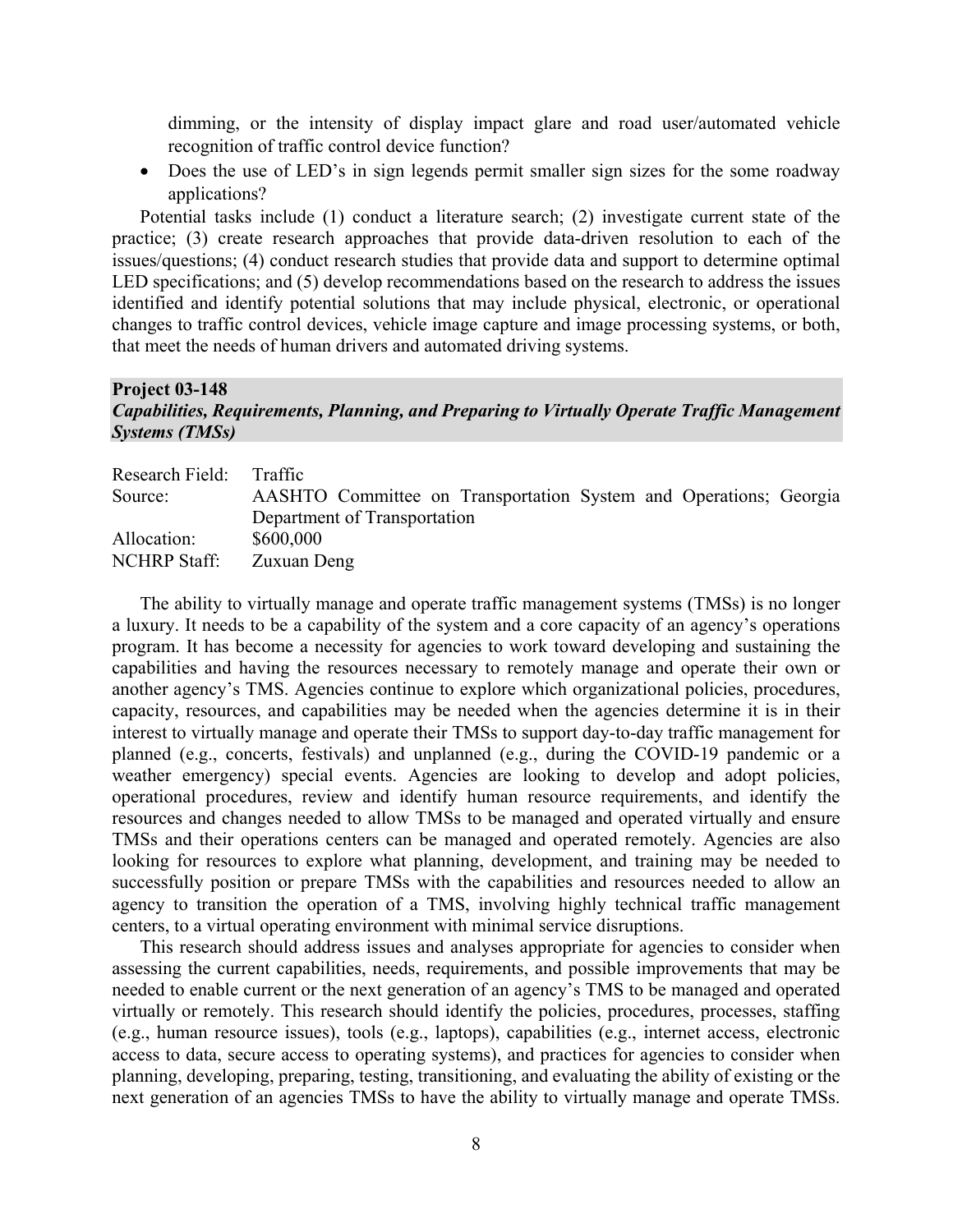Considerations for virtual operations may include necessary security measures to be developed and in place; verify needed resources are available and functioning; and the development, testing, implementation, and verification of specific system capabilities (e.g., remote access to electronic files and user interface for system), policies, procedures, operational protocols, testing, and training resources are available.

The objective of this research is to develop two technical resources:.

- 1. The first technical report will compile and review available resources, offer insights, and synthesize current practices for agencies to consider in the planning, design, and development of projects to improve their TMSs to enable virtual operations. It should also assess and identify key issues to consider (capabilities, needs, requirements, technologies, and other issues) to integrate the virtual or remote operation of a TMS into the planning or design of a new or improved legacy system. This information will support agencies in assessing the current capabilities of legacy TMSs, identifying possible improvements needed to enable or meet agencies needs for operating virtually, assessing the capabilities and requirements when planning or designing the next generation of their TMS.
- 2. The second technical report will explore issues agencies may consider to ensure they have the authority, policies, procedures, capability (e.g., human resource issues, position descriptions, security clearances), capacity (e.g., IT, security, access to agencies operating system and files), and resources (e.g., access to resources normally available and used in the operations center, laptops for remote access, internet access, software) to ensure remote operation of their TMS. This research will also explore the range of initiatives, planning, projects, testing (e.g., acceptance testing, scenario training), and training agencies may conduct in support of establishing, using, and demonstrating ability to virtually managing and operate their agencies, or another agencies TMS.

This research could be executed in phases, and potential tasks may include preparation of a literature review, development of an annotated outline for the technical report, development of the final deliverables, and preparation of outreach materials.

## **Project 03-149**

*Signal Timing Manual: Development of the Third Edition*

| Research Field:     | Traffic                           |
|---------------------|-----------------------------------|
| Source:             | Utah Department of Transportation |
| Allocation:         | \$750,000                         |
| <b>NCHRP Staff:</b> | Zuxuan Deng                       |

The *Signal Timing Manual* (STM) has been the most widely accepted reference across the signal timing field. Since the release of its second edition in 2015 (STMv2), there have been significant advances in signal timing research and practices. Several NCHRP and FHWA initiatives have been implemented, and major industry references such as *Highway Capacity Manual*, 6th edition (2016), *Highway Capacity Manual*, 7th edition (2022), NEMA-TS2 Standard Version 3.07 (2016), and NTCIP 1202 v03A (2019), have been updated incorporating new computational methods and operational practices. New technological trends have emerged, such as applying new computational approaches to the signal timing process, developing signal timing plans using novel datasets, and instrumenting new signal timing paradigm for connected and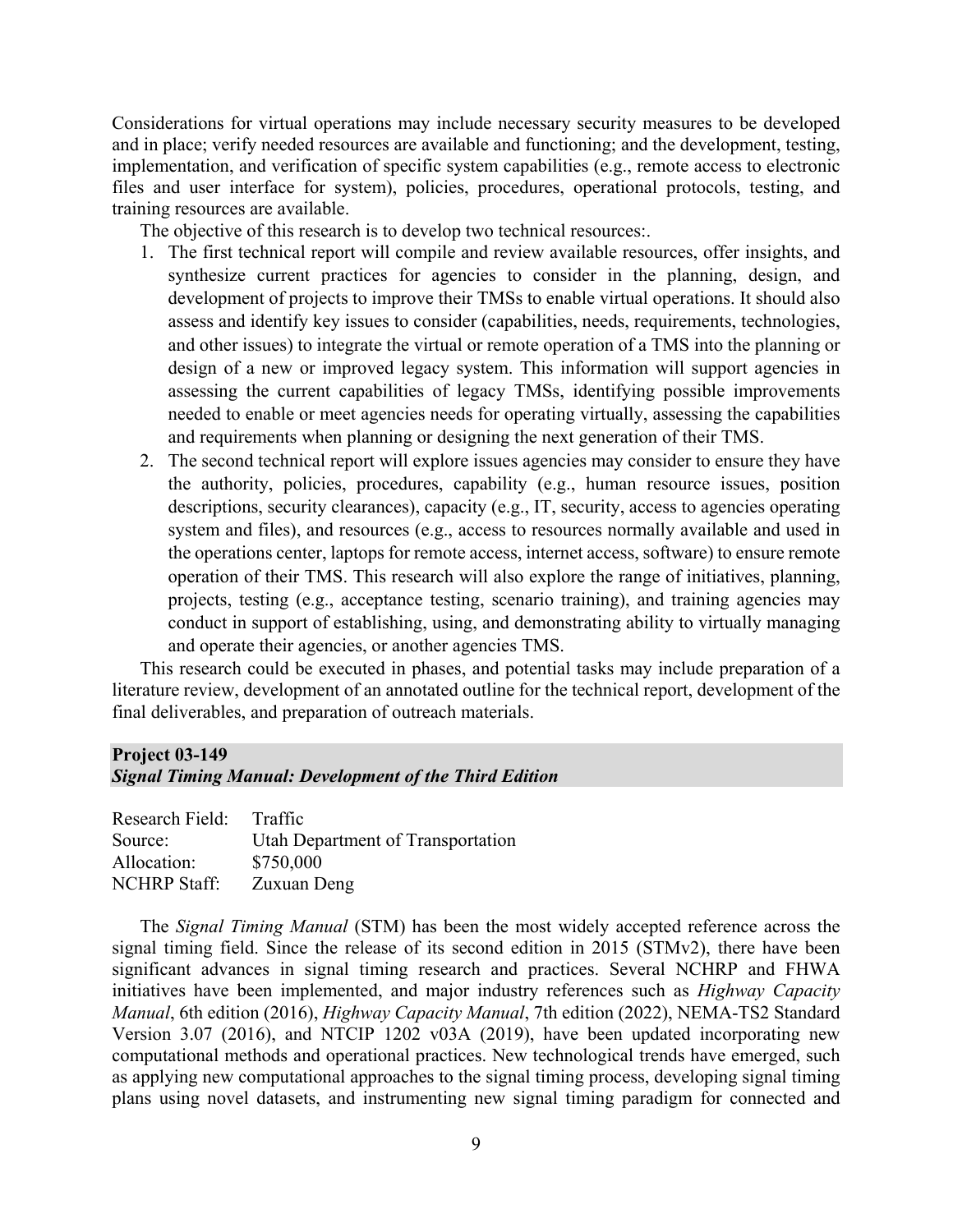autonomous vehicles (CAV). The signal timing community has highlighted important topics to be addressed in a new version of the STM, including the signal timing of unconventional intersection geometries; advanced bicycle, pedestrian, and transit signal timing; cybersecurity risks tied to the signal timing procedures; and innovative signal timing design using standards-based controller features.

While the current STM edition has materially assisted traffic signal professionals, it was developed in the previous decade and is lacking coverage of the most up-to-date developments in the signal timing field. There is an urgent need to develop a new edition (STMv3) that incorporates outcomes of the latest NCHRP and FHWA initiatives that have advanced to successful implementation, and the latest updates of major industry references (e.g., NEMA-TS2, NTCIP 1202, HCM6 and HCM7); provides timely coverage of new technological trends applicable to the signal timing process; and addresses common interests of the community with added or updated topics.

The purpose of this research is to update the current STM, which will be a decade old by the time the STMv3 is published. The new edition will synthesize up-to-date best practices and research outcomes that have been successfully implemented after STMv2, provide proper coverage of technological trends applicable to the signal timing process, and complement existing STM structure with updated and new chapters addressing common interests of the signal timing community.

Potential topics to be covered include:

- 1. New technological trends relevant and applicable to the signal timing process, such as the usage of novel datasets for developing signal timing plans, new computational methods, and new signal timing paradigms for CAVs.
- 2. Cybersecurity in the signal timing process, and related policy implications.
- 3. Updated guidance and support systems to effectively manage, operate, and maintain traffic signals.
- 4. Updated guidelines on flashing yellow arrows and signal phasing. Multimodal signal timing and performance measures, including advanced treatments for bicycle, pedestrian, and transit signal timing. Best signal timing practice for divergent diamond interchanges, single-point urban interchanges, and unconventional arterial intersection designs. Performance measures about right-turn-on-red operations.
- 5. Enhancement of the current STM structure, providing proper details, references, guidelines, or illustrative examples. Candidate subjects include Dallas phasing, third-car detection for permissive/protected left turns, application of peer-to-peer communications and logic processors, innovative usage of overlaps, advanced detection logics, algorithmic details for typical transit signal priority, preemption, and transition logics.

Potential tasks may include: (1) conduct an up-to-date state-of-the-art review, and review purpose, objectives, target users, and target usage for the STM and identify major gaps in current STM edition; (2) identify subjects, updates, and additions; and (3) prepare training materials based on the new STM edition.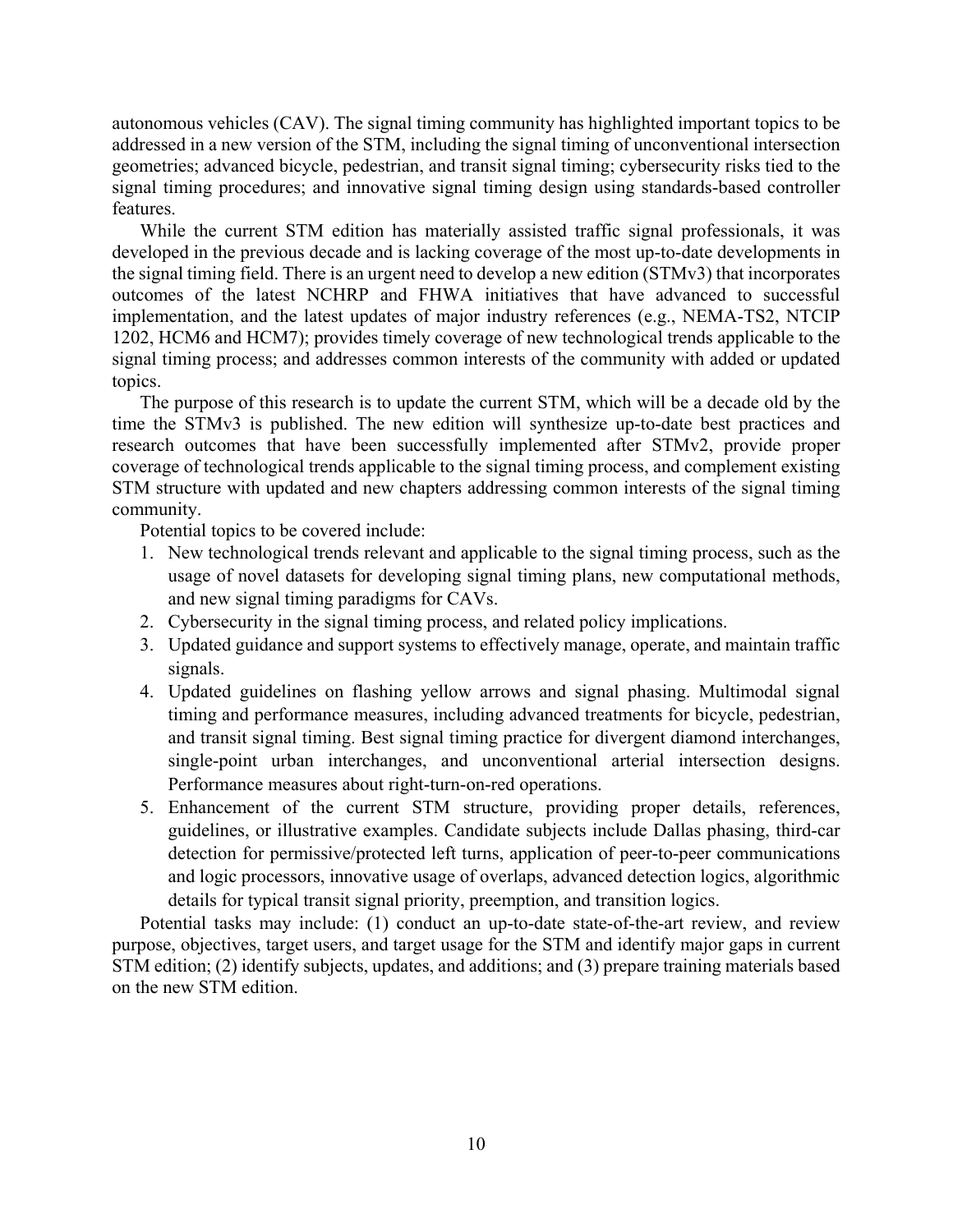## **Project 05-26** *Development of an Updated Warranting System for Roadway Lighting*

| Research Field: Traffic |                      |                              |                                                             |  |  |  |
|-------------------------|----------------------|------------------------------|-------------------------------------------------------------|--|--|--|
| Source:                 |                      |                              | AASHTO Technical Committee on Roadway Lighting and Delaware |  |  |  |
|                         |                      | Department of Transportation |                                                             |  |  |  |
| Allocation:             | \$350,000            |                              |                                                             |  |  |  |
| <b>NCHRP</b> Staff:     | Christopher McKenney |                              |                                                             |  |  |  |

Many state and local departments of transportation (DOTs) and safety practitioners use warranting to define the need for lighting. Currently there are two main warranting systems for roadway lighting: one is in the AASHTO *Roadway Lighting Design Guide* that defines lighting warrants for freeways and highways, and the other in The Transportation Association of Canada (TAC) *Guide for the Design of Roadway Lighting* that defines warranting for streets, highways, freeways, and intersections. The majority of the warranting in TAC is based on a weighted point score system developed in the 1970s and derived from an early 1970s NCHRP research and the late 1970s FHWA *Federal Highways Lighting Handbook*. The AASHTO warranting system was developed in the early 1980s and has not changed significantly since then. Although the AASHTO and TAC publications are relatively current, the warranting system contained within them has not been updated in at least 30 years.

The existing warrants for lighting were developed before the recent development of active safety systems in vehicles, solid-state lighting, and the implementation of the use of crash modification factors (CMFs) in roadway safety analysis. With the advancement of applications of LED lighting system for new or replacement of existing lighting fixtures, there is a significant requirement to create new data associated with the need for new lighting. In addition, warrants do not address safety-based alternatives to roadway lighting, which include retroreflective pavement marking and roadside delineators. There is also growing pressure to reduce potential environmental impacts of roadway lighting. Jurisdictions often must balance the safety benefits of roadway lighting while aiming to reduce potential environmental impacts, such as energy use and impacts to wildlife.

Roadway lighting also can be expensive to install and operate. Over-lit and unwarranted lighting luminaires can result in excessive glare, lighting trespass in the adjoining neighborhood, and sky glow. Additionally, current warranting systems do not address the cost-benefit of roadway lighting as a safety measure compared to other safety alternatives, resulting in inconsistency as to where and when roadway lighting is applied. Therefore, research is needed to develop appropriate CMFs for state-of-the-art lighting system as most state and local DOTs are relying on CMF to justify the safety benefits of installing roadway lighting.

The objective of this research is to develop an updated warranting system that (1) provides linkages to CMFs, and (2) assess roadway lighting compared to other roadway safety treatments and consider the safety impacts on modern vehicle technology and new lighting technologies. The goal would be to develop a system that is easy to use and creates consistency with respect to how roadway lighting is applied as a safety countermeasure. In addition, other safety measure frameworks to access the benefit of roadway lighting to other road safety measures also would be discussed.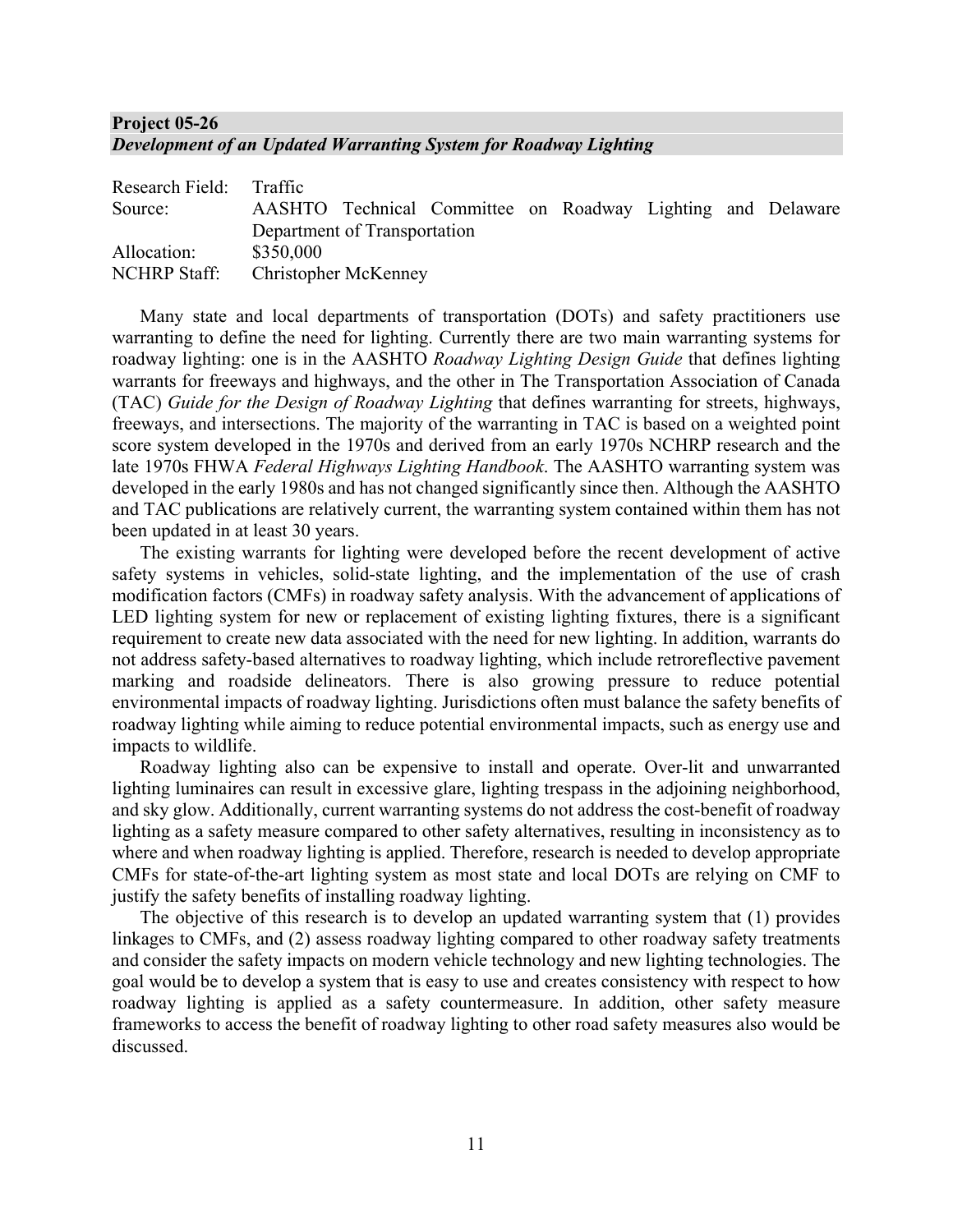## **Project 05-27** *Best Practices for Roundabout and Alternative Intersection/Interchange Lighting*

| Research Field: Traffic |                              |                                                             |  |  |  |
|-------------------------|------------------------------|-------------------------------------------------------------|--|--|--|
| Source:                 |                              | AASHTO Technical Committee on Roadway Lighting and Delaware |  |  |  |
|                         | Department of Transportation |                                                             |  |  |  |
| Allocation:             | \$500,000                    |                                                             |  |  |  |
| NCHRP Staff:            | <b>Richard Retting</b>       |                                                             |  |  |  |

Alternative (or innovative) intersections and interchanges are junctions of two or more roads that do not use traditional intersection or interchange layouts. Most alternative intersections/interchanges installed in the United States have roadway lighting, in part because lighting is supported by FHWA's Alternative Intersection and Interchange Report and *NCHRP Report 672: Roundabouts: An Information Guide*. However, lighting adds significantly to the upfront construction cost and ongoing maintenance costs, which can be a barrier to successful implementation. Lighting can also be a barrier to implementing projects where local communities are concerned about light pollution or trespass. Some agencies have a formal or informal policy that alternative intersections/interchanges must be lit, but do not necessarily light traditional signalized intersections (a policy that may be backwards given that traditional signalized intersections typically have a greater number of conflict points for pedestrians and vehicles than alternative intersections/interchanges).

The objective of this research is to provide answers to the following questions:

- 1. What safety benefits can lighting provide for motorists and pedestrians at various alternative intersection/interchange types?
- 2. Can criteria be established that prioritizes what characteristics of alternative intersections/interchanges most strongly warrant lighting? Example criteria might include number of lanes (e.g., multilane vs. single-lane roundabouts), presence of pedestrian or bicycle facilities, etc.
- 3. What are best practices for lighting design of alternative intersections/interchanges?
- 4. For some junction types, lighting has been recommended to reduce risk of wrong-way entry, for example going clockwise in a roundabout or entering wrong-way on a diverging diamond interchange. Does lighting provide measurable benefit in reducing risk of such maneuvers? Note that for alternative interchanges, wrong-way entry risk may be lower than it is at traditional diamond interchanges.

Potential research activities include (1) literature review; (2) survey of current state practices, and practices in other countries where roundabouts are more common than in the United States; (3) review crash data for existing alternative intersections/interchanges with and without lighting; (4) driver simulation analyses of various alternative intersection/interchange types with and without lighting, and with different lighting strategies; and (5) develop conceptual layouts showing recommended pole/luminaire placement for common alternative intersection/interchange types. The primary final product would be suggested revisions to the AASHTO Roadway Lighting Design Guide.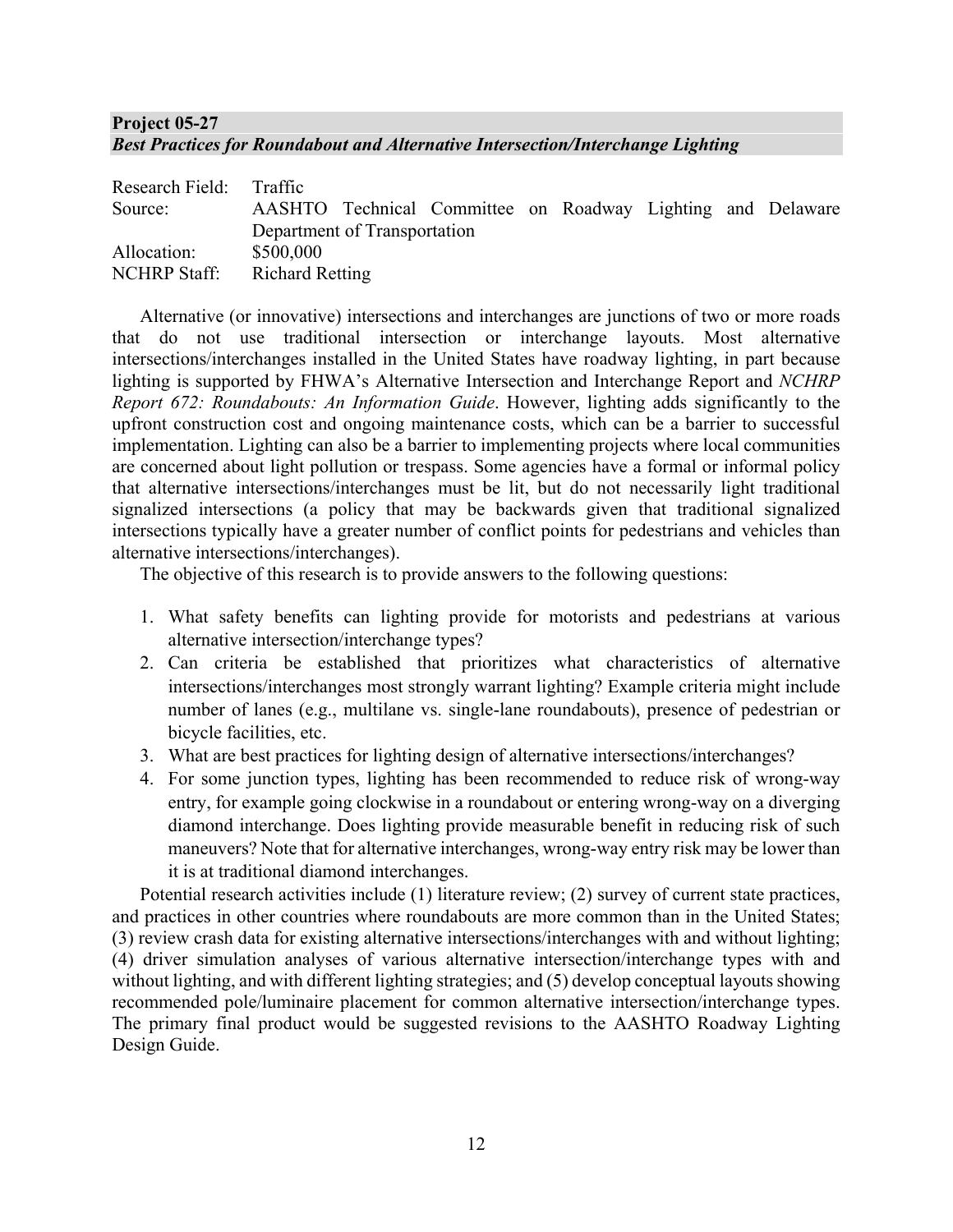## **Project 07-33**  *Evaluate the Benefits of Increasing Clear Zone at Higher Speed/Traffic Volume/Crash Locations*

| Research Field:     | <b>Traffic</b>                                                     |
|---------------------|--------------------------------------------------------------------|
| Source:             | AASHTO Committee on Design, Technical Committee on Roadside Safety |
| Allocation:         | \$450,000                                                          |
| <b>NCHRP Staff:</b> | Camille Crichton-Sumners                                           |

The current edition of the AASHTO *Roadside Design Guide* (RDG) provides guidance to transportation agencies to develop standards and policies for determining the widths of clear zones along roadways based on design speed, traffic volume, roadside slope, and curvature. By providing clear zones, transportation agencies can increase the likelihood that a roadway departure results in a safe recovery and mitigate the severity of crashes that do occur. The development and use of the clear zone concept has dramatically reduced the number of crashes, injuries, and fatalities on urban and rural highways. The RDG provides only a general approximation of the needed clear zone distance. Clear zone recommendations can be extrapolated for design speeds greater than the maximum ranges shown in the 4th edition of the RDG, corresponding to 65 to 70 mph (100 to 110 km/h) and for average daily traffic (ADT) greater than 6,000 vehicles/day or more. However, it is unclear if extrapolated values are optimized for posted speed limits (PSLs) greater than 70 mph (110 km/h) or for roads with ADTs significantly higher than 6,000 vehicle/day.

Two of the key factors in assessing risk are design speed and traffic volumes. In some locations in the United States, PSLs have been increased to 80 mph (129 km/h) or more, and there are many segments of highway in which the ADT is greater than 50,000 vehicles/day. Limited data has been collected to evaluate the effectiveness of clear zone recommendations not consistent with the existing ranges shown in the RDG. The width of the clear zone should be based on actual risks. Therefore, there is a need to analyze crash data to determine if revisions to the RDG clear zones are warranted to accommodate increased design speeds, locations with higher crash frequencies, and increased traffic volumes. The guidance developed through this research directly correlates with TCRS' (define) Strategic Plan and the number one goal in the TCRS mission statement is, "develop, implement, and maintain guidance which will reduce fatal and incapacitating-injury roadway departure crashes." Results of this research will help guide future editions of MASH, the RDG, and other AASHTO documents.

The research objective is to recommend guidelines for clear zone values corresponding to conditions with design speeds, traffic volumes, and crash frequencies in excess of thresholds recommended in the RDG.

## **Project 07-34**  *Toward Artificial Intelligence-Enabled Decision Support Systems for TSMO Applications*

| Research Field:     | Traffic                                |
|---------------------|----------------------------------------|
| Source:             | Louisiana Department of Transportation |
| Allocation:         | \$450,000                              |
| <b>NCHRP Staff:</b> | Zuxuan Deng                            |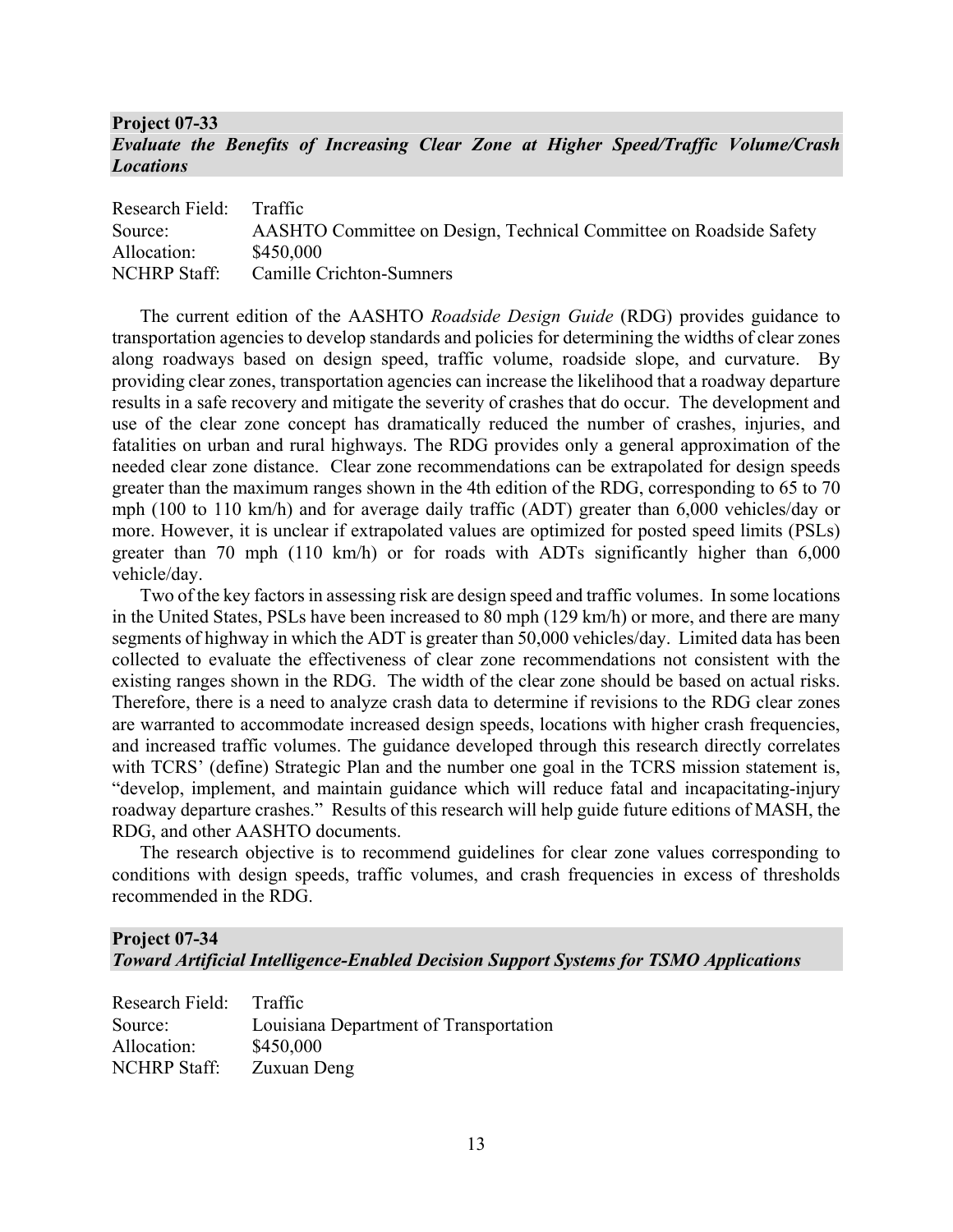As contemporary transportation systems get more complicated, it becomes much more challenging for decision makers to consider a large number of intertwined factors to optimize the systemwide processes, including planning, operation, asset management, and maintenance. For example, when an accident occurs, operational strategies need to be put forward to provide timely and effective multimodal services, such as vehicle routing, ramp metering, variable speed limits, emergency vehicle preemption, hard shoulder running, and adaptive traffic signal control to improve traffic incident management performance. Over the years, decision support systems (DSSs), which are primarily computer-based information systems used to sort, rank, or choose alternatives, have been developed to help infrastructure owners and operators (IOOs) and policy makers to gear transportation systems towards favorable directions. However, conventional DSSs are usually built on a set of expert rules that might not be able to provide customized and optimal solutions. On the other hand, artificial intelligence (AI), especially advanced machine learning (ML) technique, has been revolutionizing every facet of daily life, including transportation. It takes advantage of the availability of a massive amount of real-time data to model system behaviors, predict traffic states, and evaluate overall performance, which is well aligned with the key functions of DSSs. Therefore, there is a need to explore AI potential for transportation DSSs.

As an effective tool to support offline planning and online operation, transportation DSSs have received much attention from practitioners, researchers, and policy makers in the past few decades. They are widely used for land use planning, networked traffic assignment, logistics and supply chains, congestion or bottleneck mitigation, traffic incident management, and fleet/asset repair and maintenance. However, most of these DSS tools are rule-based or model-based without taking full advantage of available data from various sources. Recent advances in artificial intelligence, such as deep neural networks, have unlocked a myriad of opportunities to improve transportation systems, such as the development of connected and automated vehicles. Relatively few studies and deployments have been focused on the exploration of AI or machine learning to the development of data-driven DSSs for traffic system management and operations.

The objective of this research is to leverage the state-of-the-art development in artificial intelligence and machine learning, and explore their potential to improve DSSs mainly for transportation system management and operations (TSMO). The research should address (at a minimum) the following questions:

- 1. General: (a) What is the state of the art about decision support systems for TSMO? (b) What are the gaps of existing DSSs for TSMO? (c) What is the state of the practice for the application of artificial intelligence and machine learning in DSSs for TSMO?
- 2. Data: (a) What would be the minimum requirement about data (such as data sources, contents, spatial/temporal resolutions, and data quality) to enable AI application for TSMO? (b) Are there any innovative ways to collect data (while keeping privacy) necessary to support or improve AI-enabled DSSs for TSMO applications?
- 3. Methodology: (a) What are the suitable machine learning-based methodologies and tools for data pre-processing (e.g., cleaning, fusing) in DSSs for TSMO applications? (b) What are the appropriate AI tools that TSMO should use to solve specific functionalities?
- 4. Digital infrastructure: (a) What kind of sensors are suitable for different functionalities to collect data for AI-enabled TSMO applications? (b) What kind of communication means are required to support reliable information transmission for AI-enabled DSSs for TSMO applications? (c) What kind of computational power is needed to support timely decisionmaking in AI-enabled DSSs for TSMO applications?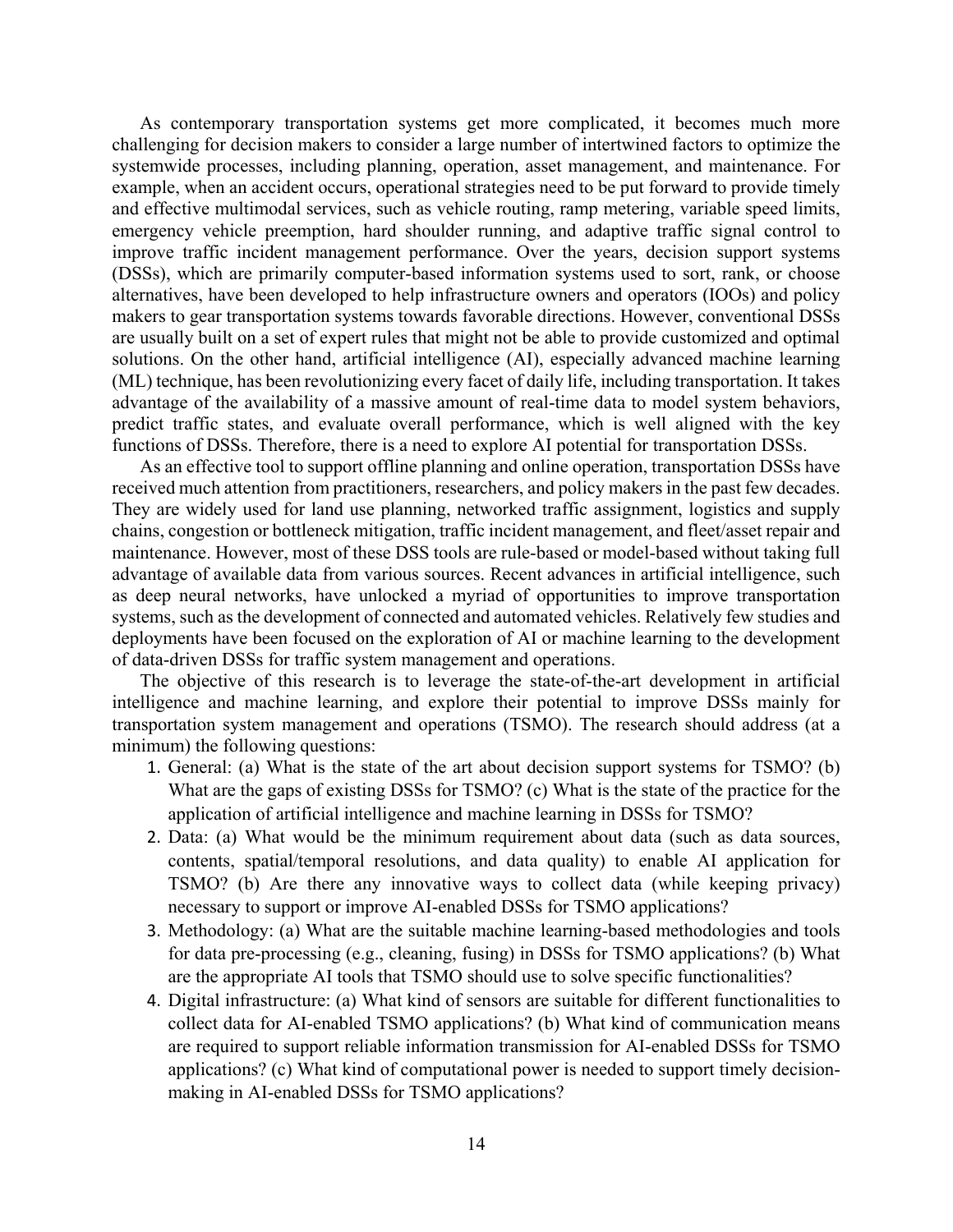Potential research tasks include:

- 1. Identify success stories and lessons learned from AI-enabled TSMO applications.
- 2. Conduct a survey on the basic requirements for a DSS in terms of spatial context, operator engagement, decision latency, proactive capabilities, cross-facility and cross-mode coordination.
- 3. Analyze the TSMO's basic functionalities (e.g. demand prediction, travel time prediction, development of action plans and schemes, human-machine interaction, etc.) and identify the role of AI in facilitating these functionalities based on the latest state-of-the-art and state-of-practice.
- 4. Design a roadmap toward AI-enabled DSSs technology development and adoption in terms of data requirements, algorithmic aspects, validation and testing, computation needs, performance evaluation, infrastructure readiness levels, and workforce training requirements.
- 5. Demonstrate the developed roadmap through the selection of two use cases to evaluate readiness, identify infrastructure, technical, and workforce gaps, and develop strategies for closing these gaps.

#### **Project 08-163**

## *Defining Appropriate Design and Accommodation Thresholds for Active Transportation in a Context-Driven Approach*

| <b>Transportation Planning</b>                   |
|--------------------------------------------------|
| <b>AASHTO Committee on Active Transportation</b> |
| \$550,000                                        |
| Jennifer Weeks                                   |
|                                                  |

A common approach to transportation engineering and design is to set minimum accommodations or guidelines for different modal uses, such as a minimum width for a sidewalk or bike lane or a minimum number of bike parking spaces. The concept also is used at the planning level. For example, some Complete Streets policies specify minimum accommodations for pedestrians and bicycles. However, minimum accommodations are frequently used as the default or preferred width, despite the potential impact of local conditions to support goals such as growth in use of walking, bicycling, and rolling, particularly among all types of users and in areas where greater walking, bicycling, and rolling activity is possible. Research is needed on the design flexibility and the different levels of accommodation recommended for different contexts and roadway types.

The objective of this research is to identify appropriate ranges of accommodation for different modes within a specific road and usage context. Specifically, this research should address (1) how the use of "minimum" accommodations actually service the needs for active transportation, and (2) what alternative approaches and design flexibilities may be appropriate for serving different levels of accommodation for different contexts and roadway types to better serve all road users, with a focus on the design and engineering of roadways and intersections. The research should include an empirical analysis of current designs used by state departments of transportation (DOTs), including the extent to which recommended "minimum" right-of-way guidelines are used or exceeded by state DOTs and the reasons for the decisions that are made. The analysis should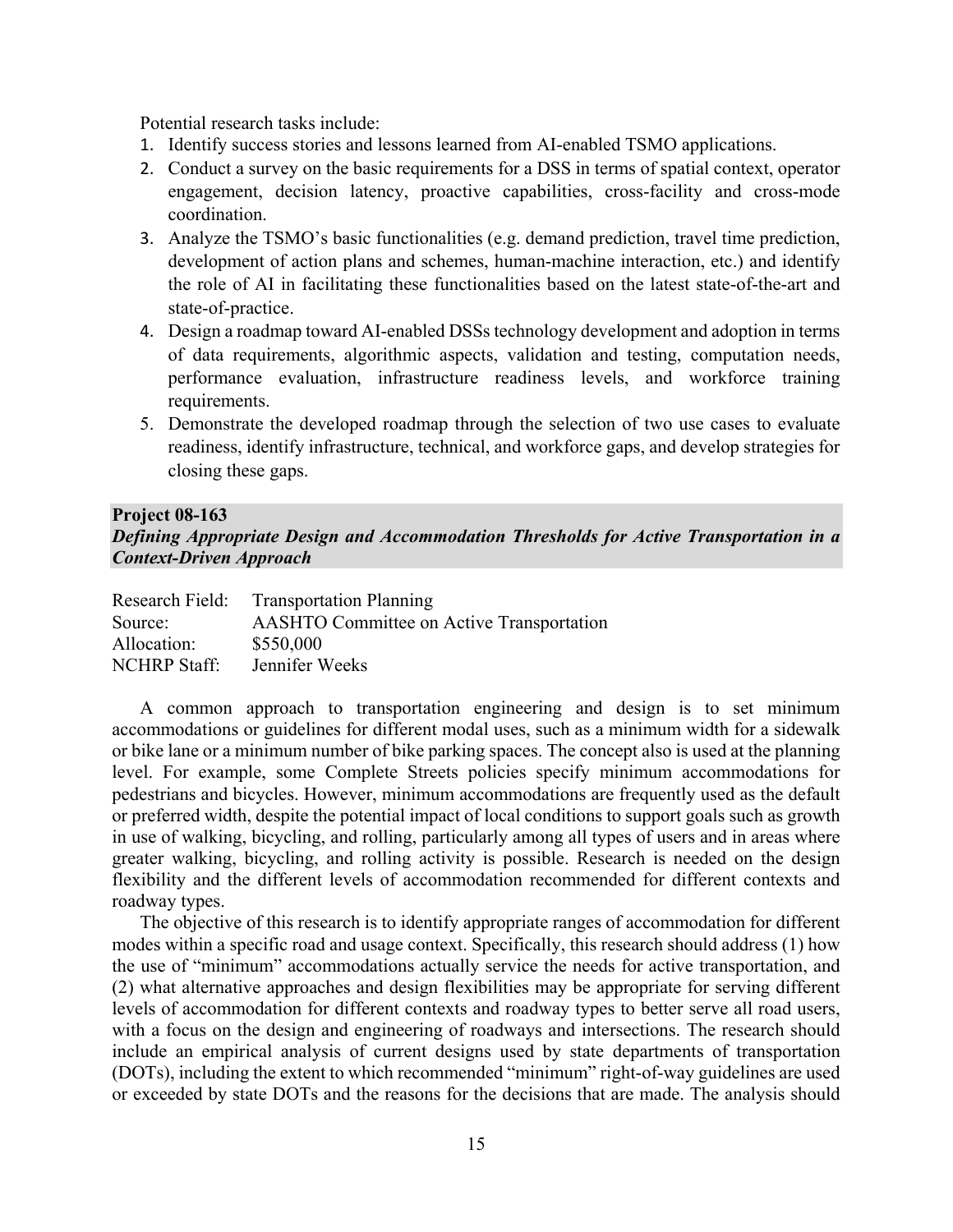similarly address conditions that would warrant restricted accommodation, such as situations with constrained right-of-way.

Possible alternative approaches (or contexts) for a multimodal design application may include:

- Focus on desired performance, such as achieving specific mode share goals;
- Focus on the relative level of service and comfort for different modes within different designs (e.g., what percentage of the population would feel comfortable using the facility walking, bicycling, or rolling) and how that would change with different designs; and
- Focus on a safe-systems approach that includes expectations for safety outcomes. This would explicitly acknowledge that some users are at higher risk.

## **Project 08-164** *Institutional Integration of Active Transportation*

| Research Field:     | <b>Transportation Planning</b>     |
|---------------------|------------------------------------|
| Source:             | Committee on Active Transportation |
| Allocation:         | \$600,000                          |
| <b>NCHRP Staff:</b> | Camille Crichton-Sumners           |

There are several informative national guidance documents to aid practitioners working in active transportation. Despite this, walking, bicycling, and rolling needs are often not considered or considered only as an afterthought in transportation projects. There is some limited research to explain why active transportation infrastructure, practices and processes are (or are not) institutionally adopted. That research identified factors such as political leadership, local advocacy, taking advantage of timely opportunities and experiments, and increased learning and training, including exposure to places with high levels of bicycling and walking (Dill et al., 2017; Wilson and Mitra, 2020; McLeod et al., 2020).

There are applicable theories from other disciplines that help explain the processes of institutional policy learning and transfer, as well as learning transfer—theories that examine how knowledge gets transferred and implemented between and within agencies (Glaser et al., 2019; Marsden and Reardon, 2017; Marsden and Stead, 2011). Theories of organizational culture and change among public agencies are also relevant (Fernandez and Rainey, 2006).

This research will look at state department of transportation institutional structures, policies, programs, processes and practices from top leadership through various disciplines and program phases, including planning, environment, design, construction, operations, maintenance, safety, communications/public outreach, and contracting (hereafter referred to as "agency institutional structure and policies") and how active transportation can be effectively institutionally integrated. This research should (1) identify and assess the challenges to embedding active transportation throughout agency institutional structure and policies, (2) identify existing strategies to overcome those challenges, and (3) recommend additional strategies to overcome those challenges. The research will focus on internal challenges that can be influenced and changed directly by state departments of transportation.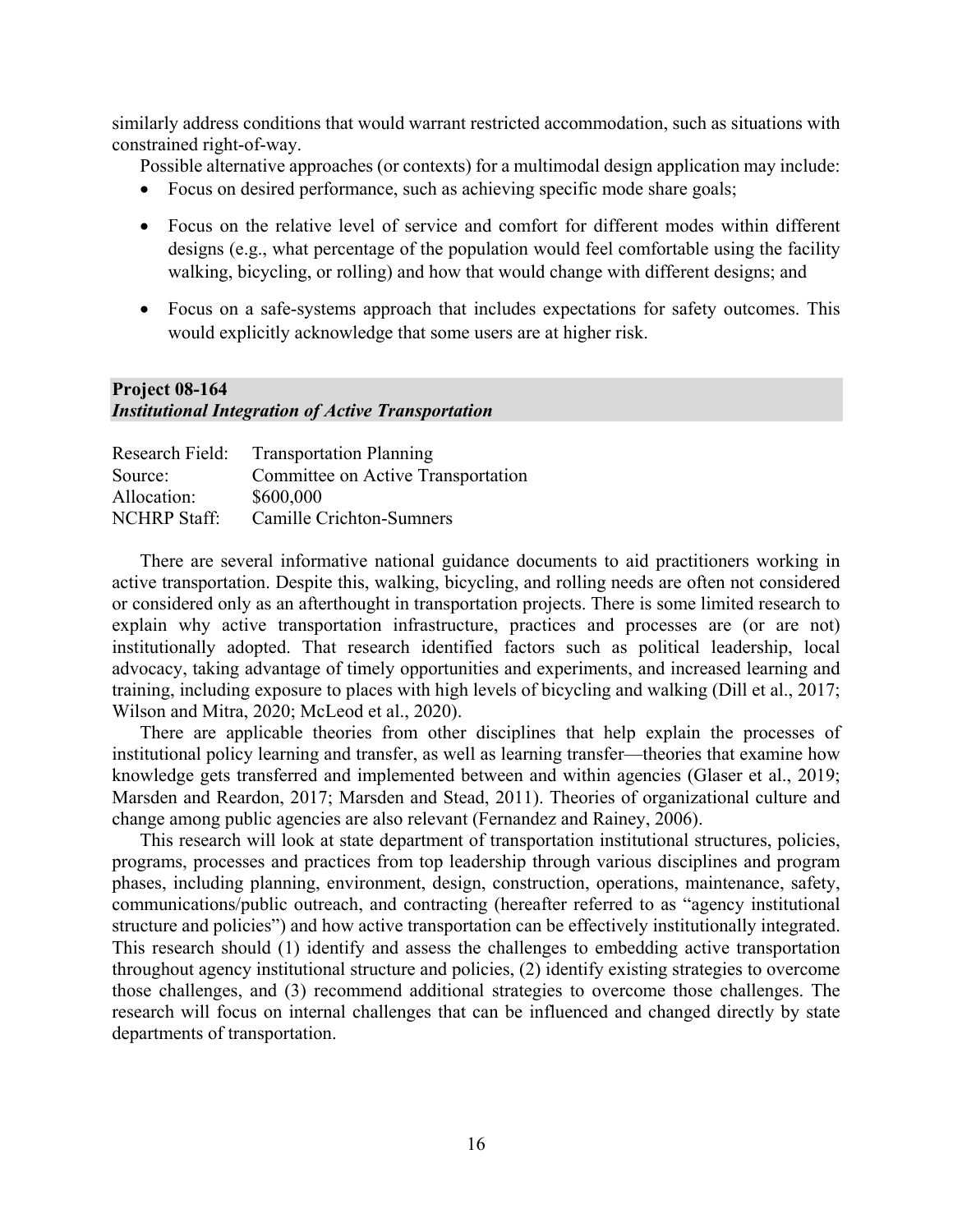## **Project 08-165**  *Integrating Active Transportation Data into Transportation Decision-Making*

| Research Field:     | <b>Transportation Planning</b>                   |
|---------------------|--------------------------------------------------|
| Source:             | <b>AASHTO Committee on Active Transportation</b> |
| Allocation:         | \$550,000                                        |
| <b>NCHRP</b> Staff: | Jennifer Weeks                                   |

Active transportation data can inform transportation decision-making at various agency levels. However, tools and resources are needed on how to identify what type of data is most useful for guiding such decision-making, how to package and present such data to convey its meaning and limitations, and how to integrate data from different sources and develop data flow systems to get information where it needs to go. As data sources and systems have become more abundant, they have also demanded more specialized skills to interpret and apply them.

The objective of this research is to provide tools and resources for data usage: how to select data and data sources, and how to interpret, apply, and integrate active transportation data into transportation decision-making. The research will help state departments of transportation and other transportation agencies with assessing, interpreting, and applying active transportation data to transportation decision-making in various program phases, including planning, finance, environment, design, traffic engineering, construction, operations, maintenance, and safety. The research will document best practices and develop a set of tools and step-by-step instructions to leverage active transportation data to improve decision-making.

Tasks to accomplish this objective may include: (1) conduct a literature review on active transportation data-informed decision-making in planning, finance, environment, design, traffic engineering, construction, operations, maintenance, and safety; (2) develop initial application matrices outlining which data can be used for which agency decisions in planning, finance, environment, design, traffic engineering, construction, operations, maintenance, and safety; (3) conduct an industry scan aimed at better understanding the state of practice with respect to how active transportation data are being applied to improve agency decision-making in planning, finance, environment, design, traffic engineering, construction, operations, maintenance, and safety; and what data, processes, skills, training and resources are needed for successful data application; and (4) conduct a survey of external active transportation practitioners regarding what data they have, how they use/apply data, and what skills they need to apply such data. From these data, a set of tools or resources may be developed for transportation planners on how to collect, use, and integrate active transportation data into transportation decision-making.

Active transportation data-informed policy and decision-making could help transportation agencies deliver priority, safer walking and bicycling networks; improve active transportation modeling; identify safety hazards and hotspots; focus spending and prioritize resources; and improve agency decision-making processes. Better active transportation data could also help inform emissions reductions strategies. The results of the research will be used by agencies to assess where and how to better integrate active transportation data into their decision-making, and how to better support agency staff to make use of data.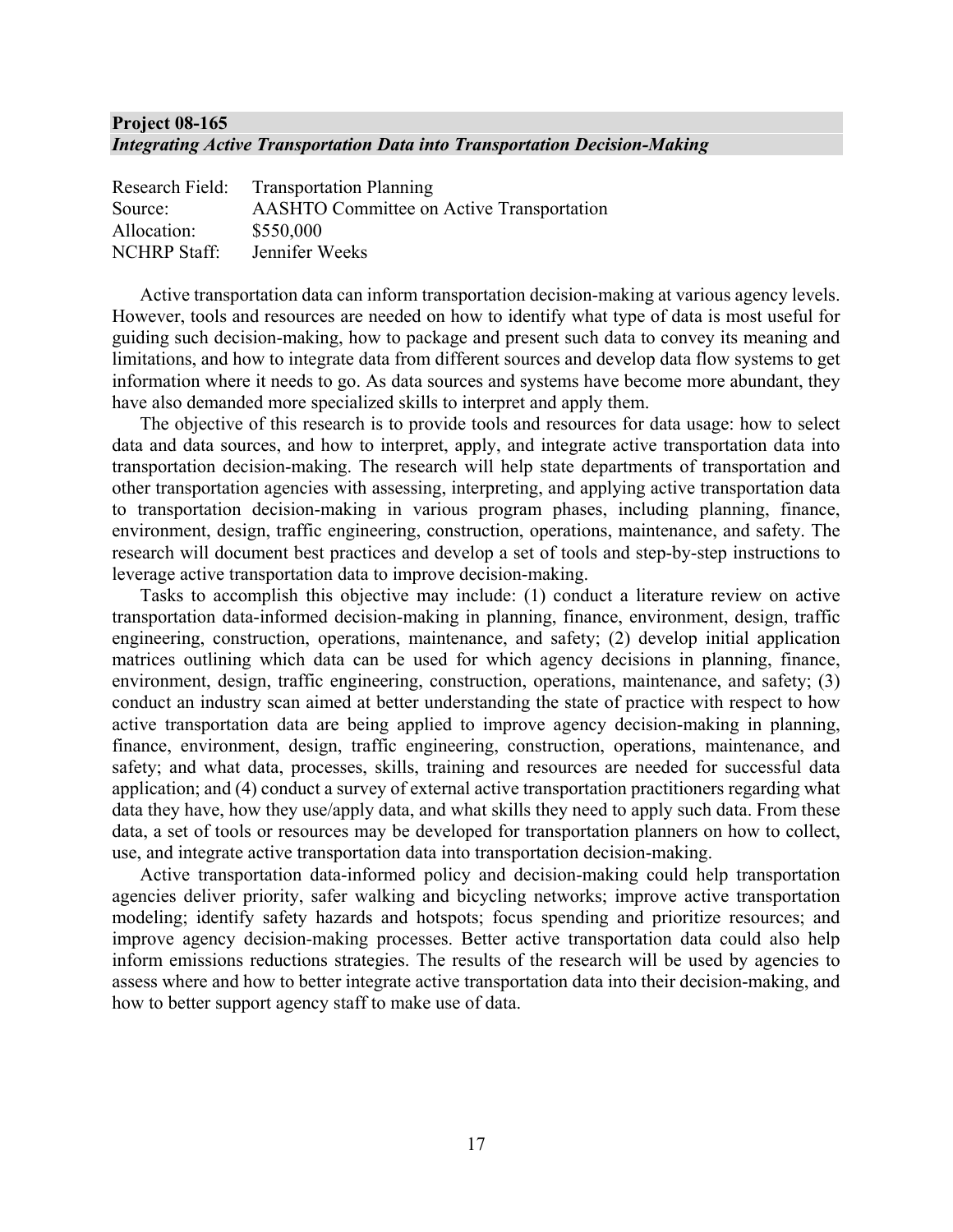## **Project 08-166**  *Racial and Economic Disparities in Pedestrian and Bicyclist Safety*

| Research Field:     | <b>Transportation Planning</b>                   |
|---------------------|--------------------------------------------------|
| Source:             | <b>AASHTO Committee on Active Transportation</b> |
| Allocation:         | \$750,000                                        |
| <b>NCHRP</b> Staff: | Jennifer Weeks                                   |

Disproportionate levels of pedestrian crashes, injuries, and fatalities are experienced by Native Americans, people of color, and people with low incomes. Although there is limited data on bicycle injury and fatality disparities, initial research suggests there may be disparities in safety outcomes and in access to safe and comfortable bicycling facilities. There is a need for further data and analysis on exposure to unsafe conditions, such as high-speed and high-volume arterials, and access to safe facilities, including the differences in access based on income versus race.

Disparate exposure does not end at traffic safety. Several other issues are also at play including but not limited to an analysis of air quality and public health, driver behavior regarding yielding to pedestrians from these communities, and decisions made regarding whether and when to bike or walk in specific environments. Finally, there is a need to better understand the role of underreporting of pedestrians and bicycle exposure and crashes, particularly for certain groups, and how that might affect the understanding of pedestrian and bicycling safety disparities.

The objective of this research is to clarify the strengths, limitations, gaps, and biases of existing data and data sources for understanding active transportation safety equity implications, propose improvements to data collection practices, and improve the application of available data and modeling. This research should seek to disentangle disparities by race and income, since disparities may be different between distinct demographic groups. The research should also assess urban, suburban and rural areas separately, to separate the effects of urban context with race or income effects. The research should also examine walking and bicycling separately, recognizing the commonalities and differences between the modes.

Activities to be undertaken could include (1) documenting available data, current data applications, and proposing updates to data collection and application processes to be utilized in assessing pedestrian and bicycle safety disparities; and (2) developing an understanding of the extent and causes of active transportation safety disparities. Better data and a better understanding of how to analyze active transportation safety disparities is a key step in acting to address causes and promote investment in targeted safety programs and infrastructure, and inform policies to improve bicycle and pedestrian data and safety in disadvantaged areas.

## **Project 08-167**  *A Guide for Creating Effective Visualizations*

| Research Field: Transportation Planning<br>Source: |           |                              |  |                                                              |  |  |
|----------------------------------------------------|-----------|------------------------------|--|--------------------------------------------------------------|--|--|
|                                                    |           |                              |  | AASHTO Committees on Data Management and Analysis; Planning; |  |  |
|                                                    |           | Performance Based Management |  |                                                              |  |  |
| Allocation:                                        | \$375,000 |                              |  |                                                              |  |  |
| NCHRP Staff:                                       |           | Christopher McKenney         |  |                                                              |  |  |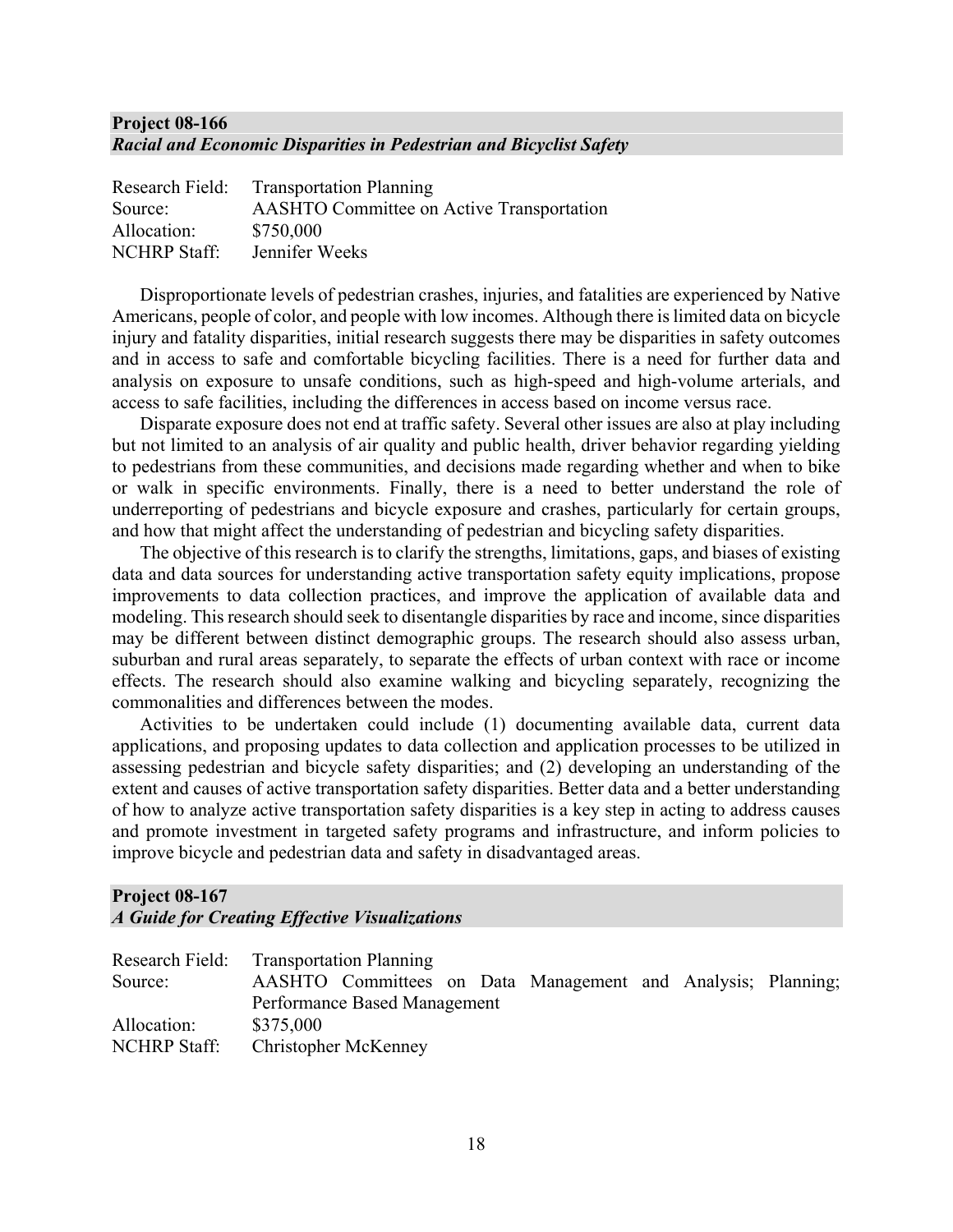Data visualization can be "effective" in several ways: providing information, informing policy and decision-making, and influencing behavior. There is little guidance on how to systematically evaluate a visualization's effectiveness by any of these measures. This problem affects transportation professionals and the traveling public, including movers of freight.

Even with clear data visualizations providing insight, sophisticated "nuggets of truth" from vast amounts of information and solutions to vexing problems, there may be viewers who do not comprehend or respond to that type of presentation. Developing a means to evaluate the effectiveness of visualizations deployed internally and externally would significantly enhance the value of visualizations.

This research addresses this problem by: evaluating the effectiveness of noteworthy practices currently being pioneered by state departments of transportation (DOTs) that were documented, but not assessed, in previous NCHRP research projects; addressing new tools that have been produced; and ultimately developing an easy-to-use guide to creating effective visualizations.

The object of this research is to develop an easy-to-use guide for evaluating the effectiveness of transportation visualizations that state DOTs can use to improve communication and decisionmaking. With this guide, state DOTs will have the tools to hone their message, manage the data overload that occurs in visualizations, and impact travel behavior with effective visual data increasing safety, security and mobility.

Effective data visualization has the power to dramatically improve the safety and efficiency of the transportation system by effectively presenting data and other information that facilitates a feedback loop that enables and promotes continuous improvement. Previous research demonstrates that state DOTs have invested considerable time and expertise in developing visualizations to communicate performance measures effectively.

This guide would build on prior work by developing clear guidance on how to create effective visualizations and how to evaluate their effectiveness. It will enable states to focus and capitalize upon the investment, time, and expertise they are currently deploying. It will provide a roadmap to the states that are in the early development of their visualization efforts, and will provide an opportunity for well-established programs to expand their efforts by evaluating the effectiveness of their visualizations.

# **Project 08-168** *Analysis and Assessment of the National Performance Management Data*

|                     | <b>Research Field:</b> Transportation Planning          |
|---------------------|---------------------------------------------------------|
| Source:             | <b>AASHTO Committee on Performance Based Management</b> |
| Allocation:         | \$550,000                                               |
| <b>NCHRP</b> Staff: | Roberto Barcena                                         |

The 2012 Moving Ahead for Progress in the 20<sup>th</sup> Century Act and the 2015 Fixing America's Surface Transportation Act laid the groundwork for a comprehensive national-level performance management framework. The first four-year reporting period began January 1, 2018 and ended on December 31, 2021, and will result in the first complete set of consistent national-level performance management data. With the collection of this data comes a unique opportunity: conduct the first analysis and assessment of this data set and combine with other datasets to tell a more complete and consistent state department of transportation (DOT) performance management story.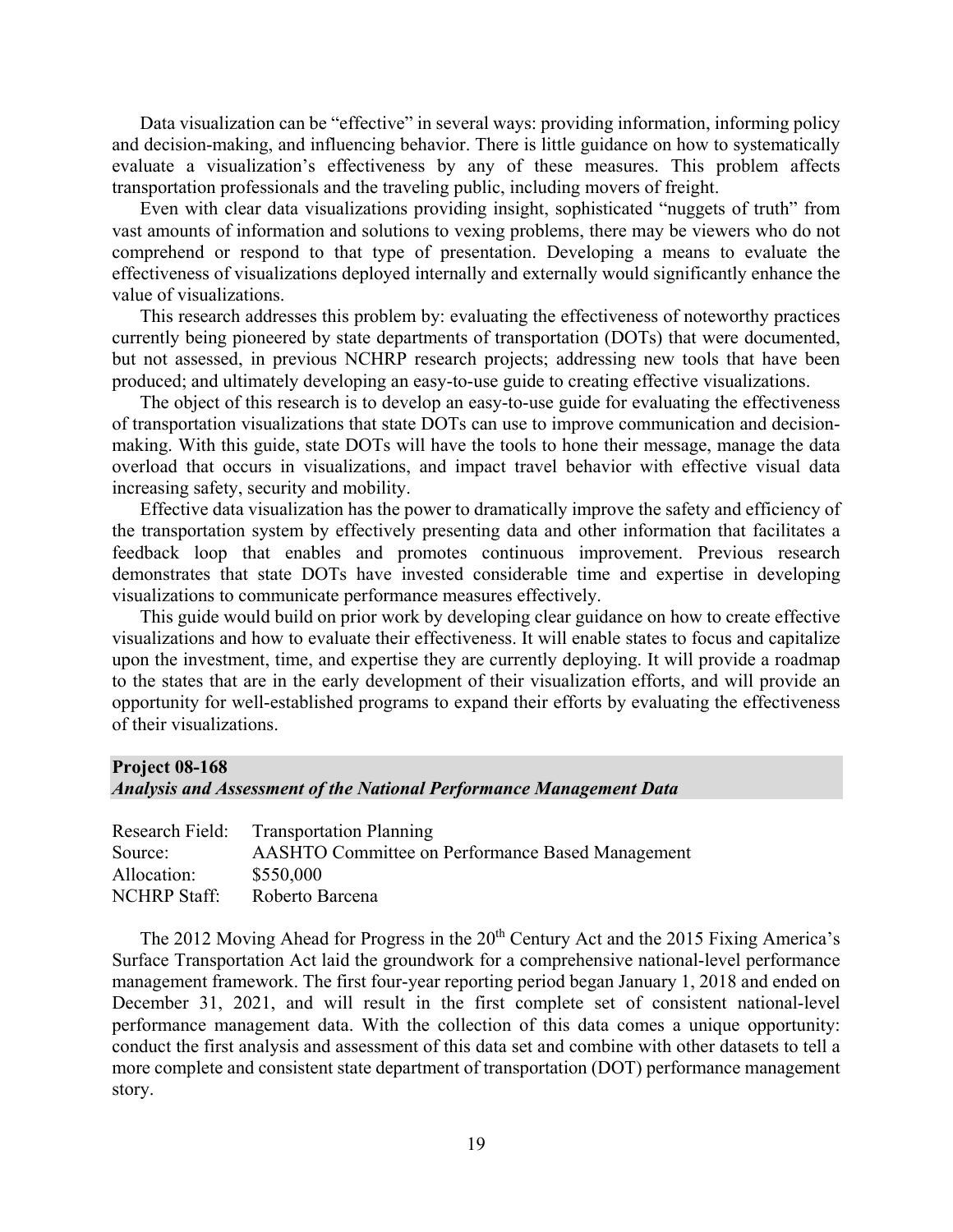An initial assessment of these data sets has been conducted. In 2020, FHWA sent out letters to each state DOT indicating whether they had made significant progress towards their target achievement for the five safety performance measures. FHWA sent out subsequent letters in 2021about making significant progress with respect to the asset measures and system performance measures. AASHTO obtained copies of these data and conducted its own preliminary analysis of the data to better understand how close the actual numbers were to the targets; what the impact is on those states that did not make significant progress; how many states' targets showed improvement; what kind of targets states established; what is the correlation between target setting technique and making significant progress; and if there are other techniques that could be used to determine making significant progress. The results of this preliminary analysis revealed a lot of good information.

The objective of this research is to prepare an authoritative analysis and assessment of the national performance management data and, based upon the analysis and assessment, to provide recommendations on future state DOT capacity-building activities and possible new performance measures.

#### **Project 08-169**

*Equity, Diversity, and Inclusion, and Other Indicators to Improve Transportation Asset Management Impact and Outcomes*

|                     | Research Field: Transportation Planning                 |
|---------------------|---------------------------------------------------------|
| Source:             | <b>AASHTO Committee on Performance Based Management</b> |
| Allocation:         | \$500,000                                               |
| <b>NCHRP</b> Staff: | Jennifer Weeks                                          |

Investments in roadways historically have been focused on safety, mobility, and system preservation considerations. As the understanding of the impacts of roadway decisions mature, other factors such as socioeconomic impact, sustainability, accountability, transparency, integrity, and innovation are increasing in importance by state departments of transportation (DOTs). Recently, strategic initiatives related to diversity, equity, and inclusion (DEI) are growing in importance and need to be considered in transportation investment planning. Advancing the understanding of DEI and other related indicators can help DOTs improve the impact of transportation asset management (TAM) investment decisions, especially to underserved communities.

The product or products of this research should provide transportation agencies with the information and resources needed to use DEI and other related indicators to balance competing, strategic objectives related to asset performance, safety, mobility, and DEI.

Tasks may include: (1) compile DEI and other related indicators for use in TAM decisionmaking; (2) identify institutional barriers and challenges in asset management and planning to support underserved communities; (3) develop a framework for applying DEI and other related indicators in TAM decision-making processes, including methods to forecast impact, means to develop and analyze alternatives with an equity lens, including investment tradeoff decisions; and community engagement supportive of DEI in transportation asset management; and (4) develop additional quantitative and qualitative performance measures for asset management and planning that consider DEI and other factors in transportation investment decisions.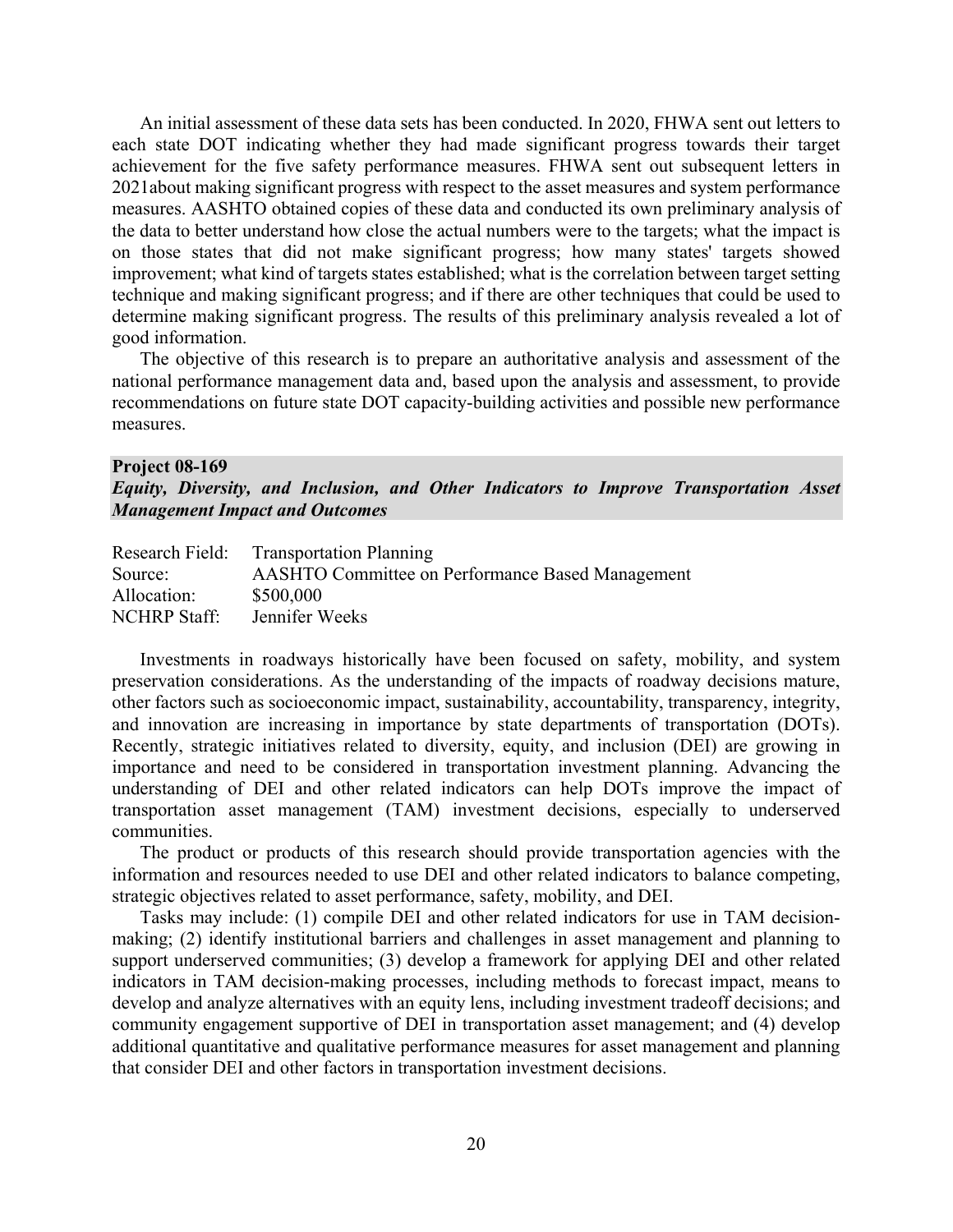## **Project 08-170**  *Frameworks, Guidance, and Tools to Support Post-Implementation Evaluation of Transportation Projects*

| Research Field:     | <b>Transportation Planning</b>      |
|---------------------|-------------------------------------|
| Source:             | <b>AASHTO Committee on Planning</b> |
| Allocation:         | \$600,000                           |
| <b>NCHRP Staff:</b> | Jennifer Weeks                      |

State departments of transportation (DOTs) and metropolitan planning organizations (MPOs) have implemented robust performance-based planning and programming processes in their agencies in response to the federal requirements articulated in the 2012 Moving Ahead for Progress in the 21<sup>st</sup> Century Act, the 2015 Fixing America's Surface Transportation Act, and other state and federal laws. According to the FHWA *Performance-Based Planning and Programming Guidebook*, there are three core elements of the performance-based planning and programming (PBPP) framework: strategic direction (establishing performance goals); analysis to identify the best means of achieving that direction; and programming the resources.

These elements are well documented in existing transportation planning and programming processes. This research will facilitate understanding a fourth element that focuses on implementation and evaluation of investments against the original strategic purposes. This element, which includes monitoring, evaluation, and reporting, is something that the transportation industry has struggled with. Since the PBPP process includes an aspect of a feedback loop that attempts to assess whether projects built actually delivered the performance predicted, the implementation and evaluation is a critical component that is not done on a regular basis.

The objective of this research is to provide a guide that provides needed frameworks and tools for transportation planners and analysts to better evaluate individual transportation projects and programs of projects. Evaluating post-implementation benefits provides a feedback loop to help ensure that information on the effectiveness of projects and programs informs future project selection and implementation. In addition, findings from post-implementation studies can help to identify the characteristics of a corridor or situation under which certain projects and program are most effective. Finally, results can be useful for communicating with the public and decisionmakers about the benefits of strategies such as demand management and operational improvements, where projects and programs are often not as readily visible to the public.

These research results will be of primary interest to state DOT and MPOS, as well as offices responsible for performance and asset management, public engagement, and research. The guide and toolkit should be developed to be easily implemented by these offices, such as easy to use selfassessments, checklists, and methods and examples of effective practices.

## **Project 08-171**

*Institutionalizing Safe Systems and Safety Culture in the Transportation Planning Process*

| Research Field:     | <b>Transportation Planning</b>      |
|---------------------|-------------------------------------|
| Source:             | <b>AASHTO</b> Committee on Planning |
| Allocation:         | \$400,000                           |
| <b>NCHRP Staff:</b> | Dianne Schwager                     |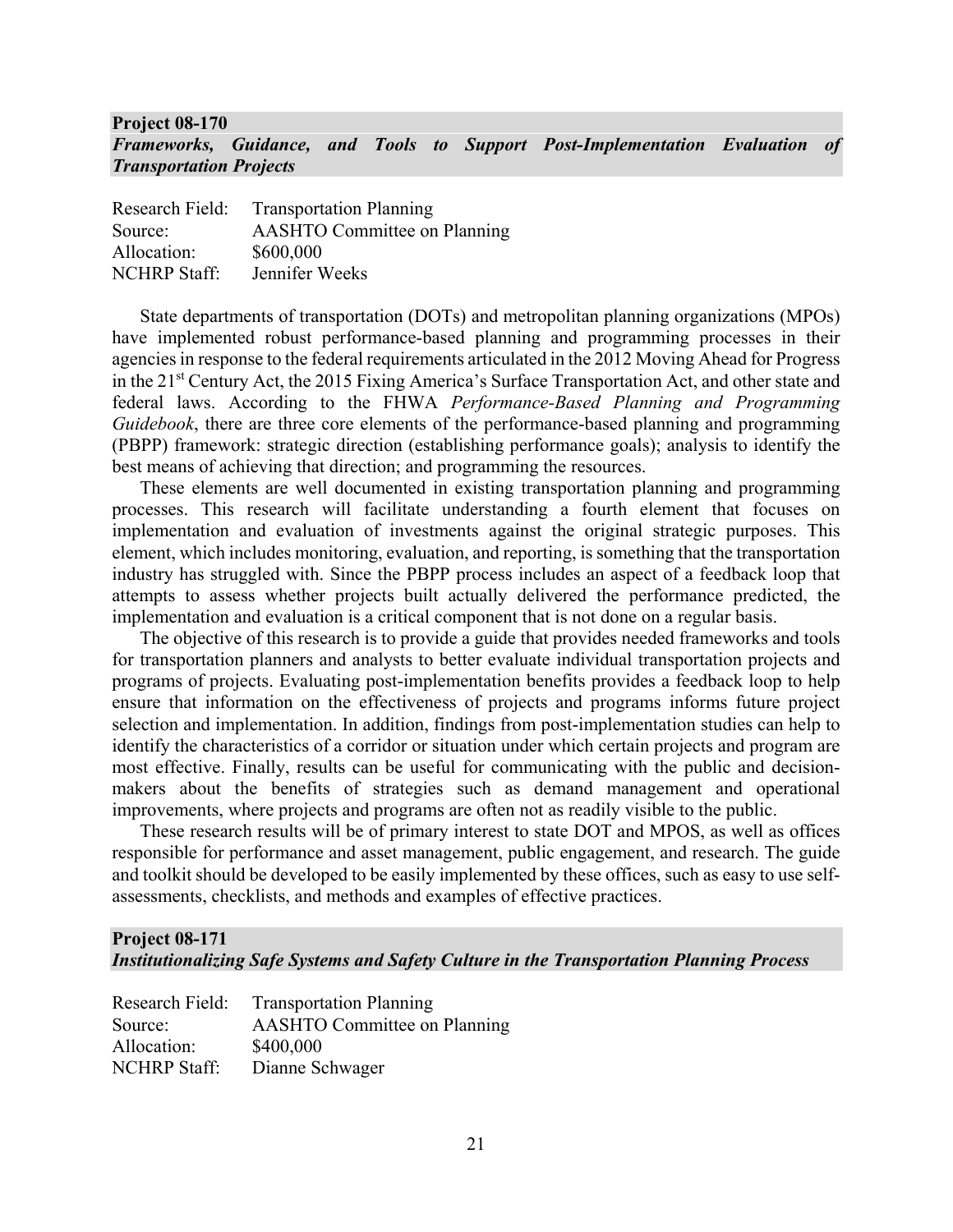Conventional transportation planning and policies, and engineering and design standards operate under the assumption that people can safely use the roadway system that is in place. However, over the last 10 years, severe crash numbers have not seen any significant rates of improvement and in 2020, a year when people drove less and walked and biked more, traffic fatalities increased by about 8 percent.

The 2015 *NCHRP Report 811: Institutionalizing Safety in Transportation Planning Processes: Techniques, Tactics, and Strategies* produced a transportation safety planning (TSP) process framework to help planners at state departments of transportation (DOTs) and metropolitan planning organizations (MPOs) integrate safety into the different aspects of the transportation planning process (public engagement, stakeholder coordination, goal and objective setting, data analysis, performance management, project prioritization, and monitoring and evaluation). The goal was to give planners practical guidance on how to address transportation safety in the context of their current responsibilities.

Because planners are required to take a holistic view of the entire system and foster partnerships with the public, elected officials, and other transportation and safety stakeholders, they sit in one of the best positions and have ample opportunities to consider a Safe System approach during the transportation planning process and influence safety culture. This research will help planning and safety professionals more fully understand the relationships between transportation planning, safe systems, and safety culture with insights that can be used to target fatality reduction programs and projects.

The objective of this research is to investigate the opportunities and challenges for MPO and DOT planners and safety partners to integrate safety culture and safe system elements into the planning process. The products of this research should include final materials for use by transportation planning agencies to integrate safety culture and the Safe System approach into planning decisions.

## **Project 08-172** *Benefit Analysis of Private Health Sector Investments in Public/Human Transportation*

| Research Field:     | <b>Transportation Planning</b>                   |
|---------------------|--------------------------------------------------|
| Source:             | <b>AASHTO Committee on Public Transportation</b> |
| Allocation:         | \$400,000                                        |
| <b>NCHRP</b> Staff: | Camille Crichton-Sumners                         |

State departments of transportation (DOTs) are responsible to the transit-dependent public for maximizing investments of state and federal dollars in public transportation, but available funds often leave projects partially or wholly unfunded. Available public funding is not sufficient to meet all transportation needs, particularly in those areas where public transit does not currently exist. Planning efforts that focus on maximizing transportation availability and accessibility may not be furthered due to lack of implementation resources. Mobility managers, who are frequently housed within state DOTs, are responsible for coordinating transportation resources for individuals with unique access needs and are sometimes challenged to find any transportation options for the individuals they aim to serve. While the Coordinating Council on Access and Mobility (CCAM) is addressing non-emergency medical transportation (NEMT) from a federal policy and funding perspective, additional, unencumbered private resources for this transportation need could create meaningful change in support of CCAM's work. If private and nonprofit funding from the health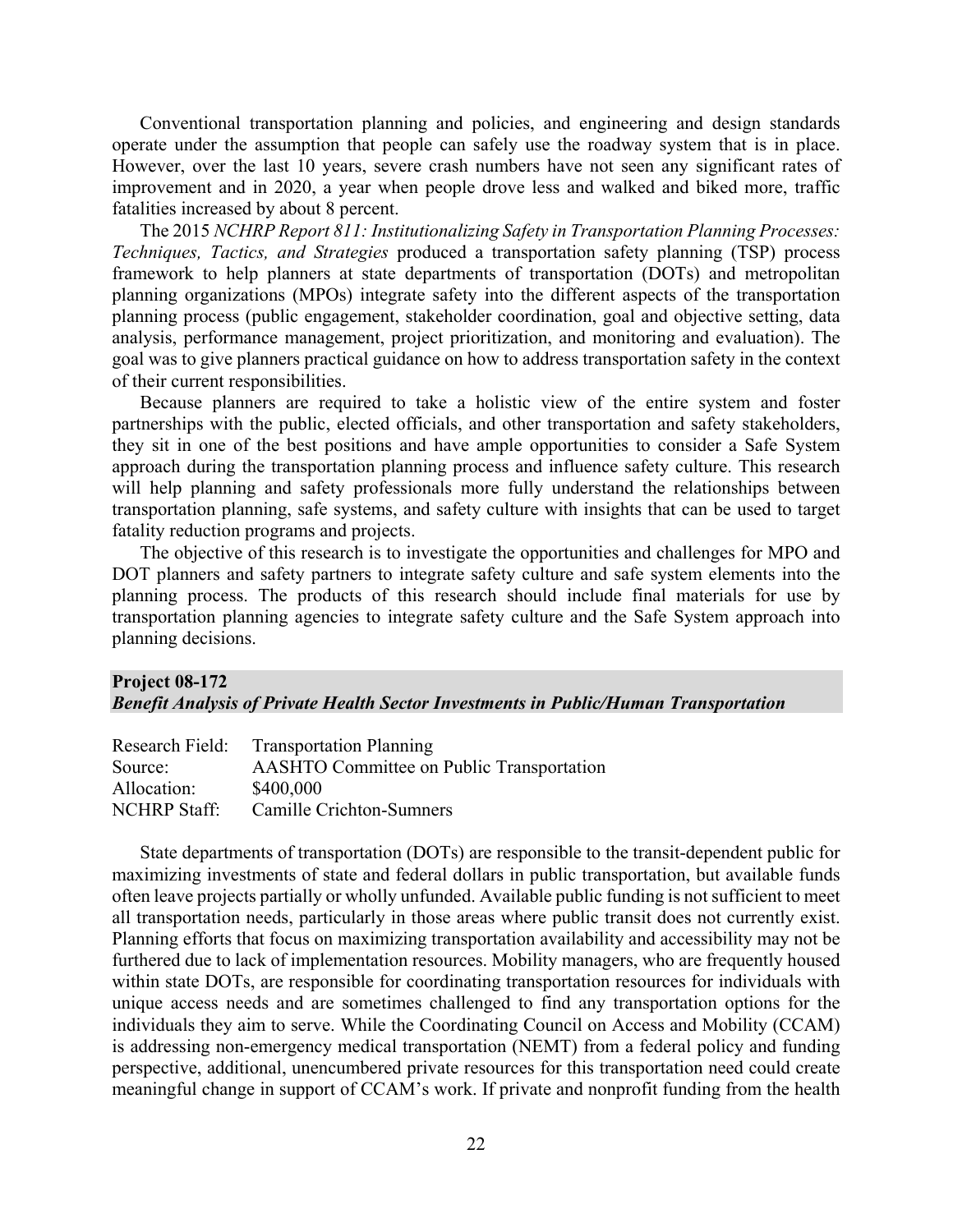care industry, including hospitals, is available to subsidize transportation, opportunities exist to increase the availability of NEMT while also providing an even greater monetary benefit to the health care industry. In some cases, health care providers and hospital systems are able to provide transportation funding or develop their own services to transport their clients. The aim of this research is to provide information that will inform decisions to incentivize private health investment in NEMT by demonstrating its returned value, and for future research to examine the effects of such an investment.

The objective of this research is to design and conduct a benefits analysis that state DOTs, public transit and NEMT providers, and transportation stakeholders could utilize to demonstrate to hospitals and other health care providers how they might make small, supportive private investments in NEMT. This research should explore the effects of healthcare investments in communities with existing public transit, human services transportation, and other NEMT. The research could include cost-benefit analyses of healthcare investment in transportation, including analyses conducted in a rural, small-urban, and urbanized area in states with varying geography, demographics, and economies. It should also provide a tool for measuring the direct and indirect benefits (monetary and public health) of transportation subsidies by healthcare providers, and a recommended process for presenting the findings to the healthcare industry to incentivize investment.

## **Project 08-173** *Impacts of E-Commerce on Travel and Land Use Patterns*

| Research Field:     | <b>Transportation Planning</b>     |
|---------------------|------------------------------------|
| Source:             | Texas Department of Transportation |
| Allocation:         | \$400,000                          |
| <b>NCHRP Staff:</b> | Jennifer Weeks                     |

E-commerce (electronic commerce) generally refers to the buying and selling of goods and services over an electronic network, primarily the internet. These transactions occur as businessto-business (B2B), business-to-consumer (B2C), consumer-to-consumer or consumer-to-business. The rapid growth of e-commerce trends seems to have transformational impacts on land use and transportation in settings ranging from small cities to large cities. Some of the potential impacts to transportation include environmental and safety risks, travel behavior pattern changes, congestion growth, changes in land use patterns, and evolving freight demand. Other externalities might be truck-parking shortages, competition for curb space, impacts to brick and mortal retail, and policy considerations like local tax revenue streams.

State departments of transportation (DOTs), metropolitan planning organizations (MPOs), and local governments increasingly are confronted with the need to manage the effects of e-commerce on urban and regional economic activity, land use, and transportation demand; and how to manage public investments in transportation facilities and services to maintain economic vitality and high quality of life.

The objective of this research is to comprehensively document the effects of current ecommerce trends on transportation and land use, and provide methodologies for state DOTs and other agencies to take to address them. This research is expected to answer how to incorporate ecommerce travel trends into transportation and urban freight planning, design, and operations.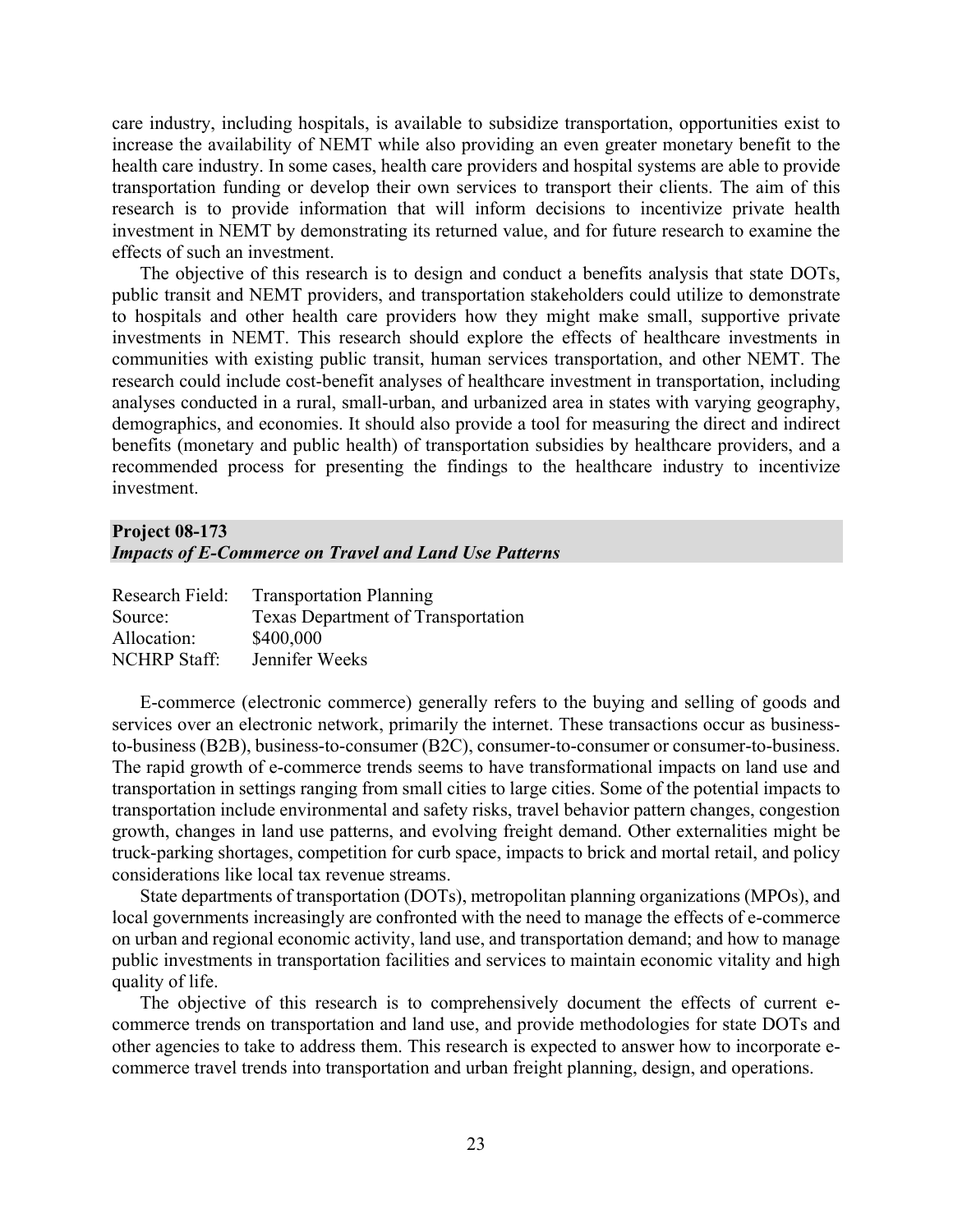To this effect, research comprising a literature review, survey of stakeholders, and evaluation framework should be undertaken to advance the development of methodologies to plan for ecommerce growth.

#### **Project 10-115**

## *Guide on Progressive Design-Build for Transportation Projects: Project Planning through Project Implementation*

|                                   | Research Field: Materials and Construction                  |  |  |  |  |  |  |  |
|-----------------------------------|-------------------------------------------------------------|--|--|--|--|--|--|--|
| Source:                           | AASHTO Committee on Construction and Maryland Department of |  |  |  |  |  |  |  |
|                                   | Transportation                                              |  |  |  |  |  |  |  |
| Allocation:                       | \$300,000                                                   |  |  |  |  |  |  |  |
| NCHRP Staff: Christopher McKenney |                                                             |  |  |  |  |  |  |  |

Transportation agencies started using design-build (DB) over 25 years ago, now considered a standard "tool in the toolbox." The most commonly used methodology for DB contractor selection involves a best value process, with significant weight accorded to price, resulting in a fixed price contract for design development and construction. Progressive Design-Build (PDB) is an advancement of fixed price DB that allows early contractor involvement, including elements similar to construction manager/general contractor (CM/GC). It transfers design and construction responsibilities to a design-build team starting with a preliminary planning and design phase through construction completion, with negotiation of the price for final design and construction at the end of preliminary design phase, similar to the process used for CM/GC pricing. The qualifications and experience of the DB team are significant factors in contractor selection, and while legislation often dictates consideration of price in the selection, in some cases public owners use a pure qualifications-based selection process.

PDB contracts include procedures for development of the design, schedule/phasing plan, and a price for final design and construction, which typically is in the form of a guaranteed maximum price construction (GMP). Development of the GMP is a key component of PDB as it allows owners to hire a designer-builder without a price commitment for final design and construction until after reasonable design details are defined. To ensure agencies are able to make the price reasonableness determination required for federally funded projects, the public owner often uses an independent cost estimator to develop a full price of construction based upon an agreed upon scope of work and schedule. The negotiated price typically includes allowances and contingencies for potential unknowns and risks that are agreed upon by the owner and the contractor. Several state departments of transportation (DOTs) have started to use PDB, based on models that have been used successfully in water/wastewater, airport, municipal street/roadway projects, flood control, and transit sectors. Moreover, in contrast to traditional design-bid-build (DBB) and CM/GC, and like fixed price DB, PDB transfers design liability to the contractor.

The benefits of using PDB include: (1) greater agency control of design decisions, scope, cost, and schedule; (2) flexibility of delivery; (3) risk mitigation and contingencies; (4) innovative project-specific solutions and better scoping of owner needs and expected outcomes; (5) accelerated schedule and phasing opportunities; (6) increased diversity in contracting opportunities and workforce development; (7) increased life-cycle value for money; and (8) and greater designer and contractor collaboration.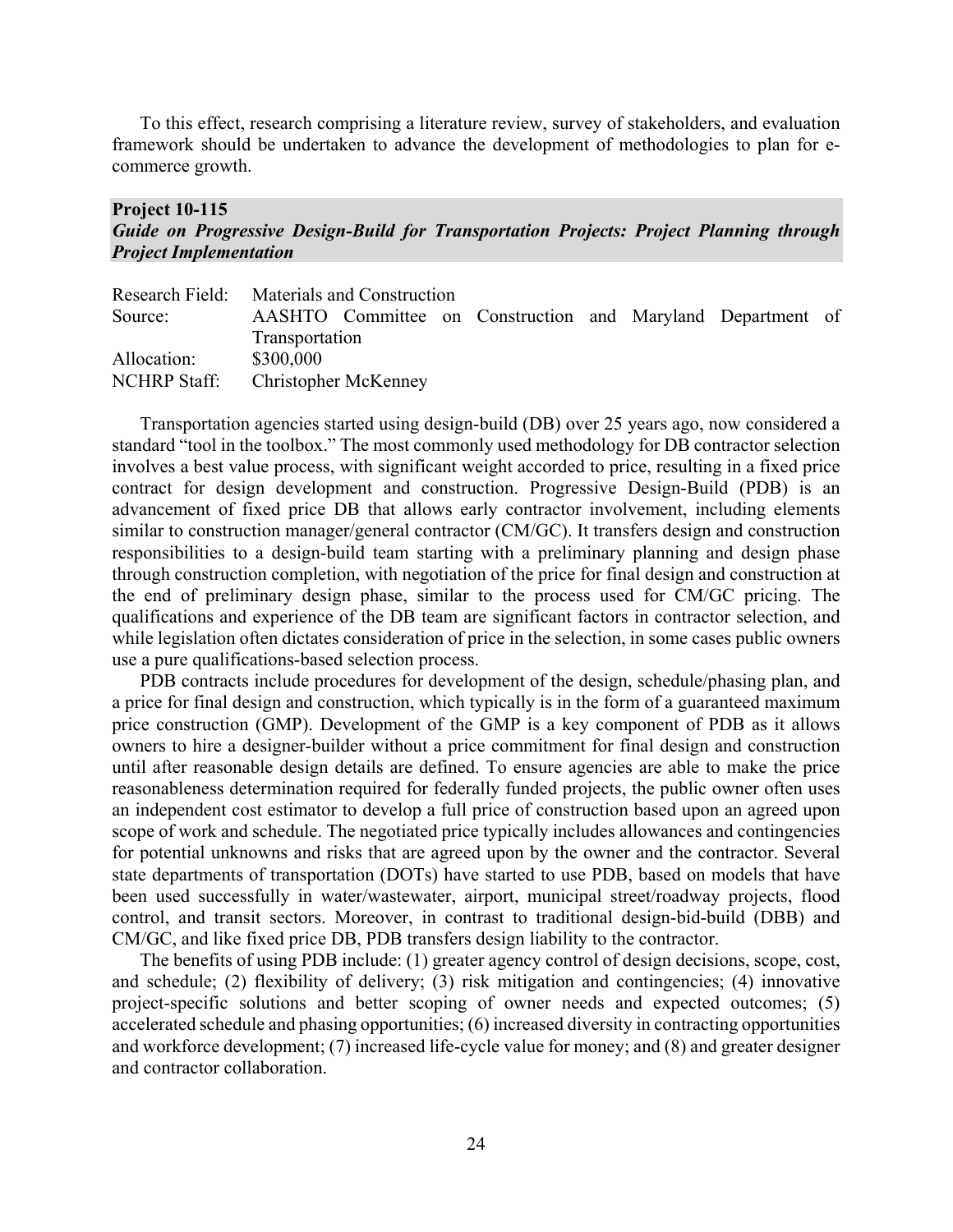This research will provide updated information about successful practices, case law, and statutes relating to PDB project delivery to assist agencies in evaluating when PDB should be considered for a project, and how to develop the framework for successful use of PDB.

#### **Project 10-116** *Variability in Pavement Materials and Construction*

|              | Research Field: Materials and Construction         |
|--------------|----------------------------------------------------|
| Source:      | <b>AASHTO Committee on Materials and Pavements</b> |
| Allocation:  | \$500,000                                          |
| NCHRP Staff: | Amir N. Hanna                                      |

Variability is inherent in all pavement materials and construction processes. Understanding the magnitude of variability is important to pavement construction industry stakeholders. State departments of transportation (DOTs) need to quantify the typical variability of pavement materials and construction processes to establish rational specification limits. Material producers and contractors need to identify and measure sources of variability to manage quality.

While quality has traditionally been defined as "fitness for use" or "degree of excellence," a modern definition of quality states, "quality is inversely proportional to variability." Relating pavement material properties to variability has traditionally relied on quality characteristics such as binder content, aggregate gradation, mix volumetrics, in-place density and smoothness for asphalt pavement, and compressive strength, air content, thickness, permeability, and smoothness for concrete pavement. *NCHRP Synthesis of Highway Practice 232*: *Variability in Highway Pavement Construction* (1996) published typical variabilities for many of these quality characteristics. However, in the past 25 years, improvements in mix design practices, test equipment and methods, material processing and construction practices, increased use of recycled materials, and changes in state DOTs' specifications (including improved quality measures such as percent-within-limits and alternative project delivery methods (which typically include advanced quality management program components)) are likely to have impacted variability. In addition, new performance tests such as performance-graded binder tests, asphalt mixture cracking and rutting tests, concrete tests such as the Super Air Meter, and surface resistivity are being introduced, most of which have not been evaluated for typical variability values.

As state DOTs move from pavement acceptance based on traditional quality characteristics to performance tests (some of which rely on test methods that cannot be performed as frequently as traditional tests due to testing complexity), it is critical that the variability of pavement materials and construction processes be better understood so that pavements consistently meet the long-term expectations of state DOTs. Also, introduction of nondestructive test methods and technologies, with greater coverage than traditional methods, have the potential to provide a great deal of useful data regarding pavement construction that can be leveraged to improve quality, if their variability is documented. It is also important to know if quality assurance (QA) specifications instituted by many state DOTs since 1996 have resulted in decreased variability, and therefore have resulted in improved pavement quality.

The objective of this research is to prepare a report quantifying the typical variability of pavement construction materials and processes and provide guidance for state DOTs to evaluate the variability of newly implemented performance tests. Tasks could include the following.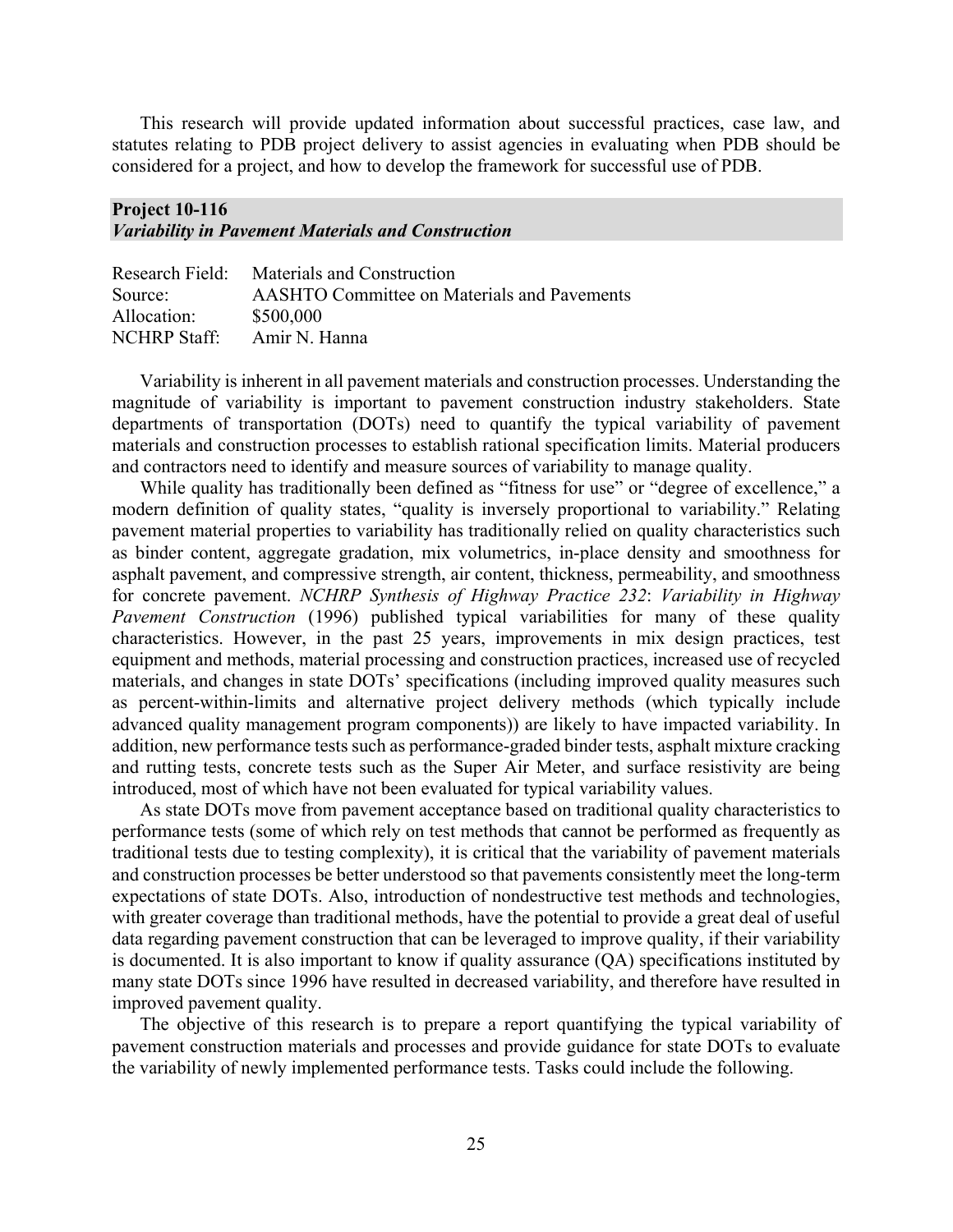Literature review to identify the major fundamental sources of variability for mixture production, transportation, and placement for concrete and asphalt pavements, and to compile a prioritized list of data and metadata that could be useful for the analysis, with consideration of what is possible to obtain from agencies, producers, and contractors.

- 1. Conduct a survey to identify state DOTs that have pavement quality characteristic test data stored in digital format that spans a decade or more to evaluate in the range of variability over time.
- 2. Collect test data and metadata from agencies, producers, and contractors on various pavement quality characteristics using the list compiled in Task 1.
- 3. Identify the main components of variability that comprise overall material variability, and conduct statistical analysis to determine typical variability for various quality characteristics and the relative impacts of key materials and/or construction processes that impact the variability of these quality characteristics.
- 4. Quantify the changes in the variability of quality characteristics that has occurred since publication of *NCHRP Synthesis of Highway Practice 232*.
- 5. Develop guidelines for state DOTs to quantify variability of new test methods for pavement materials and processes, including mixture performance tests and nondestructive tests of various construction quality characteristics.

# **Project 10-117**  *GFRP Barrier Testing Evaluation and Repair Strategies*

| Research Field:     | Materials and Construction                        |
|---------------------|---------------------------------------------------|
| Source:             | <b>AASHTO Committee of Bridges and Structures</b> |
| Allocation:         | \$850,000                                         |
| <b>NCHRP</b> Staff: | Amir N. Hanna                                     |

Deterioration of bridge decks and safety barriers in salt exposure conditions using traditional steel reinforced concrete, or even using epoxy coated steel, has demonstrated the inability of steel reinforcement to satisfy today's desired 100-year service life due to the susceptibility of traditional steel reinforcement to galvanic corrosion. While the AASHTO Load and Resistance Factor Design Specifications do not specify a specific service life for bridges, more recent guides provide a path for selecting a target service life including life cycle cost analysis approaches. Other international standards such as the British Standards set a specific required 120-year service design life.

One solution to address the long-term service life target of 100 years that many state departments of transportation (DOTs) desire in their bridge deck systems is to use noncorrosive reinforcing materials such as glass fiber reinforced polymer (GFRP) in lieu of traditional steel or steel-coated systems. Since the late 1990s and early 2000s, GFRP materials have been demonstrated in bridge elements, including bridge decks in both hybrid reinforced deck applications or more recently fully steel free GFRP reinforced decks. However, a few challenges in the 2000s and 2010s have slowed the widespread implementation of steel free GFRP usage into bridge deck systems. These are generally perceived as (1) AASHTO design standards developed for using these materials, (2) remaining concerns on the materials long-term durability, and (3) development of barrier systems along with physical crash testing and repair strategies for damaged barrier systems. In recent years, efforts have been made to address challenges one and two. Late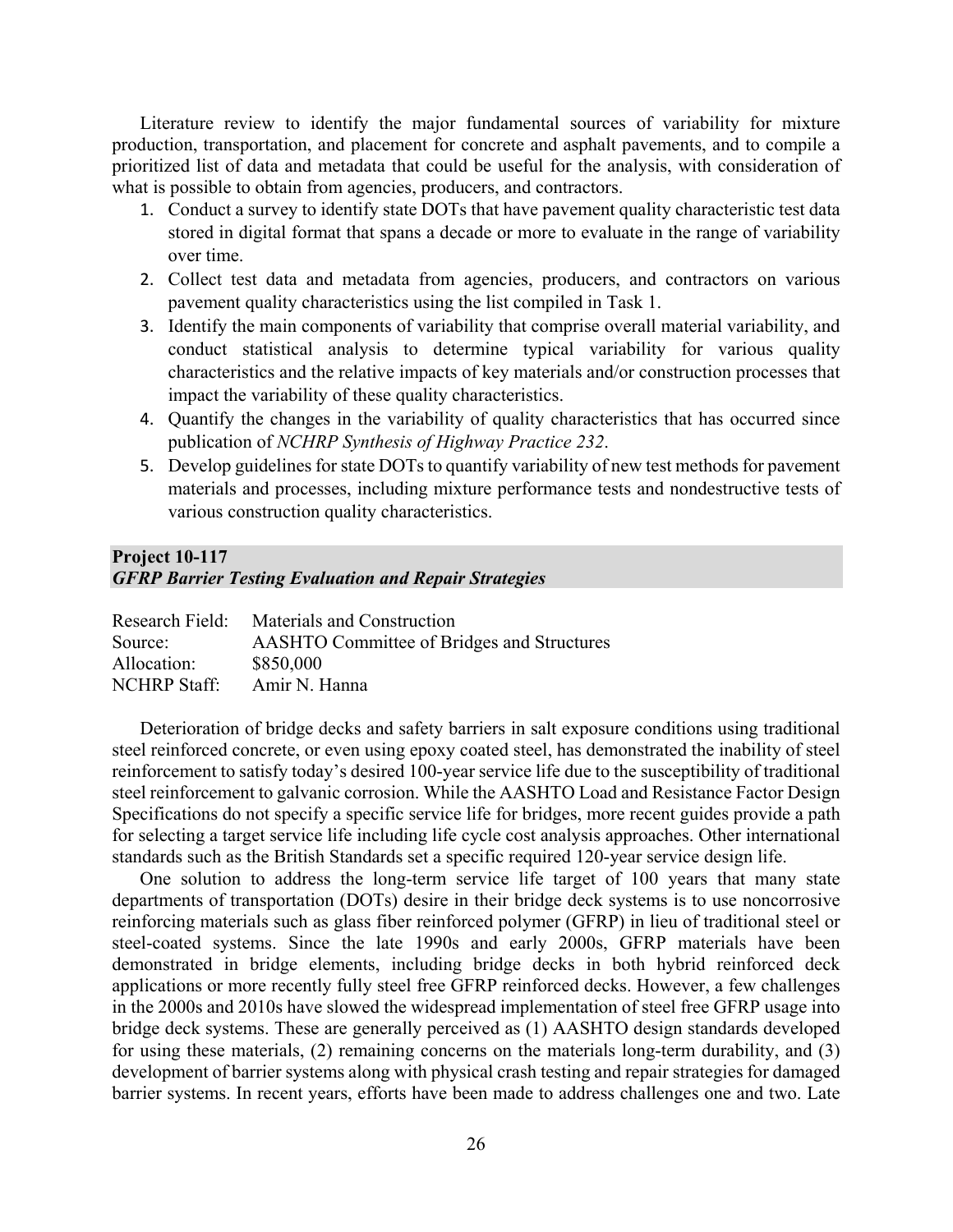in 2018, AASHTO produced the second edition of the *GFRP Design Guide Specification* (AASHTO, 2018). In addition, several states including Florida, Ohio, and Missouri, have initiated efforts to develop and standardize GFRP reinforced barriers. The first major effort to thoroughly investigate a significant number of GFRP reinforced concrete (RC) bridge decks after 15-20 years of service exposure has been completed, showing no signs of degradation in the reinforcing materials. In this investigation, 11 bridges situated mostly in aggressive northern climates were inspected, sampled, and studied in depth, including microstructure analysis.

It appears that the remaining issue to a fully validated steel free deck system, including the bridge barrier, is to (1) develop repair strategies on the barrier configurations developed/under development by the aforementioned DOTs, (2) conduct full scale crash testing on undamaged GFRP RC barriers and repaired GFRP impact damaged barriers, and (3) benchmark the test results in objective 2 to currently available crash test data for traditional reinforced barriers.

The objective of this project will be to build on existing research on GFRP RC barriers in crash testing and tested design repair strategies for impact damaged GFRP RC barriers to restore full crash test capacity to damaged GFRP RC barriers. The desire of the repair strategies is to examine anchorage and internal continuity detailing such as innovative couplers and splicing details. Major tasks could include the following.

- 1. A state DOT survey and literature review to collect all information on current DOT GFRP RC barrier systems along with any laboratory and field-testing undertaken to date.
- 2. A literature review to identify promising coupler and continuity devices that have demonstrated experimental results to develop full tensile capacity in discontinuous GFRP bars. These are to be considered in the repair strategies.
- 3. To design and evaluate GFRP RC barriers developed with repair strategies under finite element method (FEM) modelling and laboratory static and cyclic evaluation.
- 4. To compare existing data on baseline RC control barriers (w/steel and GFRP) to the same barriers that have incorporated the repair strategy in the prior task.
- 5. Undertake full scale crash testing and FEM modelling on undamaged GFRP RC barriers as well as damaged GFRP RC barriers that have undergone the repair strategy. MASH TL-4 impact conditions for initial testing and repair should consider static/dynamic component testing for investigations/verifications as required. Results from these field tests would be benchmarked to existing crash tested steel RC barriers of the same size and cross section.

#### **Project 10-118**

## *Guidance for Efficient Timelines and Incentives/Disincentives for Accelerated Bridge Construction Projects*

| Research Field:     | Materials and Construction                        |
|---------------------|---------------------------------------------------|
| Source:             | <b>AASHTO Committee on Bridges and Structures</b> |
| Allocation:         | \$275,000                                         |
| <b>NCHRP Staff:</b> | Ahmad Abu-Hawash                                  |

State departments of transportation (DOTs) operate to minimize the impact of construction activities on the traveling public and commerce. Given the operational needs of DOTs, project timelines have become more compressed and prescriptive. Contractual provisions and methods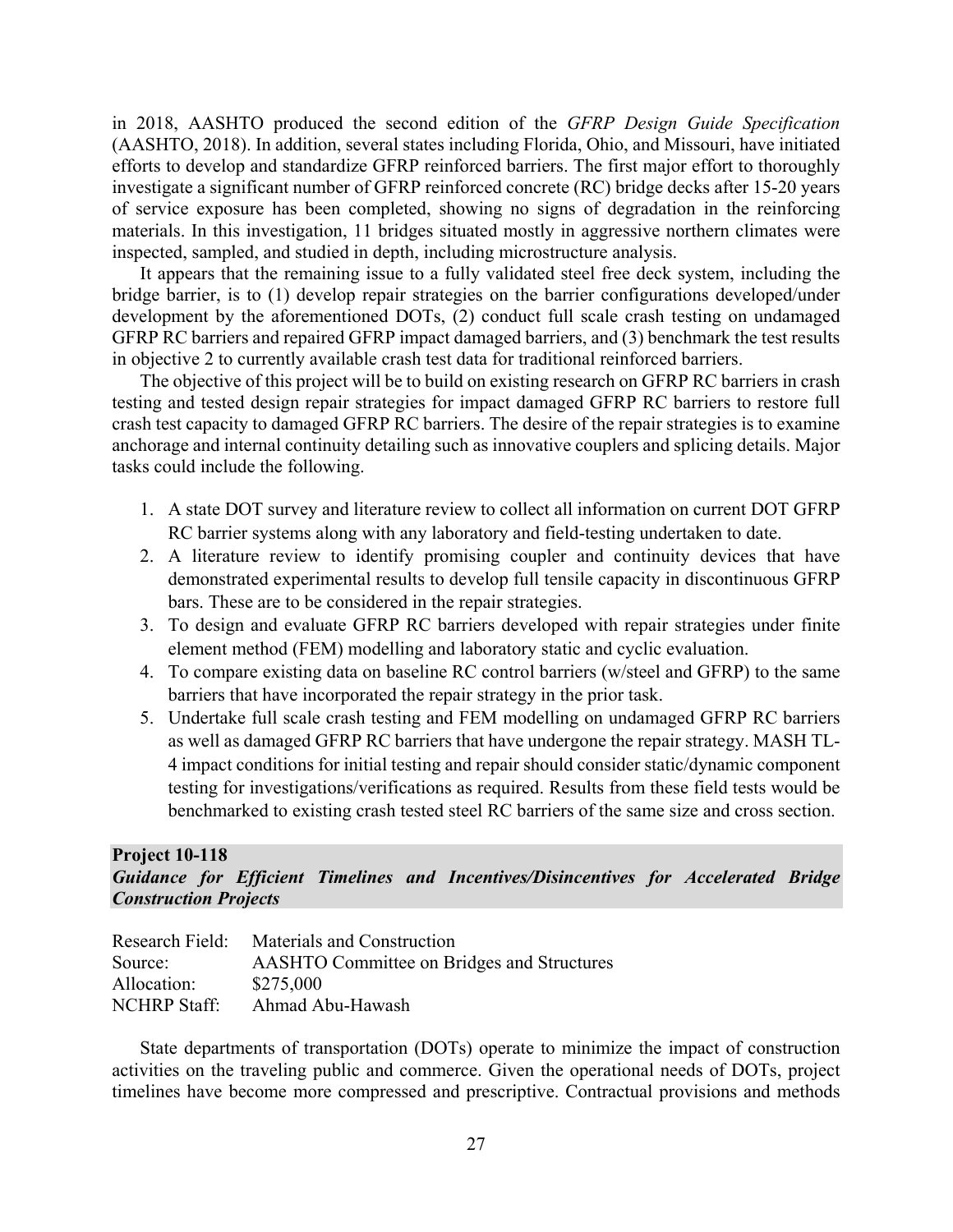such as incentives/disincentives (I/D), payment for acceleration, liquidated damages (LQD), and cost-plus time (A+B) procurement have been used for conventional construction projects to promote meeting project schedule targets. In addition, accelerated bridge construction (ABC) methods can greatly compress the closure time required during bridge construction. Generally, ABC minimizes the overall construction window (from months to weeks), or minimizes the outof-service time of the facility (from weeks to hours). Compressed project schedules may reduce impacts and improve safety for the traveling public; however, the project staff and contractor may be subject to safety risks because of the accelerated work schedule and nature of ABC technology. Generally, ABC techniques alleviate significant user costs; however, these technologies may have significant project costs that are difficult to accommodate within limited owner construction budgets. For example, the use of self-propelled modular transports (SPMT) could significantly increase the construction cost of a project.

This research will answer the following underlying questions that owners must address when using both ABC techniques and contractual provisions to achieve project goals: (1) what type of contractual timeframes are appropriate when using ABC; (2) what are the risks that contractors face in implementing specific ABC approaches; (3) what are appropriate ranges of incentives and disincentives; and (4) what types of risks are introduced to project staff, contractors, and the public as a result of accelerated timelines, and how are those risks addressed?

The objective of this study is to develop guidelines that state DOTs and other bridge owners may use in making project-specific ABC implementation decisions related to contract provisions.

This work will help state DOTs and owners manage project schedules and set appropriate contractual provisions related to time and incentives for projects utilizing ABC techniques. Significant costs can be saved upon implementation, e.g., reduced cost as measured by comparison of actual incentives paid. These results will also incentivize the construction industry to introduce ABC details into projects to mitigate schedule requirements and maximize competitiveness.

## **Project 10-119**  *Guidelines for Implementing Utility Investigations in Alignment with Project Delivery*

|              | Research Field: Materials and Construction                          |  |  |
|--------------|---------------------------------------------------------------------|--|--|
| Source:      | AASHTO Committee on Right of Way, Utilities and Outdoor Advertising |  |  |
|              | Control                                                             |  |  |
| Allocation:  | \$400,000                                                           |  |  |
| NCHRP Staff: | David Jared                                                         |  |  |

While permitting the installation of utility infrastructure in roadway right-of-way (ROW) has systemic benefits, the practice has contributed to utility-related issues being one of the leading causes of delays for transportation projects (FHWA, 2018). These delays are often attributed to unknown or inaccurate utility locations. Utility investigations, inclusive of subsurface utility engineering (SUE), are procedures state departments of transportation (DOTs) can implement to locate utilities and assist their project development teams with avoiding these issues. However, few guidelines exist for aligning the timelines for implementing utility investigation procedures with those of the project delivery process. Also, there are (a) many factors that influence the optimal approach of utility investigations for a specific project; and (b) variations in utility investigation needs based on the timing of design elements within the project delivery process.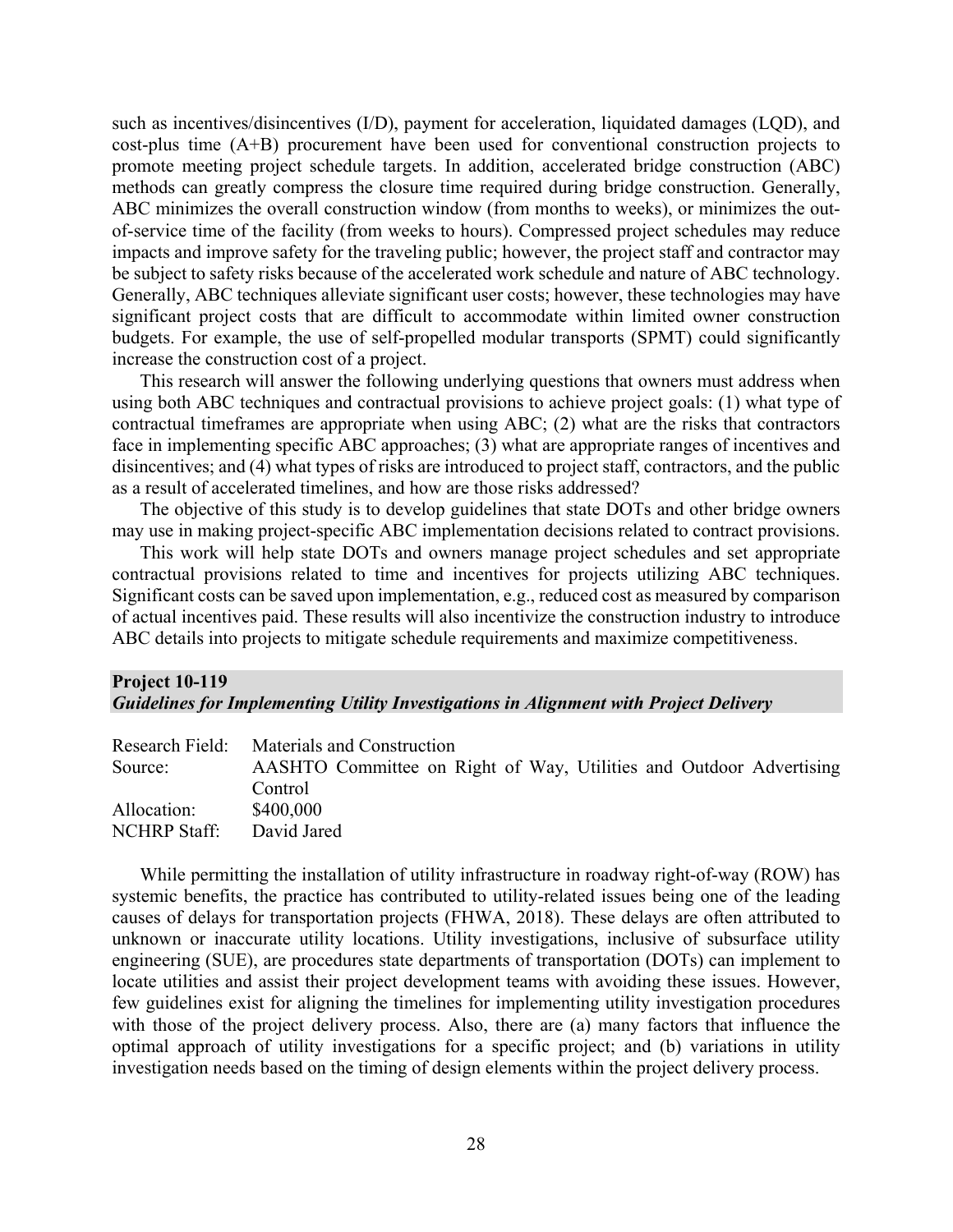Inappropriate utility investigations contribute to the \$50 billion drain on the U.S. economy cause by the lack of (?) utility and highway coordination. This is also a major factor in utility impacts as one of the top three causes of delays for projects. The proper investigation of utility locations would help project teams eliminate substantial risk from DOT projects.

The primary objective of this research is to develop guidelines for DOTs to strategically align utility investigations to project development phases. The guidelines to be developed will address: application criteria; depiction approaches; prequalification of service providers; deliverable expectations; quality assurance practices; alignment of utility investigation to design phases; alignment of design element timelines to utility investigation; and approaches to staffing and roles, and other programmatic decisions.

## **Project 10-120** *Guidance for Including Right-Of-Way and Utilities in Value Engineering Studies*

|              | Research Field: Materials and Construction                        |
|--------------|-------------------------------------------------------------------|
| Source:      | AASHTO Committee on Right of Way, Utilities & Outdoor Advertising |
|              | Control: Subcommittee on Utilities                                |
| Allocation:  | \$400,000                                                         |
| NCHRP Staff: | <b>Christopher McKenney</b>                                       |

According to 23 CFR 627, a Value Engineering (VE) analysis is the systematic process of reviewing and assessing a project to identify the needed project functions, optimize the value and quality of the project; and reduce the time to develop and deliver the project. It also indicates that state transportation agencies (STAs) must conduct VE studies for projects on the National Highway System (NHS) receiving federal assistance with an estimated total cost of \$50 million or more; and bridge projects on the NHS receiving federal assistance with an estimated total cost of \$40 million or more. It is not necessary to conduct VE studies for design/build projects, but the federal regulations provide guidance for construction manager/general contractor (CM/GC) projects. STA policies and requirements typically mirror those at the federal level. VE studies have been effectively incorporated into the STA project development process.

The VE body of knowledge is largely silent on the topic of right-of-way and utilities. At the state and national level (both federal regulations and FHWA guidance documents), there are only casual references to right-of-way or utilities in VE studies. STA manuals typically include guidance on how to conduct VE studies, but any reference to right-of-way or utilities is brief and without any practical guidance. This lack of documented knowledge increases the risk that VE study teams will lack the kind or level of right-of-way and utility information they need to do their job properly and may be missing unique opportunities to add value to a project.

Utility and right-of-way issues are repeatedly documented as causes for project delay and increased costs. It is imperative to the tenants defined in VE to consider these aspects of project development and delivery. They are critical factors in project costs, potentially offsetting the VE benefits garnered through the VE process. Therefore, research is needed to develop guidelines for the inclusion of right-of-way and utilities in VE studies.

The objective of this research is to develop guidelines for the inclusion of right-of-way and utilities in VE studies. To achieve this objective, at a minimum, tasks should include: (1) conducting a survey of STAs to examine VE studies practices of right-of-way and utilities; (2)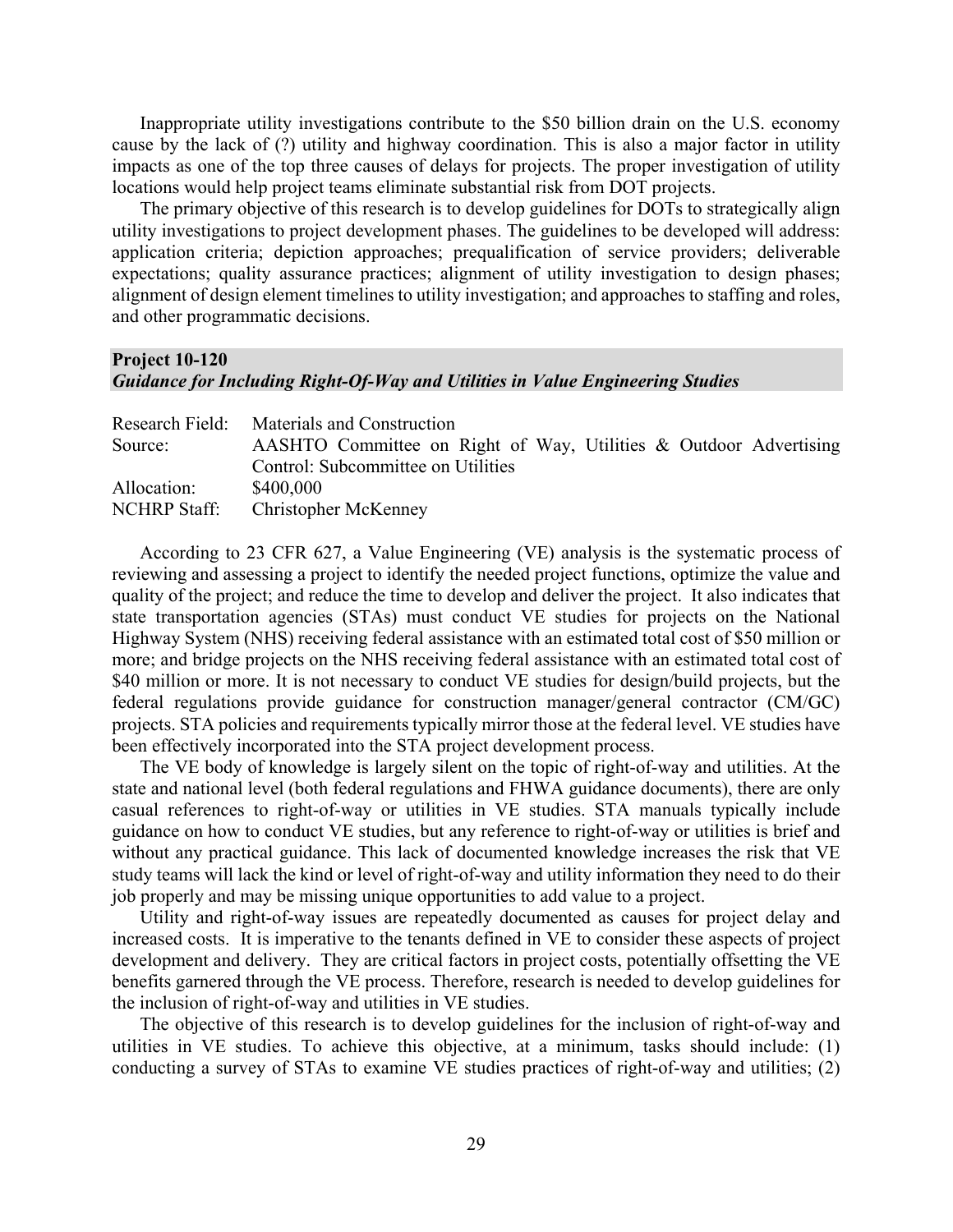reviewing sample VE study reports and conduct interviews with the corresponding STA officials and VE study teams; and (3) testing the guidelines on pilot VE studies.

The research could have a number of benefits including (1) earlier and more effective identification of right-of-way issues that might have been overlooked by a project team reduces project risk in terms of cost and schedule; (2) earlier and more effective identification of utility issues that might have been overlooked by a project team reduces project risk in terms of cost and schedule; (3) construction delay claims will be reduced with fewer right-of-way and utility issues; and (4) lower right-of-way acquisition and utility relocation costs are expected.

#### **Project 10-121** *Performance-based Specification for the Application of Ground Modification Methods for Bridges, Retaining Structures, and Associated Geotechnical Features*

| Research Field:     | Materials and Construction           |
|---------------------|--------------------------------------|
| Source:             | Alabama Department of Transportation |
| Allocation:         | \$450,000                            |
| <b>NCHRP Staff:</b> | Ahmad Abu-Hawash                     |

Over the last half century, public transportation agencies have greatly increased the use of ground modification methods due to a need to use marginal sites for new construction purposes and to mitigate the risk of failure or poor performance of constructed facilities. More recently, ground modification has been selected to meet challenges associated with accelerating construction in difficult geotechnical circumstances.

Ground modification methods have been used to provide proactive and reactive geotechnical solutions for a range of issues including mitigating soft or loose ground, or potential geohazards; increasing the speed of construction; and improving efficiencies in design of highway features. Ground modification methods are commonly used in all areas of transportation including structure foundations, pavement subgrades and bases, cut slopes, embankments, and earth retaining structures, and are used to provide practical solutions that mitigate geotechnical risks, remediate poor feature performance, and improve long-term durability of transportation assets.

During this time, the Federal Highway Administration (FHWA) and several state departments of transportation (DOTs) have conducted research and have developed guidance documents and other resources to remove the mystique surrounding these solutions, which have typically been developed by contractors in search of innovative approaches to complex geotechnical issues. Research efforts have successfully summarized design methods and quality assurance (QA) procedures developed for commonly used ground modification methods and have demonstrated the design methods based in accepted geotechnical practice. Design and construction methods, equipment needs, technical feasibility, and acceptance criteria have been widely implemented through products, such as the FHWA Demonstration Project 116, and subsequent reference manual updates that have now become Geotechnical Engineering Circular (GEC) 13 – Ground Modification Methods. Training courses provided through the FHWA's National Highway Institute (NHI) have assisted state DOTs in developing and implementing design manuals to govern the use of ground modification methods regionally and, most recently, the development and deployment of GeoTechTools as a solution-based web tool continues to assist with increased safe, reliable, and cost-effective use.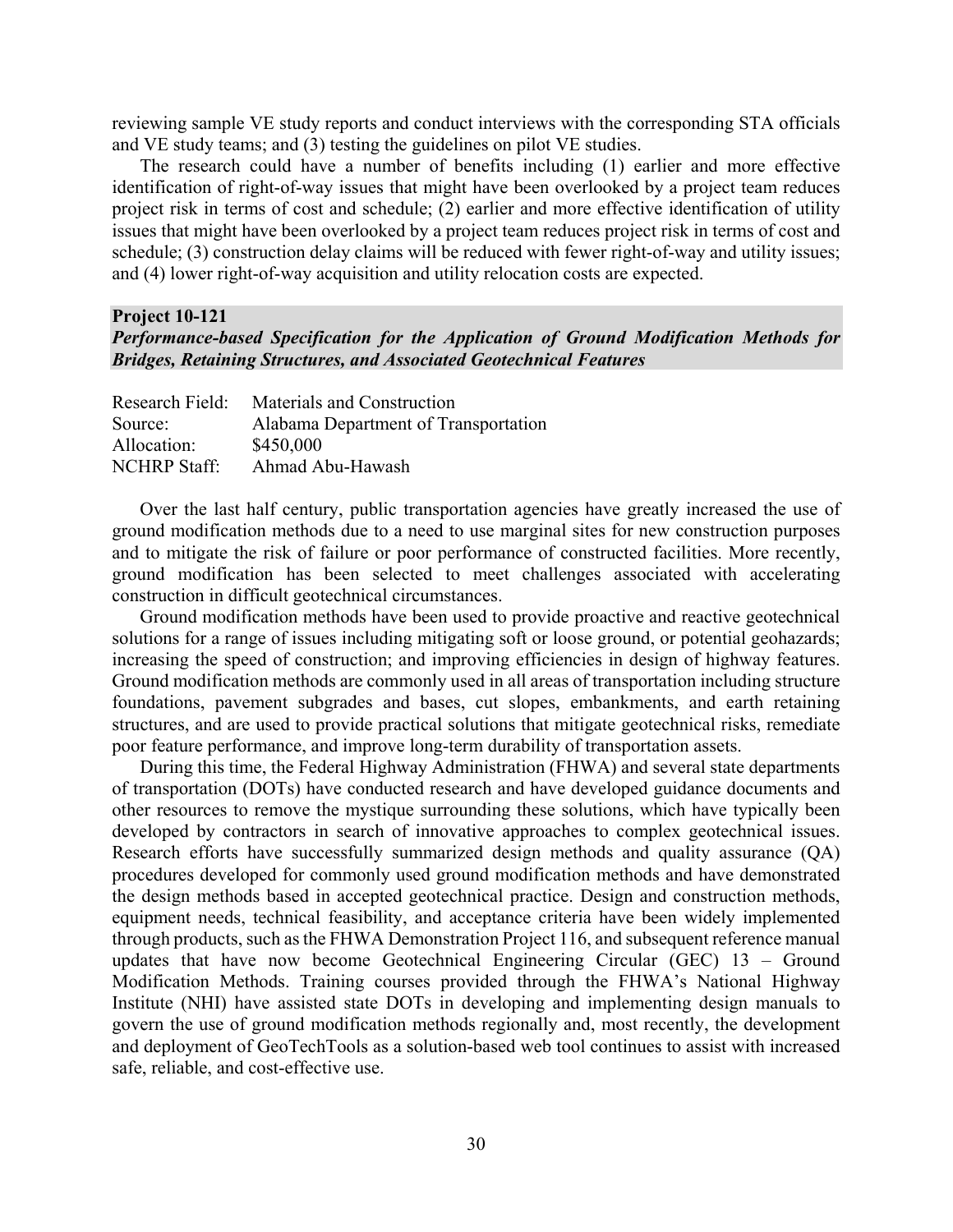The objective of this research is to develop an AASHTO guideline specification to assist public transportation agencies. There is a wide applicability of solutions for structure and earthworks, and large number of methods commercially available for ground modification. For continued promotion and cost-effective use, a guideline specification for the use of ground modification methods would provide agencies with a minimum and consistent standard for the selection, design, construction, and acceptance for commonly used techniques in transportation applications. Guideline specifications have the potential to dramatically increase the efficiency and costeffectiveness of ground modification solutions by assisting designers with specification language that could help avoid common issues, such as incorrect application of methods, a lack of understanding of mechanisms for improvement, and reliable metrics for acceptance and payment of constructed solutions. A significant problem faced by state DOTs is the lack of a standard for selecting from many methods available and proper application for the problem or issue being addressed.

## **Project 10-122**  *Update of the AASHTO Practical Guide to Cost Estimating (PGCE)*

| Research Field:     | Materials and Construction             |
|---------------------|----------------------------------------|
| Source:             | Louisiana Department of Transportation |
| Allocation:         | \$250,000                              |
| <b>NCHRP</b> Staff: | Christopher McKenney                   |

The PGCE provides state departments of transportation (DOTs) as well as other transportation agencies with practical guidance on how to develop realistic estimates of project costs. The original PGCE was published in 2013 and since then, newer means and methods of estimating have been identified and need to be considered. The guide also needs to be updated to address estimating as it applies to the newer alternative delivery methods. In addition, various software references, tools, website links, charts, and tables need to be updated to maintain the PGCE's relevance to current cost estimators. The PGCE is also the foundation for training, such as that provided by the AASHTO Technical Committee on Cost Estimating (TCCE) and Risk-based Estimating Training sponsored by the Federal Highway Administration (FHWA). Research is needed to help transportation agencies successfully manage and deliver their programs by providing them with the necessary guidance to develop consistent and reliable cost estimates.

The objective of this research is to produce a new edition of the PGCE. Potential tasks may include (1) identifying current state-of-practices of state agencies, relevant research in cost estimating, and regulatory or other compliance information relevant to industry practice; (2) identifying new material and training that can be incorporated such as terminology, charts, references, methods, etc.; and (3) consideration or commentary regarding estimating project costs when projects are delivered using alternative project delivery methods.

#### **Project 10-123**  *Quality Assurance and Sustainability*

| Research Field: | Materials and Construction                        |
|-----------------|---------------------------------------------------|
| Source:         | Maine and Minnesota Departments of Transportation |
| Allocation:     | \$350,000                                         |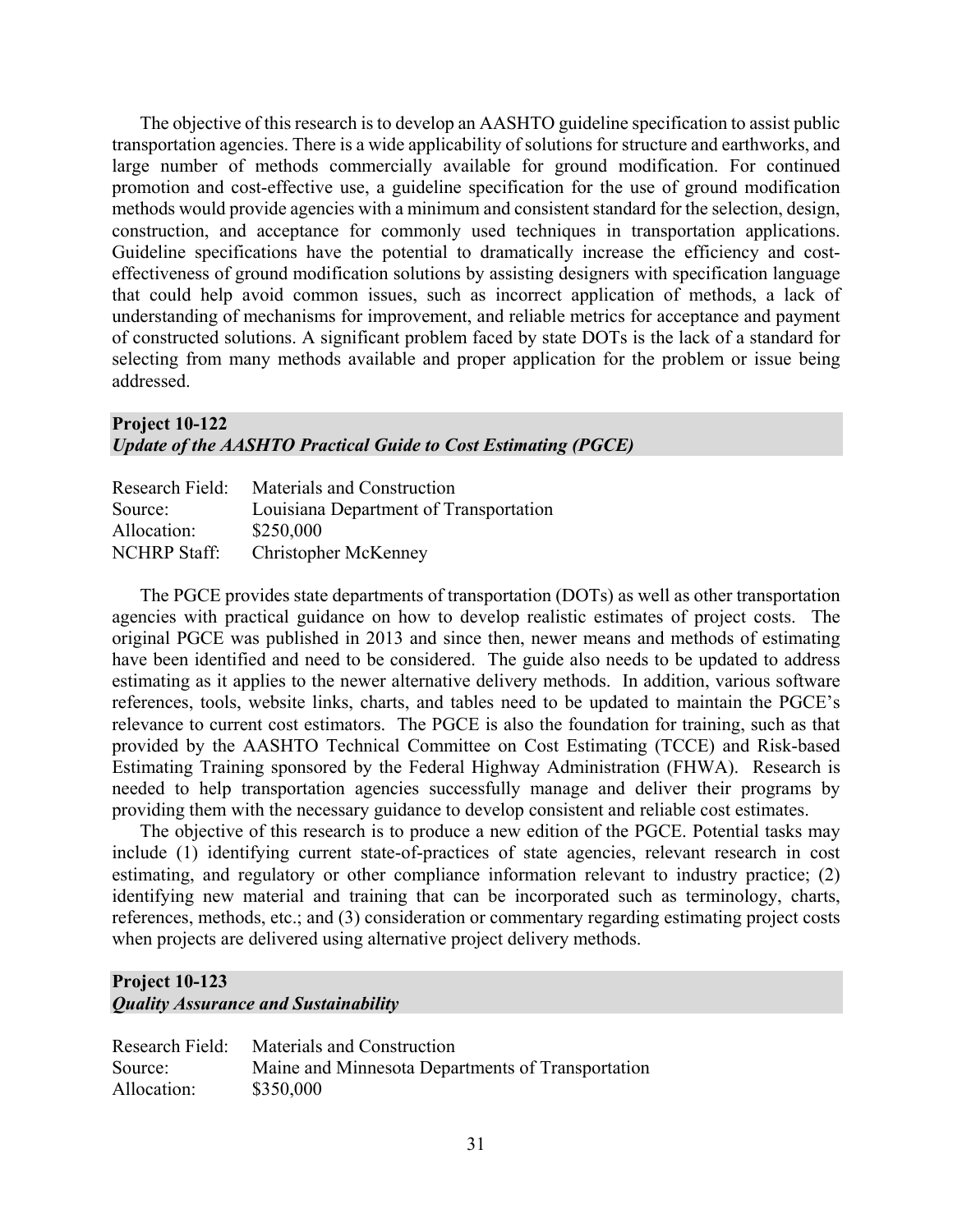#### NCHRP Staff: Amir N. Hanna

Transportation agencies across the nation are implementing a variety of measures to meet their environmental, economic, and social sustainability goals. Historically, quality management activities have contributed to the sustainability of transportation projects through quality assurance (QA) programs and quality control (QC) plans, which help improve performance, reduce the quantity of unacceptable product constructed and the associated environmental impacts of rework, increased materials use, and community impacts, among other benefits.

In recent years, green public procurement (GPP) initiatives have become increasingly of interest to agencies hoping to reduce the environmental impact of their infrastructure. GPP initiatives rely on construction materials environmental product declarations (EPDs) to communicate the environmental impacts of a material and to compare choices. Some agencies that have started to use some sustainability-related quality metrics (such as global warming potential, emissions, or gallons of water conserved). However, these metrics are not uniform and need to be expanded. Quality metrics could be established for EPD programs to support sustainable procurement for many materials. Although effectively supporting environmental improvements, there has been concern that PCRs and EPD programs, as currently developed and used by manufacturers, provide a range of comparability and harmonization across sectors. As a result, the information communicated by EPDs may not meet agency needs for comparing impacts and performance. The level of detail and extent of third-party verification also varies by EPD program. Agencies are interested in using EPDs to support GPP, but guidance to support their use to meet agency sustainability objectives is limited.

FHWA has been supporting work to improve both comparability and harmonization of EPDs. However, agencies still lack guidance on ways to implement strategies to support comparability and harmonization. In addition, there is also the issue of verification of EPD properties (such as when an EPD for a mixture indicates it incorporates a certain percentage of recycled material or supplementary cementitious material (SCM) in production), as the verification processes are not well established by most agencies. If a sustainable product is required or contractor selection is based on a proposed EPD during procurement, then agencies will need to verify that those products that are proposed to meet the EPD are actually incorporated into the project. For example, if an EPD is proposed that includes a percentage of a recycled material (such as recycled asphalt pavement (RAP), recycled concrete aggregate (RCA), recycled tire crumb rubber, or SCM), then the approved mixture designs should also require those same percentages and their use should be verified in production. QA programs currently allow such products provided they meet the current acceptance testing requirements, the material usage quantities (or percentages) as indicated on the EPDs are not currently being verified. Additionally, agencies need guidance on how to approach unacceptable materials. Currently, no guidance exists to support agencies in establishing and using QA and metrics as part of GPP to help meet their sustainability goals (e.g., is an agency getting the environmental benefits they are paying for). Guidance on benchmarks for environmental performance is also needed to assist agencies in establishing criteria for sustainable materials procurement.

Ultimately, harmonized PCRs and improved EPDs are needed to ensure accurate life cycle analyses of transportation projects. Research is needed to support harmonization of PCRs for the materials used in transportation construction. PCRs define the system boundaries, impact categories, and methodologies used for developing and using the EPD. Guidance to improve the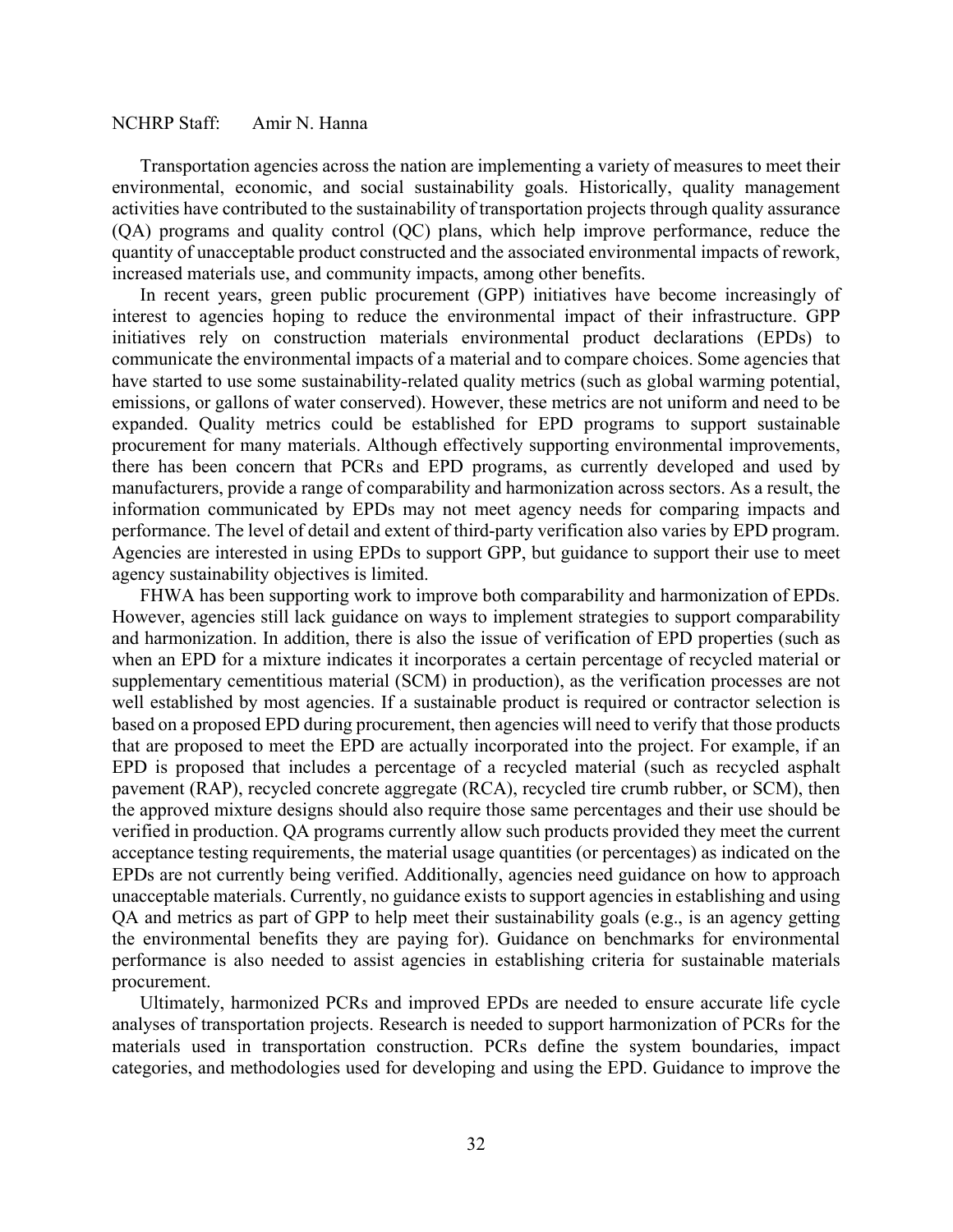consistency and comparability of EPDs for transportation materials is needed to support agencies in assessing tradeoffs and making decisions.

The objective of the research is to develop guidance to support agencies in establishing and using QA and metrics as part of GPP to help meet their sustainability goals. Identify potential future improvements in EPD programs, agency practices, or other areas to maximize the use and benefits from EPDs. Tasks could include:

- 1. Literature review of publications and specifications associated with EPDs and LCA with a focus on the role of QA in supporting these initiatives to include case studies in industries (such as energy and real estate) that have implemented GPP and EPDs.
- 2. Collect information from agencies regarding their sustainability goals, GPP, EPDs, and needs to support LCA (define). Emphasis should be placed on metrics that could be used from a quality standpoint to support these efforts, as well as needs that could be met by additional guidance, or by changes in EPD programs. The role of agencies in influencing EPD programs should also be documented; agencies that could serve as champions to implementation will be identified.
- 3. Identify existing practices used by transportation agencies and industry to support GPP, and related quality management.
- 4. Develop guidance to support agencies in establishing and using QA and metrics as part of GPP to help meet their sustainability goals.

Additional potential tasks include identifying further work by industry needed to support PCRs and EPDs to support LCAs. Anticipated topics include (a) EPDs coverage/scope to fully meet transportation agency needs, (b) implementation routes and scenarios (such as incentives, benchmarks, go/no-go scenarios, etc.) that are useful in supporting GPP, (c) requirements for thirdparty verification of EPDs, (d) benchmarks for environmental performance in materials procurement, (e) methods by which agencies can better influence EPD programs, (f) methods by which agencies can improve their verification process between the EPD and the as-constructed product, and (g) expected barriers and challenges to the implementation of EPDs.

#### **Project 10-124**

*Development of Field Test to Determine Actual Percent Embedment of Chip Seal Aggregate*

| Research Field:     | Materials and Construction                |
|---------------------|-------------------------------------------|
| Source:             | Rhode Island Department of Transportation |
| Allocation:         | \$400,000                                 |
| <b>NCHRP</b> Staff: | Roberto Barcena                           |

Chip seal aggregate embedment has a significant influence on long-term chip seal performance. Too little embedment can cause raveling, revealing bare asphalt (safety and performance are compromised), and too much embedment can lead to bleeding (safety is compromised). Ensuring proper chip seal aggregate embedment should be evaluated as a critical factor when considering the proposed design of a chip seal project. However, there is no method to measure chip seal aggregate embedment quickly and accurately in the field.

The objective of this research project is to develop a rapid, in situ method to determine the embedment depth of chip seal aggregate soon after placement. This information could then be used to address any contractor workmanship issues that may be occurring on the project in near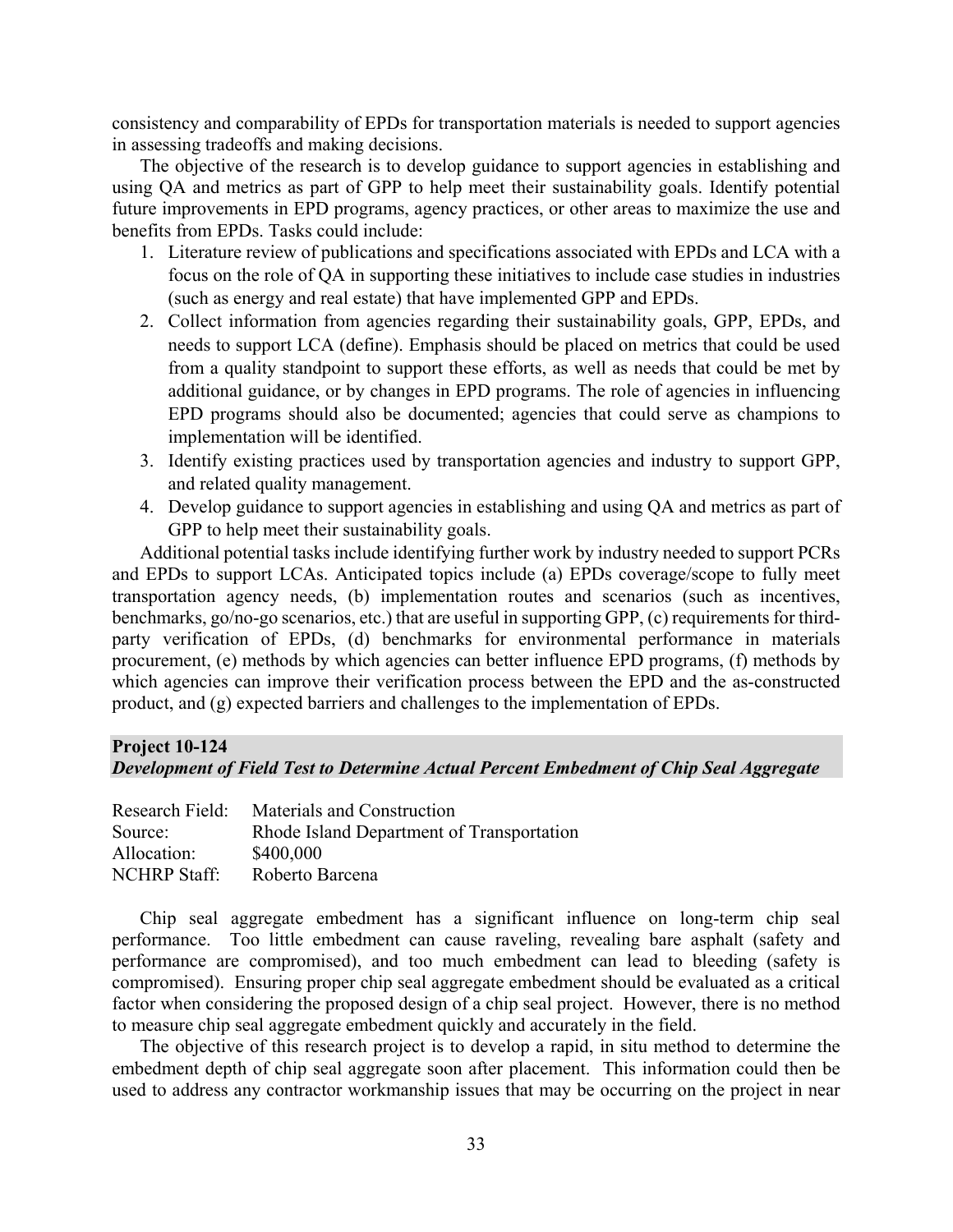real-time (vs. having to wait until after the project is entirely completed), as well as an indicator of performance relative to the initial chip seal design (target emulsion and aggregate application rates, percent embedment range, etc.)

The results of this research will be used as an objective measure to evaluate initial acceptance of the chip seal project. In addition, the research results could be incorporated into the construction specifications to provide an incentive for contractor workmanship. Specific incentives and disincentives would need to be studied based on percent embedment. All these factors are directly related to the total life cycle and overall performance of the chip seal surface treatment in-place.

#### **Project 10-125** *Update to the AASHTO LRFD Bridge Construction Specifications*

| Research Field:     | Materials and Construction                 |
|---------------------|--------------------------------------------|
| Source:             | AASHTO Committee on Bridges and Structures |
| Allocation:         | \$800,000                                  |
| <b>NCHRP</b> Staff: | Ahmad Abu-Hawash                           |

In 2020, the AASHTO Committee on Bridges and Structures (COBS) completed a project that investigated the use and effectiveness of the current AASHTO Load and Resistance Factor Design (LRFD) Bridge Construction Specifications (BCS). This project included a questionnaire sent to each state department of transportation (DOT) to determine the use of the document, a review of the document contents, the development of a prioritized approach for reorganization and maintenance of the document, and the development of prioritized recommendations for re-writing the document. The survey revealed that the BCS is being used by many state DOTs on a regular basis, and that there are areas that may be improved:

- 1. Some reorganization of the sections is needed. Newer sections seem to have been simply tacked on to the end of the document. Several reorganization options were developed, each with its advantages and disadvantages.
- 2. Most sections in the document have very little commentary. The addition of commentary to the *AASHTO LRFD Bridge Design Specifications* had been a significant improvement over the original *Standard Specifications*. The BCS could benefit from a similar effort.
- 3. Many of the sections need updating to current standards and practices and reformatting to be consistent with industry and state DOT specifications. Some sections require more attention than others as some have been maintained by AASHTO technical committees since adoption of the document by AASHTO in the late 1990s.

The objective of this proposed research is to bring the document up to current standards and construction practices, which will make it more useful to bridge owners. The final products will be an updated document that may be adopted by the AASHTO Committee on Bridges and Structures.

The wholesale adoption of a national construction specification is not realistic; however, a guide specification can be a useful document in the development of state DOT specific standard construction specifications. Having a national construction guide specification as the basis for state specifications will help to foster uniformity of construction specification across state lines.

There is a need to provide uniformity of construction practices and specification as many contractors work across state lines. A revised AASHTO LRFD Bridge Construction Specification document will help to improve quality, durability and uniformity of bridge construction.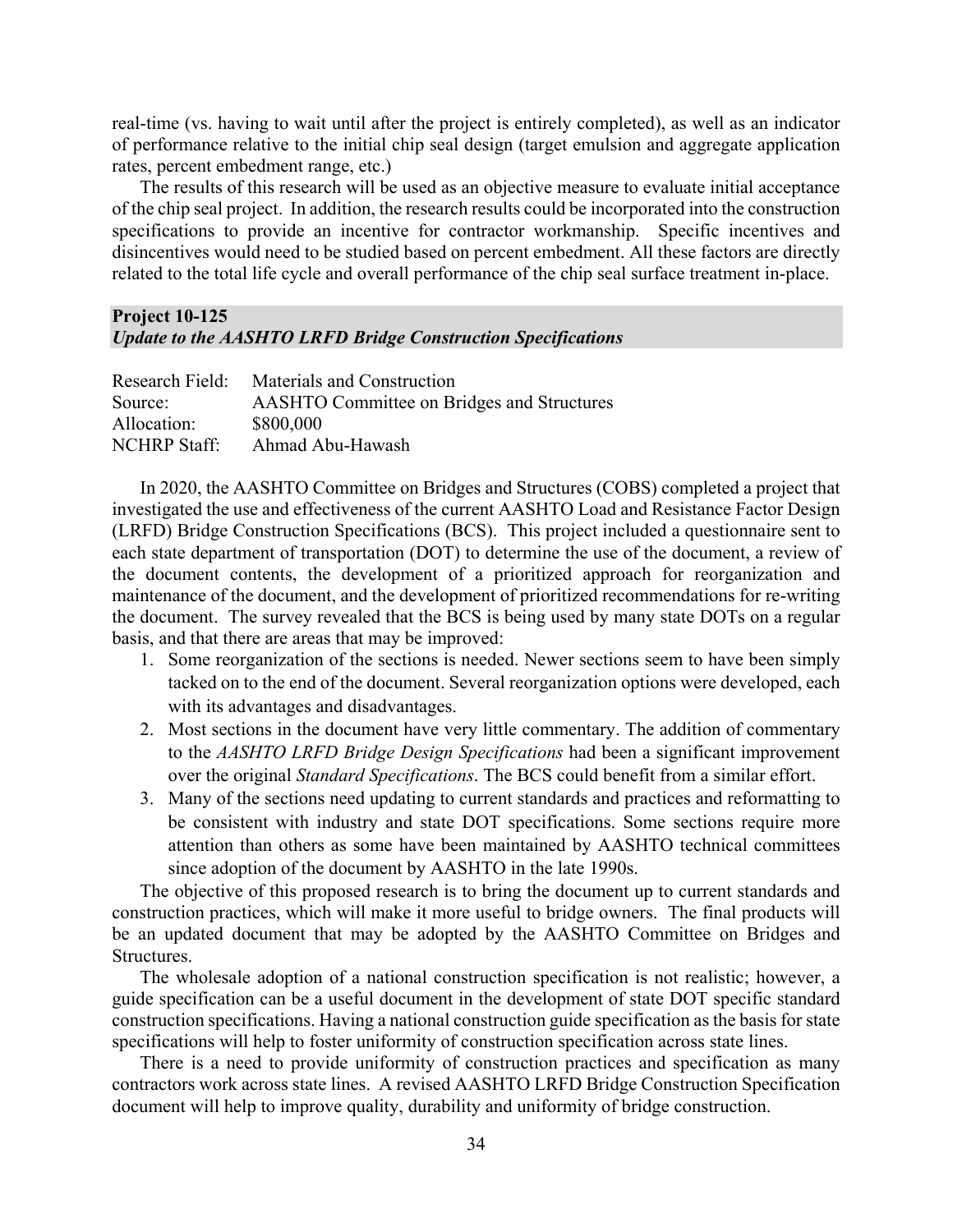## **Project 12-125** *Earthquake-Induced Bridge Displacements*

| Research Field: Design |                                                   |
|------------------------|---------------------------------------------------|
| Source:                | <b>AASHTO Committee of Bridges and Structures</b> |
| Allocation:            | \$450,000                                         |
| <b>NCHRP</b> Staff:    | Ahmad Abu-Hawash                                  |

Highway bridges are designed to resist most "normal" loads elastically. For example, steel members are not expected to yield and no permanent deflections result due to the design dead, live or wind loads. On the other hand, seismic demands can be so large that bridges cannot resist these forces elastically. Yield stresses are exceeded and permanent deformations are likely to occur due to earthquake loading.

Seismic design of common bridges using the AASHTO *LRFD Bridge Design Specifications* and the AASHTO *Guide Specification for LRFD Seismic Bridge Design* methodologies rely on an elastic analysis from which inelastic demands are estimated. Seismic bridge response is classified in four Seismic Design Categories (SDC). SDC A is the lowest seismic hazard and presumes an elastic response during the design seismic event. Bridges located in SDC B, C, and D are likely to experience inelastic demands during the design seismic event. About half of the country is subject to SDC B, C, or D seismic demands. The equal displacement assumption has the same consequences on bridges designed using the force-based AASHTO *LRFD Bridge Design Specifications* and the displacement-based AASHTO *Guide Specifications for LRFD Seismic Bridge Design*. This is not just a "seismic state" concern.

It is difficult to perform nonlinear analysis of bridges. Inelastic analysis requires special computer programs that can calculate bridge response due to ground shaking (i.e., accelerograms that are themselves difficult to develop). As with most sophisticated analysis, user knowledge and experience is required to develop, interpret, and verify the computer results. Due to these challenges, engineers (and the AASHTO specifications) use an approximate method of seismic analysis wherein the inelastic bridge response is estimated using an elastic bridge model. These elastic analysis methods are founded on the *"*equal displacement assumption*"* in which the "real" inelastic bridge is replaced by a fictitious elastic bridge that never yields.

The equal displacement approximation was introduced over 60 years ago, but is not based upon significant physical validation. Advances in numerical and physical methods suggest that the equal displacement approximation underestimates the "real" seismic displacement demands. Consequently, bridges may not perform as intended when using elastic analysis methods used for most designs. The potential underestimation associated with the AASHTO provisions was verified by the recently completed NCHRP Project 12-106.

The goal of this project is to examine the equal displacement approximation and, if necessary, develop simple, reliable adjustment factors that can modify the elastic displacement predictions to better match the "real" inelastic displacement response. These design recommendations will allow engineers to better predict seismic demands, resulting in safer, more reliable bridges.

The objective of the research is to develop robust yet simple procedures for calculation of inelastic displacement demands in bridges subject to earthquake demands.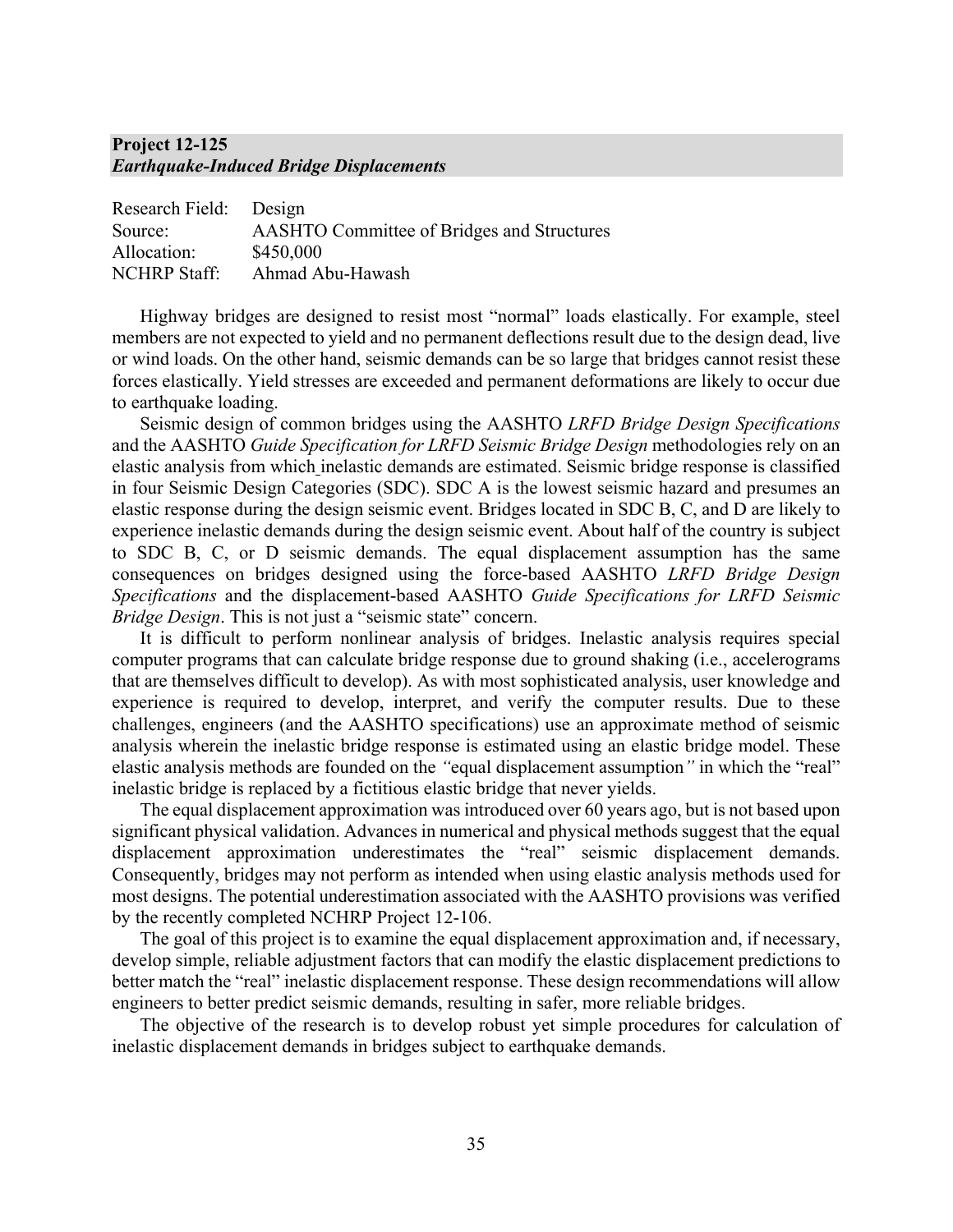## **Project 14-36(01)** *AASHTO Guide to Bridge Preservation Actions Implementation Workshops*

| Research Field:     | Maintenance      |
|---------------------|------------------|
| Allocation:         | \$355,000        |
| <b>NCHRP Staff:</b> | Ahmad Abu-Hawash |

Bridge preservation is a cost-effective approach to manage an inventory of bridges. Many transportation departments have significant practical experience with bridge preservation and have developed conclusions regarding the effectiveness of bridge preservation actions based on those experiences. However, limited efforts have been made to identify, measure, evaluate, and document the short- and long-term performance of specific bridge preservation actions. Bridge preservation consists of actions to deter or correct deterioration of a bridge to extend its useful service life and does not entail structural or operational improvements beyond the originally designed strength or capacity of the bridge. Often practitioners apply preservation strategies on the basis of judgment or common sense using available resources. However, it is difficult to translate these strategies into coherent and convincing arguments in the absence of a quantitative measurement of bridge preservation effectiveness.

Research was performed under NCHRP Project 14-36 by the University of Colorado Boulder to develop bridge and deck preservation guides for possible adoption by AASHTO. The proposed AASHTO guides were developed based on data collected from representative agencies and include: (1) catalogs of bridge element preservation actions and (2) the criteria and selection methodologies of bridge preservation actions with associated costs and benefits for use in life cycle cost analysis and possible integration into a bridge management system.

The AASHTO Committee on Bridges and Structures balloted and passed for adoption two guides:

- AASHTO Guide to Bridge Preservation Actions (published July 2021)
- AASHTO Guide to Preservation of Highway Bridge Decks (pending publication)

The purpose of this project is to develop and hold implementation workshops for state DOT, local public agency, and consultant bridge practitioners to implement bridge preservation practices, reduce bridge infrastructure life-cycle costs and keep bridges in good or fair condition longer.

Potential tasks include conducting workshops, assessing the potential of a future National Highway Institute course based on the workshops.

#### **Project 15-82**

## *Effects of Operating Speed and Posted Speed Limit in Conjunction with Roadway Geometric Design on Safety Performance for High-Speed Rural Highways and Freeways*

| Research Field: Design                  |
|-----------------------------------------|
| Washington Department of Transportation |
| \$950,000                               |
| Zuxuan Deng                             |
|                                         |

Estimating the speed-crash relationship has long been of interest in roadway safety analysis. Because of the many contributing factors – such as roadway geometry and context, weather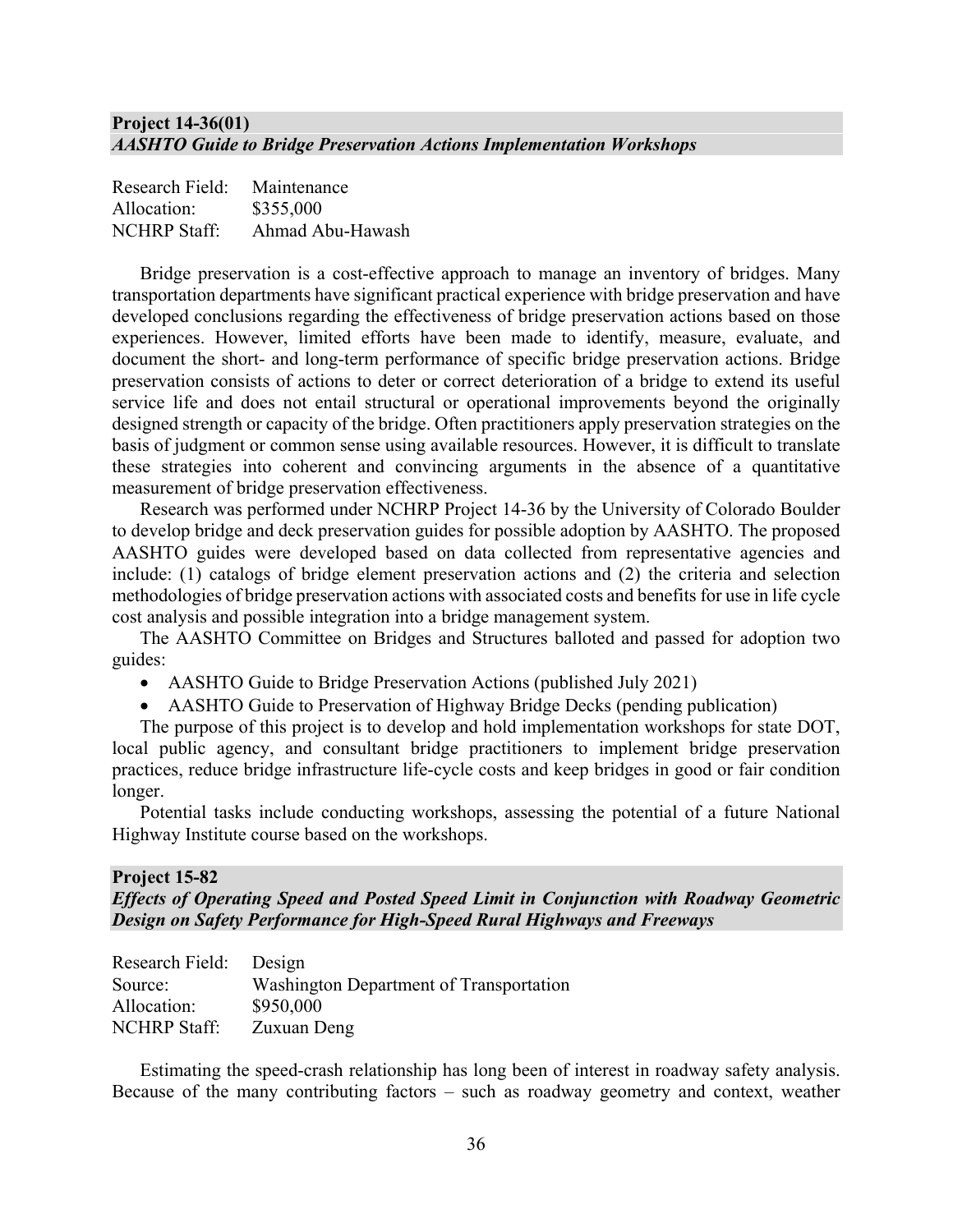conditions, human factors, and vehicle type distribution – that influence both speeds and crashes, the relationship cannot be adequately established without considering the corresponding roadway geometric features, the dynamics of the vehicle and tire, and accounting for their effects on speeds and crashes.

While a significant amount of research has been conducted to identify relationships between roadway design elements and crashes, research that has considered the contribution of operating speeds or posted speed is limited. A general subjective understanding of the contribution of operating speed of a highway or freeway, through the dynamics of the vehicle, on the severity of a crash (higher speeds are associated with more severe crashes) is known. What is desired is a quantitative understanding of how speed (both operating and posted) in conjunction with roadway geometry relates to the likelihood of a crash and crash severity.

This research would build on existing research to explore the relationships among design elements, speed, vehicle dynamics, and crashes on high-speed rural highways and freeways. These relationships will help inform future design guidance, posted speed practices, and potential safety countermeasures, which are related to desired outcomes for multiple AASHTO Committees, such as Design, Traffic Engineering, and Safety.

The greater availability of speed data along with innovative statistical analysis techniques provides the opportunity to better consider operating speed in understanding the safety relationships among geometric design, traffic volume, posted speed limit, and crashes. Recent research efforts that should be considered in scoping the plans for collecting and analyzing data for freeways and high-speed rural highways include:

- NCHRP Project 17-79, "Safety Effects of Raising Speed Limits to 75 mph and Higher"
- NCHRP Project 17-92, "Developing Safety Performance Functions for Rural Two-Lane Highways that Incorporate Speed Measures"
- FHWA Project, *Development of Speed Crash Modification Factors (CMF) using SHRP-2 Roadway Inventory Database*
- FHWA Project, *Research Utilizing SHRP2 Data to Improve Highway Safety: Development of Speed–Safety Relationships*
- USDOT, *Rural Speed Safety Pilot Project*
- TxDOT Project, *Develop a Real-Time Decision Support Tool for Rural Roadway Safety Improvements*
- FHWA's *Speed Concepts: Informational Guide* (FHWA-SA-10-001)

The objectives for this research include (1) identifying the relationship(s) among roadway geometric characteristics, speed (posted and operating), and safety for high-speed rural highways and freeways; (2) determining the relative contribution of speed (posted or operating) with various roadway geometric characteristics on safety for high-speed rural highways and freeways; and (3) determining if existing crash modification factors for geometric elements can be modified with a speed component (operational, posted), or if a speed related CMFs can be developed.

To explore the relationships among roadway design, operating speed, posted speed limit, and crashes, tasks could include: (1) conducting a literature review; (2) identifying potential data sources, especially with respect to operating speed data and evaluating the quality of the data sources along with whether they can support the desired evaluation; (3) gathering data; (4) performing statistical modeling and data analysis to identify the holistic relationships among design elements, speed, and crashes on high-speed rural highways and freeways; (5) assessing the effects of study factors (posted and operating speed, and roadway geometry and characteristics) to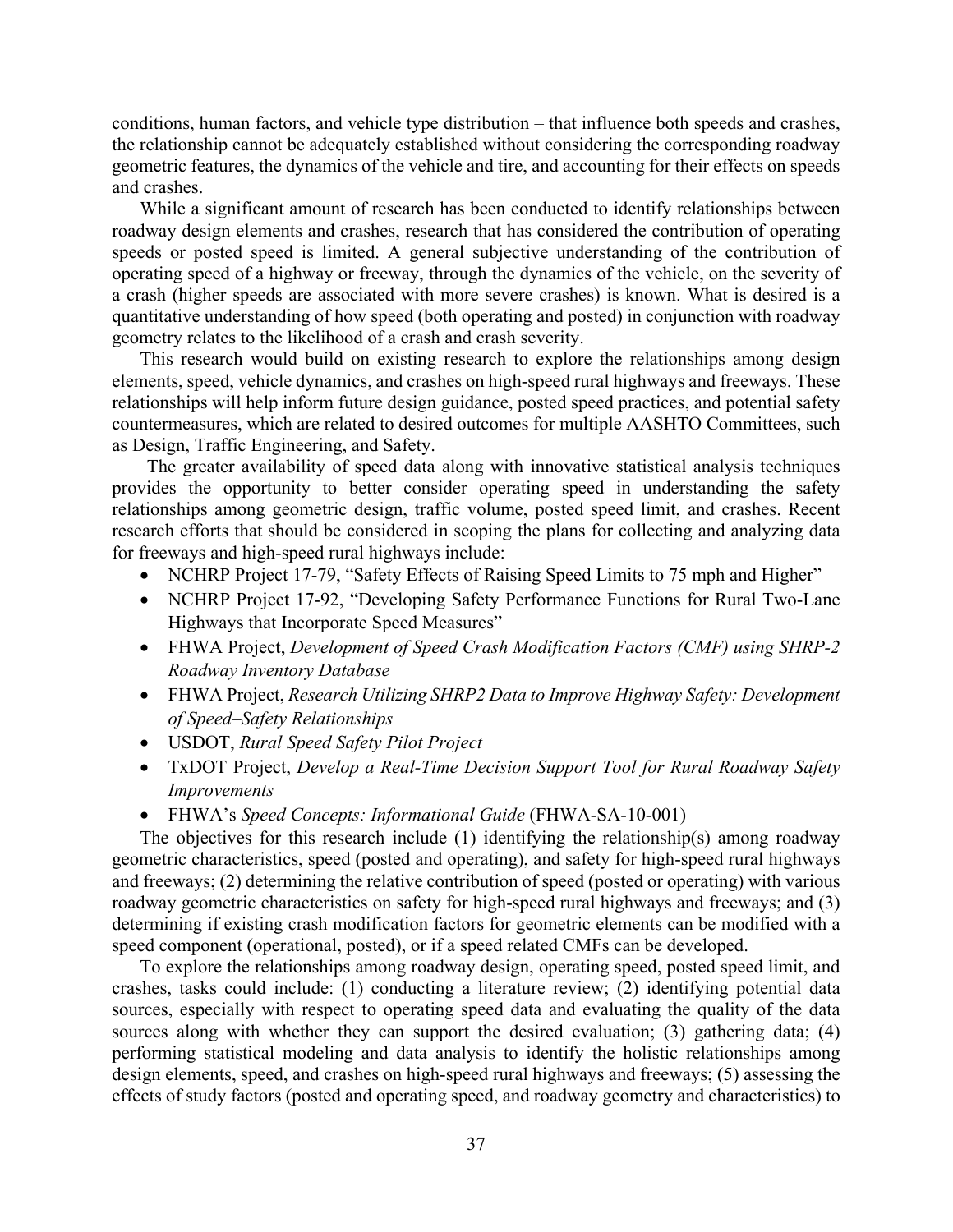safety and perform sensitivity analysis with respect to inclusion of covariates, model forms, etc.; (6) developing improved/enhanced CMFs or crash modification functions for geometric elements with consideration of operating speed.

#### **Project 17-111**  *Speed Management Solutions and Strategies to Improve Pedestrian and Bicyclist Safety on Arterial Roadways*

| Research Field: Traffic                          |
|--------------------------------------------------|
| <b>AASHTO Committee on Active Transportation</b> |
| \$550,000                                        |
| Zuxuan Deng                                      |
|                                                  |

While the role of speed in traffic crashes is a complex topic, research has found unequivocally that higher speeds lead to higher injury severity for vulnerable road users (Sanders et al., 2019). Notably, the risk of serious injury or fatality for pedestrians increases dramatically as vehicle speed on impact increases, with a roughly 13% change of fatality or severe injury at 20 miles per hour (mph), 40% at 30 mph, and 73% at 40 mph (Tefft, 2013). It is also clear that drivers traveling at higher speeds have less time to react to unexpected situations, less recovery time if distracted, and longer braking distance, which contributes to crashes (Boodlal et al., 2015).

A safe-systems approach to roadway safety requires a robust speed management effort. On lower-volume roadways, traffic-calming strategies with vertical and horizontal deflections (raised speed humps, bumps, chicanes, center turning islands) have been found to be effective at lowering speeds. However, incompatible land uses are often placed next to high-speed roadways, and solutions for traffic-speed management along arterials and higher-speed roadways are more limited and often much more challenging to implement. Research has found that higher-speed arterial roadways are associated with increased frequency and severity of pedestrian and bicycle crashes (Guerra et al., 2019; Lin et al., 2019). There is some evidence that strategies such as road lane reductions, automated speed enforcement, lane width reductions, speed limit reductions, modifications to traffic signal timing, and well-placed landscaping can reduce vehicle speeds. However, the relationship between lowering vehicle speeds and the magnitude of changes in outcomes for pedestrian and bicycle safety are less clear.

Importantly, although the factors relating to the increased risk of speed to people walking will also apply to people bicycling, few studies specifically link bicyclist or pedestrian injury or fatality risk to speed management directly. In addition, research shows that more active travel lowers risk and while research generally suggests that slower motor vehicle speeds encourage more walking or cycling, there is limited research that quantifies this relationship directly.

Research is needed to demonstrate the impacts of speed management efforts on higher-speed roadways, specifically for people walking and bicycling, and provide clear guidance on successful implementation strategies that have balanced lower speeds for some users with safety improvements for others.

The research objective of this project is to produce a guide that can be used as a context driven roadmap to speed management on arterial and higher-speed roadways, and how this can be balanced with appropriate safety improvements for pedestrians and bicyclists on these arterial and high-speed roadways. Potential tasks include:

• Reviewing literature and state-of-the-practice inventory and information.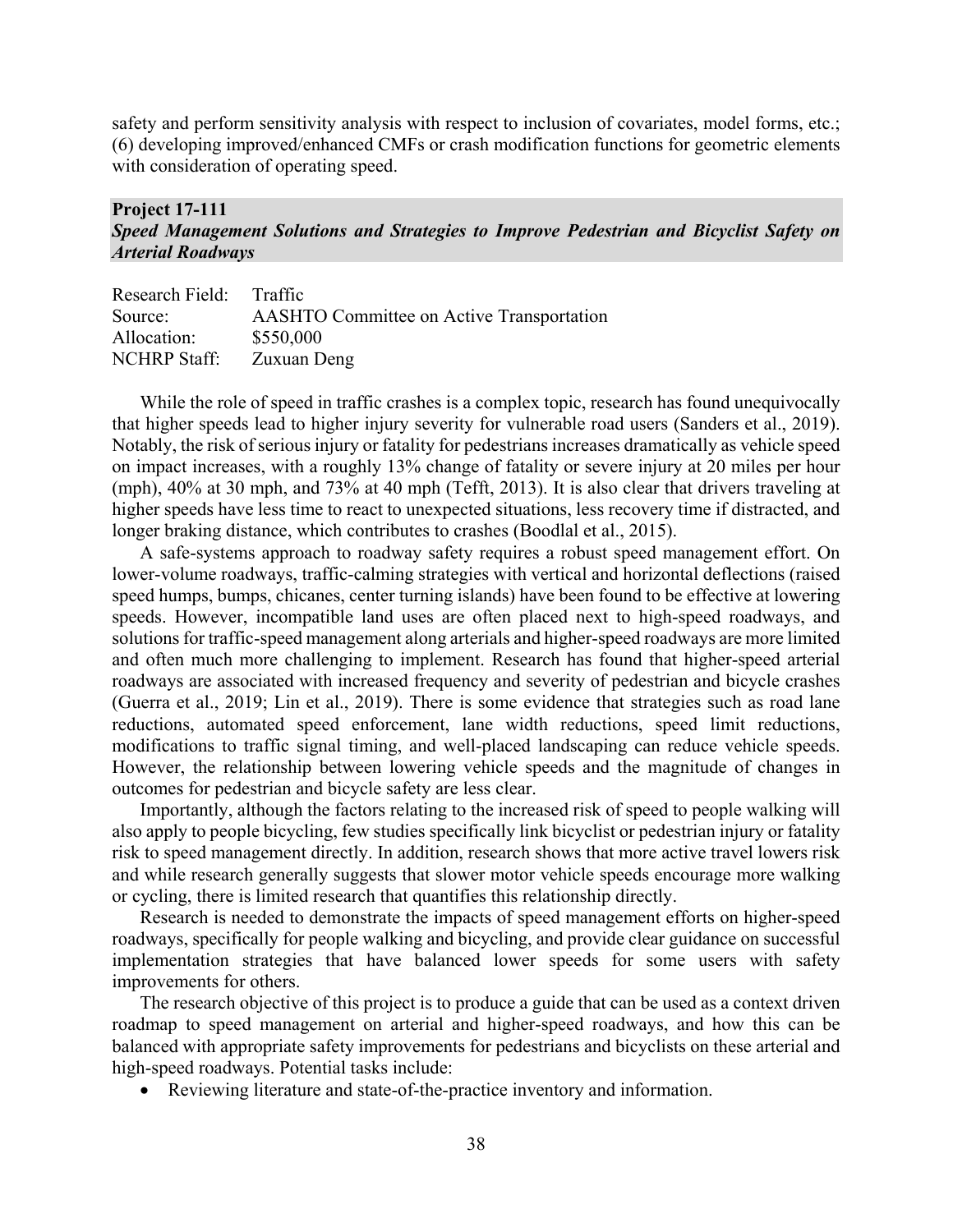- Developing case studies and information effort covering all aspects of context-driven speed management—roadway design, enforcement, speed limit setting, use of coordinated signal timing in higher speed corridors, self-enforcing roadways, signs, and traffic calming that are appropriate for a range of speeds and road classifications. Identify the need for any new or additional data.
- Developing a case study toolbox of specific recommendations and guidance to implement effective context-driven speed management efforts on arterial and higher-speed roadways, and how these should be balanced with appropriate safety improvements for pedestrians and bicyclists on these arterial and high-speed roadways.

Combined with results from the forthcoming NHTSA project (Impact of Lowering Speed on Pedestrian and Bicyclist Safety that is scheduled for completion in 2023), this research would be a powerful and useful tool for understanding how to make changes that improve active transportation safety.

#### **Project 17-112** *Enhancing Highway Safety Manual Guidance on Pedestrian and Bicyclist Countermeasures (CMF/SPF Development)*

| Research Field: Traffic |                                   |
|-------------------------|-----------------------------------|
| Source:                 | <b>AASHTO Committee on Safety</b> |
| Allocation:             | \$600,000                         |
| <b>NCHRP Staff:</b>     | <b>Richard Retting</b>            |

The *Highway Safety Manual* (HSM) 1st edition provides analytic tools and techniques for estimating the effect of changes to the roadway environment on motor vehicle crash frequency, but provides almost no information on their effects on pedestrian and bicyclist crash frequency. NCHRP Project 17-84, "Pedestrian and Bicycle Safety Performance Functions for the Highway Safety Manual," is in the process of developing crash modification factors (CMFs) and safety performance functions (SPFs) for pedestrians and bicyclists in support of a future HSM 2nd edition. However, NCHRP Project 17-84 is not comprehensive, and the safety benefits of many (especially newer) pedestrian and bicycle countermeasures will still be unknown after the project is completed. Furthermore, established CMFs focused on vehicle-vehicle collisions do not properly account for possibly adverse safety effects for pedestrians and bicyclists or others outside of the vehicle. In addition, the HSM's CMFs for roadway lighting generally require updating. Without quantifiable safety prediction methods, it can be difficult to justify countermeasure installation, compare and contrast different countermeasure options, or evaluate tradeoffs in vehicular and multimodal safety (e.g., as part of road cross-section reallocation efforts).

The objective of this research is to develop a guide that will include consideration of how treatments focused on addressing the safety or operational needs of one set of roadway users may have different effects on travelers with vision or mobility impairments. Crash-reduction performance is highly important, but not the only factor governing decisions about the specific countermeasure(s) to be installed at a given location. Other guidance documents (e.g., NCHRP guides on pedestrian analysis (*NCHRP [Research Report 992: Guide to Pedestrian Analysis\)](https://www.trb.org/main/blurbs/182687.aspx)* and roadway cross-section reallocation (*NCHRP Web-Only Document 318*: *Safety Prediction Models for Six-Lane and One-Way Urban and Suburban Arterials*)) will discuss bigger-picture trade-offs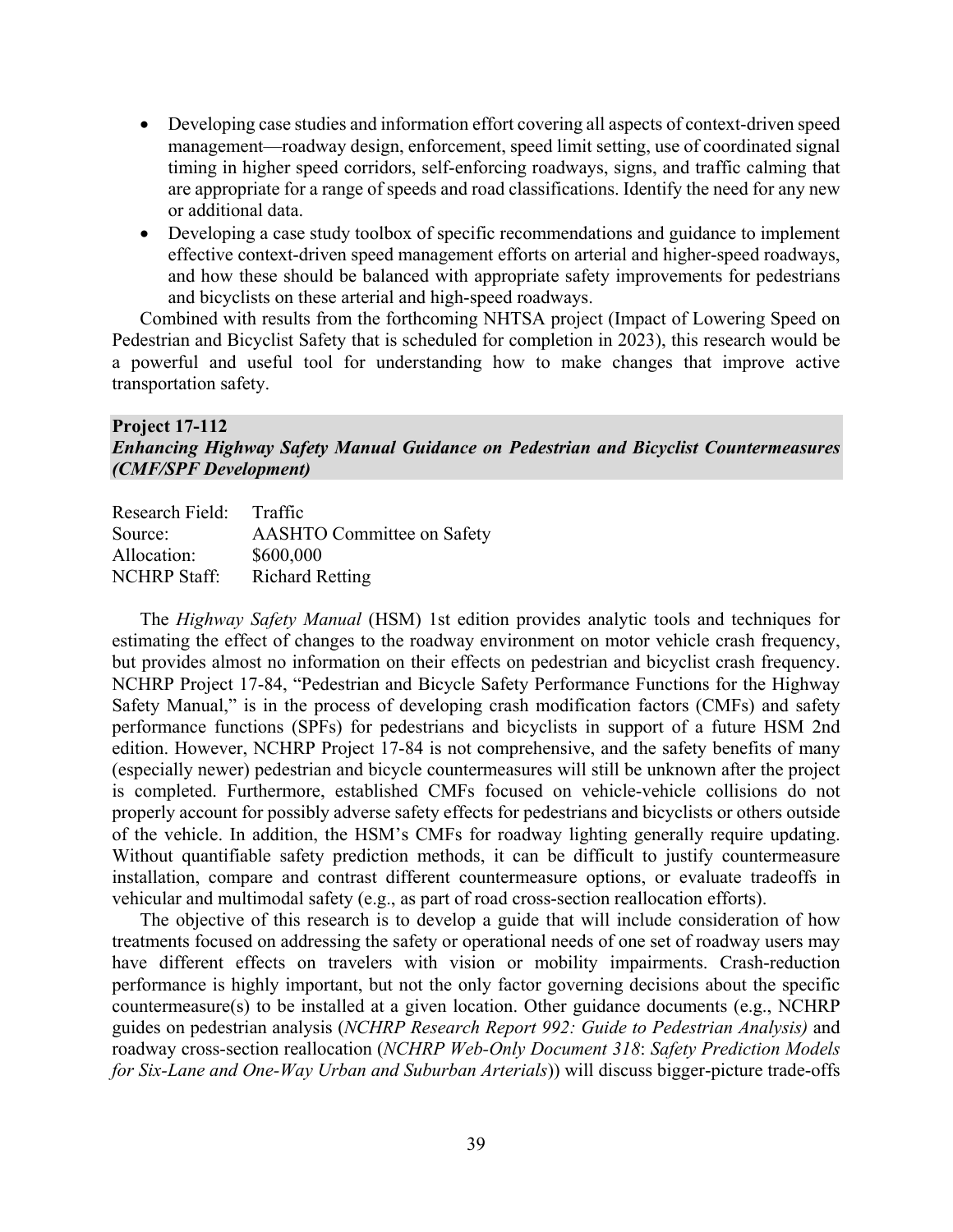involved in decision-making and can be used in conjunction with the findings from this study for countermeasure selection.

The objectives of this research include quantifying (1) the safety performance (crash-reduction effects) of pedestrian and bicyclist safety countermeasures and (2) the pedestrian/bicyclist crash reduction (or expansion) effects of vehicle safety countermeasures, specifically focusing on the highest-priority countermeasures not addressed by *NCHRP Research Report 992* or *NCHRP Web-Only Document 318*.

Potential tasks include (1) reviewing findings and recommendations from previous research; (2) identifying future research priorities for developing CMFs and SPFs for pedestrian and bicyclist safety countermeasures; (3) conducting a focused literature review on relevant new research (4) prioritizing needs for additional CMFs and SPFs for pedestrian and bicyclist safety countermeasures, as well as new methodologies to predict ped/bike safety outcomes, based on what is available and what is still needed; and (5) preparing a data collection plan (including surrogate safety measures) for selected countermeasures, that will maximize the potential that the project will develop CMFs and SPFs with high-enough ratings for eventual inclusion in the HSM.

Estimating the safety performance of countermeasures and their impacts on bicyclists and pedestrians is critically important to improving safety. The outcomes from this study can inform agencies about the safety performance of various countermeasures and will help them make datadriven decisions regarding treatments to improve bicyclist and pedestrian safety.

#### **Project 17-113**

#### *Incorporating Safe System Approach into the NCHRP 500 Series*

| Research Field: Traffic |                                   |
|-------------------------|-----------------------------------|
| Source:                 | <b>AASHTO Committee on Safety</b> |
| Allocation:             | \$700,000                         |
| <b>NCHRP Staff:</b>     | <b>Richard Retting</b>            |

*NCHRP Report 500*: *Guidance for Implementation of the AASHTO Strategic Highway Safety Plan* identifies proven, tried, and experimental safety strategies for each of the emphasis areas in AASHTO's original 1998 Strategic Highway Safety Plan. FHWA and the state departments of transportation (DOTs) partnered through a pooled fund study to develop reliable estimates of the effectiveness of the safety improvements identified as strategies in the *NCHRP Report 500* guidebooks. While information presented in the NCHRP 500 series guides is still useful and referenced in many national reports, a lot has changed over the last 20 plus years. In 2010, AASHTO published the *Highway Safety Manual*. In 2014, AASHTO adopted *Toward Zero Deaths: A National Strategy on Highway Safety* and in 2018 the National Safety Council published a *Road to Zero: A Vision to Achieve Zero Deaths by 2050*. Technology is advancing at a rapid pace and has the potential to change traffic safety. Many agencies are beginning to implement a Safe System Approach. There is an opportunity to update these guides and provide guidance to agencies on safety strategies and countermeasures of the future.

The objective of this research is to update the guides to align with AASHTO's current priorities and Safe System principles, as well as reflect on the most recent research and identify new innovations to help achieve the goal of zero deaths on the nation's roads. Tasks may include:

1. Gather input on priority crash types and desired toolkit content and capabilities. Priority crash types may address Safe System and consider rural priority crash types.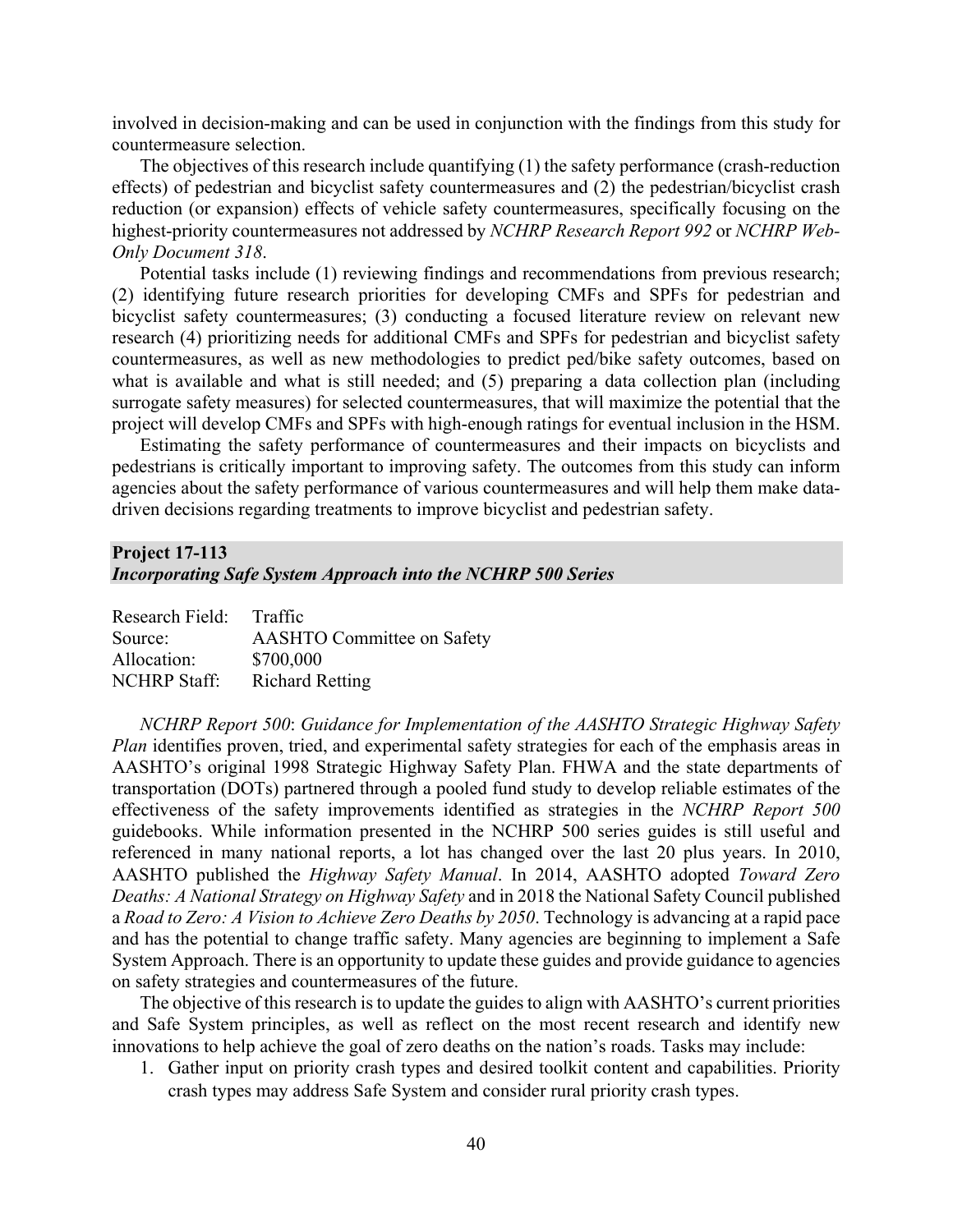- 2. Conduct literature review to identify new and innovative countermeasures, current research on safety effectiveness, and other relevant information.
- 3. Provide information for each countermeasure, including considerations on implementing the strategy.
- 4. Propose how the toolkit will coordinate with other tools (e.g., CMF Clearinghouse).
- 5. Identify options for long-term maintenance of the toolkit.
- 6. Develop recommended content of priority crash types.
- 7. Develop, test, and update the toolkit.
- 8. Develop materials to promote and demonstrate use of the toolkit.

The research will help analysts consider a broader list of countermeasures applicable to the majority of crash types; improve the efficiency of countermeasure selection; link to state analysis tools; enhance usability of the NCHRP 500 guidebooks; provide access to the most current information; advance implementation of the Safe System approach; and increase awareness of a valuable tool for implementing safety projects.

#### **Project 17-114** *Integrated Strategies for Managing High Travel Speeds*

| Research Field:     | Traffic                           |
|---------------------|-----------------------------------|
| Source:             | <b>AASHTO Committee on Safety</b> |
| Allocation:         | \$500,000                         |
| <b>NCHRP</b> Staff: | Zuxuan Deng                       |

High traffic speeds are arguably the largest contributor to traffic deaths in the United States. High speeds contribute to crash occurrence and their direct influence on impact speeds determine crash severities (Aarts and van Schagen, 2006; Hussain et al, 2018). Moreover, specific populations, i.e., traditionally marginalized and underserved communities, bear a disproportionate burden of the collective traffic injury problem (Hamann, Peek-Asa, and Butcher, 2020). Despite the existence of isolated interventions to curtail higher speeds—e.g., speed safety cameras, traffic calming road design, concordance between land use and road classifications—few of them have been widely and equitably adopted. None get at the deeply rooted and interconnected causes of the problem, such as people's harried lifestyles, thrill-seeking behaviors, the consumption of increasingly more powerful vehicles, prioritizing speed over competing values of concern for self and others, among many other interacting factors.

To manage traffic speeds proactively and over longer periods of time, professionals need to recognize the complexity of this public health issue and to broaden their repertoire of ways to address it. Relevant here are cross-sectoral partnerships and tools to help teams of partners to visualize the complex processes that could be driving an outcome of interest (Arnold and Wade, 2015). To ultimately develop integrated strategies to managing travel speeds in various contexts, teams will need to draw upon traditional data (e.g., crashes, roadway inventory, traffic speed and volume data, freight transport) and less traditional data (e.g., indicators of land use density and mix; perceiving those who speed as "cool"; in-vehicle feedback on drivers' travel speeds; consumer trends privileging vehicles of increasing size, weight, and horsepower; and workplace and social group "culture" and policies surrounding high travel speeds) to consider the interacting elements of the system that influence high travel speeds. These integrated strategies should also be adaptable enough to contend with disruptions that could impact travel speeds, such as global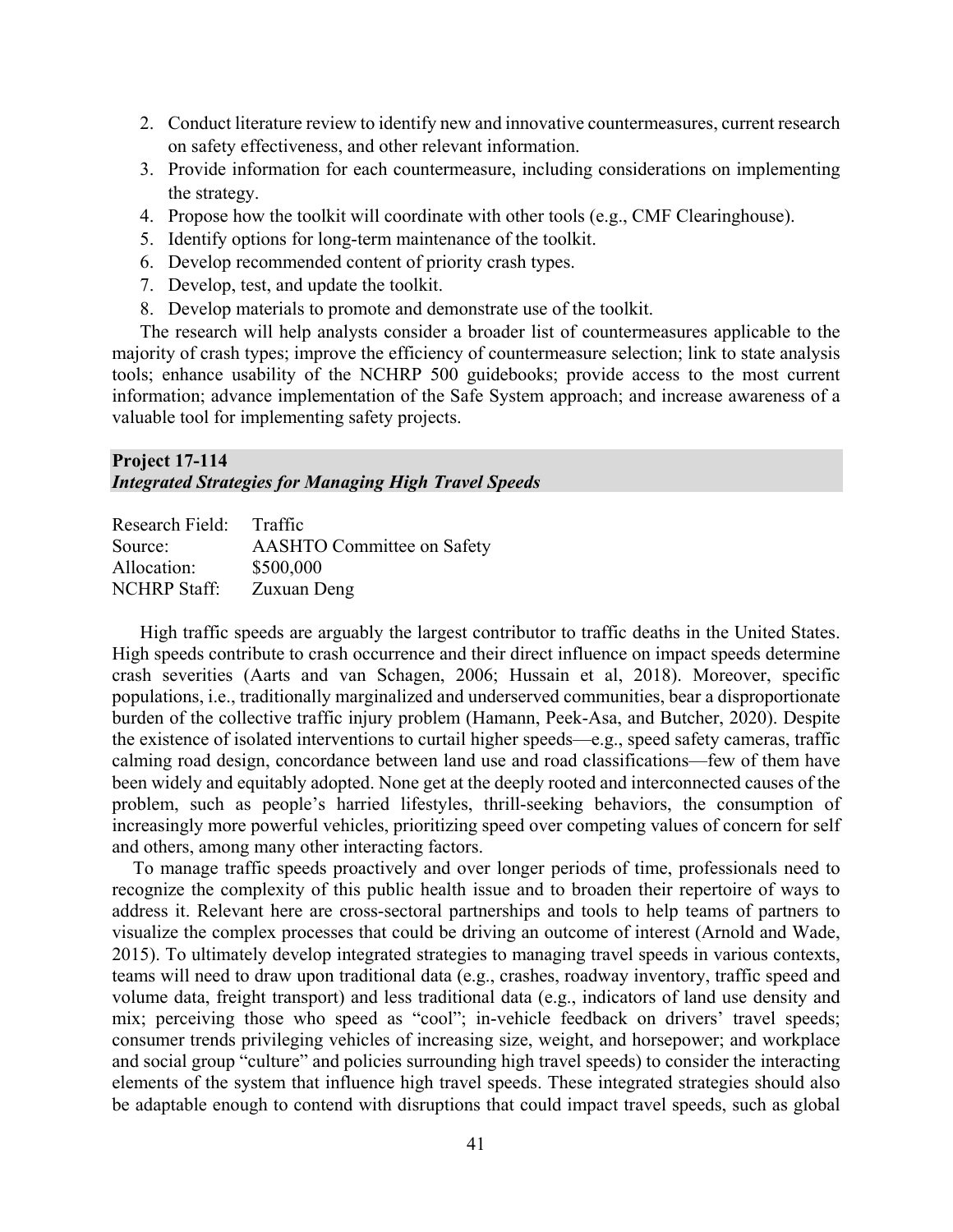pandemics, siloed funding of disconnected parts of the system, increased awareness of social injustices and inequities in transportation safety and access, natural disasters, and technological breakthroughs.

As mentioned, there are several efficacious speed-reducing tools (e.g., speed safety cameras, traffic calming road design, and concordance between land use and road classifications), yet these are often not widely or equitably applied, and none address the complex array of reasons people drive at high speeds. For example, traffic calmed streets can reduce operating speeds, however, they fail to make people feel less hurried in their lives. This research would build upon a foundation of work focused on speed limit setting (e.g., *NCHRP Research Report 966*; NCHRP Project 17- 79), street redesign, traffic signal coordination, and automated speed enforcement toward enhancing pedestrian safety (e.g., *NCHRP Synthesis 535*) to examine the confluence of factors that influence travel speeds. This research would bring to bear a package of promising practices (e.g., speed limit setting, land use, workplace, congestion pricing), transportation investments (e.g., transit provision, speed-oriented school, and workplace practices), communications strategies (e.g., media framing of travel speeds and traffic congestion), and interventions (e.g., intelligent speed adaptation (ISA), speed safety cameras and their equitable placement, operation, and reinvestment schemes) that can be incorporated into a unified, adaptable framework for managing high travel speeds. The research should also shed light on strategies that do not work, or that may have unintended consequences to help free agencies from defaulting to costly and ineffectual schemes and to encourage working with partners to improve outcomes.

The research approach could include the following tasks:

- 1. Synthesize a broad literature on speed reduction strategies, as well as community-based injury reduction interventions.
- 2. Generate insights on speed-related dynamics (e.g., workplace practices that knowingly or unknowingly incentivize high travel speeds among employees), feedbacks (e.g., sprawling land uses that incite high speeds to cover increasing distances), and potential leverage points for intervention (e.g., incorporating safe design speeds in traffic impact assessment (TIA) procedures).
- 3. Incorporate strategies into a prototype Integrated Strategies for Speed Management Framework for managing high travel speeds in an integrated manner.
- 4. Design prospective demonstration studies with local, regional, and state partners on the implementation of the Integrated Strategies for Speed Management Framework. It is anticipated that this prospective demonstration study would seek guidance on best practices for identifying partners, policies, practices, and interventions that, when used in appropriate contexts and in combination, can help manage travel speeds across various spatial and time scales.

## **Project 17-115**  *Pedestrian Crosswalk Spacing and Placement Guidance to Improve Safety*

| Research Field: Traffic |                                                                      |
|-------------------------|----------------------------------------------------------------------|
| Source:                 | AASHTO Committee on Safety and Delaware Department of Transportation |
| Allocation:             | \$500,000                                                            |
| NCHRP Staff:            | Zuxuan Deng                                                          |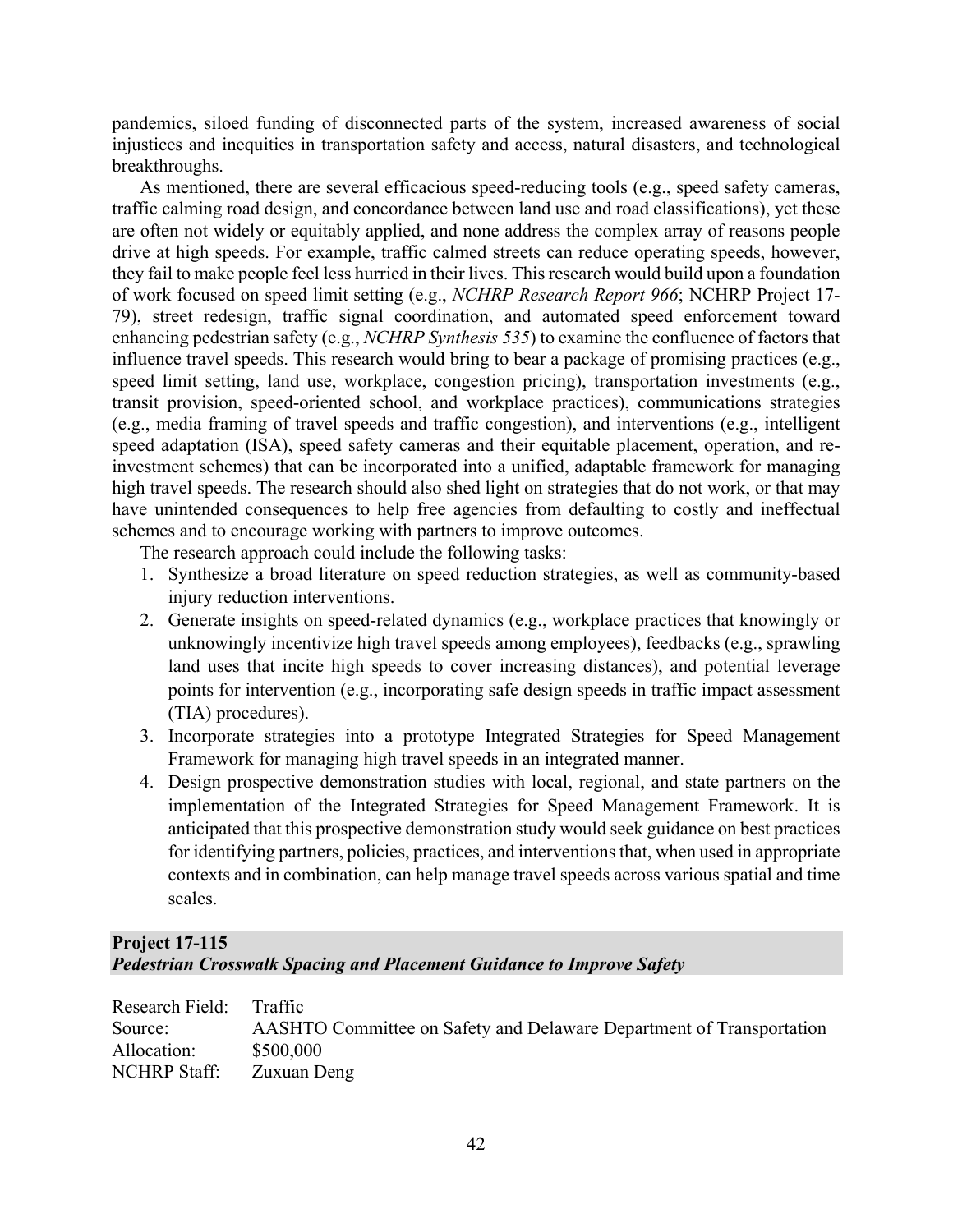An estimated 6,205 pedestrians were killed in traffic collisions in the United States in 2019, a 44% increase in pedestrian fatalities since 2010, representing 17% of total traffic fatalities. Over 80% of those pedestrian fatalities occurred at unmarked midblock locations. Roadway safety is a shared responsibility and while some fatalities are due to pedestrian negligence, many cases result from a system that prioritizes automobile mobility at the expense of pedestrian safety. Research has found that locations where pedestrians are most likely to cross outside crosswalks are highly influenced by the surrounding roadway environment and characteristics, such as pedestrian volume, number of bus stops, vehicular volume, distance between crosswalks, and crossing distance. For most pedestrians to walk far out of their way to cross a street at a marked crosswalk would contradict basic human behavior. It follows that safely designed crosswalks properly spaced so pedestrians can practically utilize them should prevent needless fatalities and injuries. While research has established the safety and effectiveness of countermeasures such as refuge islands, pedestrian hybrid beacons (PHBs), and rectangular rapid flashing beacons (RRFBs) and provides guidance (e.g., STEP guide) for selecting countermeasures at uncontrolled crossing locations, current guidance and research regarding midblock crosswalk spacing is limited. The ongoing study NCHRP Project 03-14, "Guidance on Midblock Pedestrian Signals (MPS)" will assess the safety effects of MPS and potentially develop language suitable for inclusion in the MUTCD, but more work is needed to understand suitable spacing of these treatments. This research aims to reduce pedestrian fatalities and severe injuries through a better understanding of appropriate midblock crosswalk spacing.

National crosswalk spacing guidance is ambiguous, with Section 3B.18 of the MUTCD (define?) stating: "Crosswalk lines should not be used indiscriminately. An engineering study should be performed before a marked crosswalk is installed at a location away from a traffic control signal or an approach controlled by a STOP or YIELD sign." Although it is recommended that the engineering study consider the distance from adjacent signalized intersections and the possible consolidation of multiple crossing points, there are no specific criteria offered in terms of spacing and no specific criteria that take varying infrastructure and land use conditions into account.

Several state guidelines for crosswalks refer to the American Association of State Highway and Transportation Officials (AASHTO) Stopping Sight Distance formula. This formula combines a driver's reaction time, braking distance, travel speed, and roadway grade to calculate the distance necessary for a vehicle to make a complete stop. AASHTO recommends that midblock marked crosswalks not be installed where sight distance and sight lines are limited. However, while this guidance identifies where marked crosswalks should not be installed, it does not directly inform where they should be installed and their appropriate spacing.

To ensure efficient traffic operations, many agencies have also adopted requirements that preclude marking a crosswalk within a close distance of another crossing. These requirements generally specify a minimum distance of 200-600 feet between a midblock crosswalk and the next nearest marked crosswalk. While these minimum distances are important to ensure safety and efficient traffic operations, the maximum suitable distance between crosswalks is more critical for ensuring there are adequate crossing opportunities designed appropriately to reduce the risk of pedestrian crashes. More research is needed to provide states and cities with guidance on the important criteria of maximum crosswalk spacing. Providing appropriately spaced crosswalks properly designed for the specific roadway conditions may improve the safety and security of pedestrians.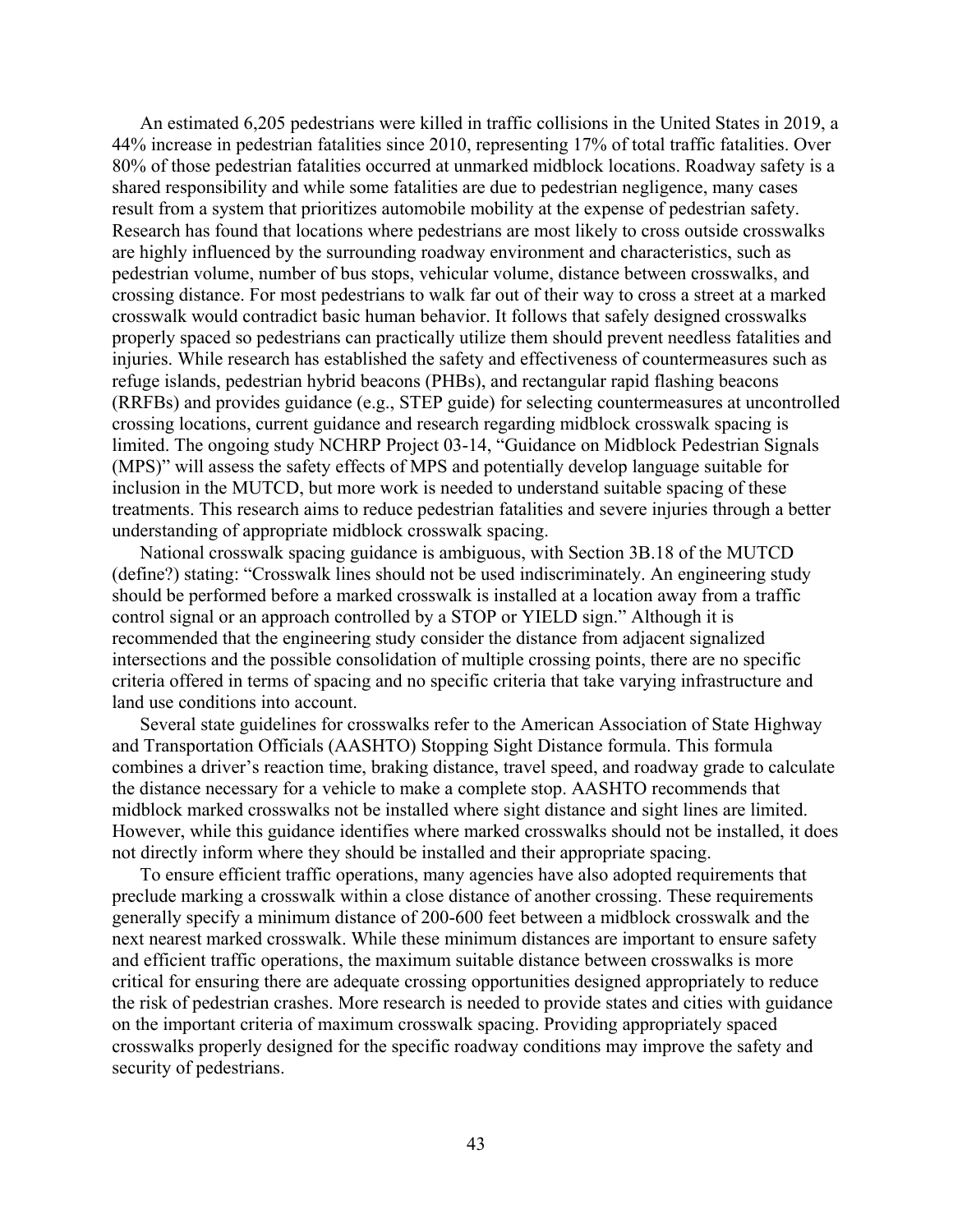The objective of this research is to determine the maximum distance pedestrians will travel to use a crosswalk and develop crosswalk spacing recommendations in various contexts, based on pedestrian behavior and willingness-to-deviate. A better understanding of this spacing will help to inform when to add marked crosswalks at uncontrolled midblock locations to discourage pedestrians from crossing at higher-risk locations between crosswalks. In addition to crosswalk spacing, the research will explore factors that influence pedestrians' choice to divert from an unmarked direct crossing path toward a marked crossing in terms of origin/destination proximity, land use context, and crossing need.

Research tasks would include: (1) literature review of existing strategies and research regarding crosswalk spacing compliance and safety outcomes with a focus on human factors; (2) data collection (crosswalk location and land use and transportation context, pedestrian compliance and safety outcomes, roadway environment such as lighting, geometry, facilities, vehicle speeds and volumes, operational details, users, vehicles, etc.); (3) survey pedestrians to explore willingness to deviate to cross at a marked crosswalk across a variety of land-use contexts; (4) identify compliance and safety outcomes related to crosswalk spacing and context; and (5) propose solutions and guidance for agencies on maximum crosswalk spacing.

#### **Project 17-116** *Practical Approaches to Quantifying Safe System Concepts*

| Research Field: Traffic           |
|-----------------------------------|
| <b>AASHTO Committee on Safety</b> |
| \$450,000                         |
| David Jared                       |
|                                   |

The use of Safe System principles for roadway design and operations is showing significant success worldwide in reducing fatal and serious crashes for all road users, including those who walk and bike. The Safe System approach recognizes that all road users should be treated equitably, in a manner that considers safety tradeoffs for all, and that death and serious injury are preventable when consideration is given to the tolerance of the human body to crash forces. In addition, the Safe System approach applies to all roadways: urban or rural, and under state, local or tribal jurisdiction. Finally, the Safe System approach recognizes that human errors occur and that by designing and operating road infrastructure to account for these errors crash likelihood is reduced.

Searching for opportunities to reverse the upward trend in traffic fatalities, many state departments of transportation (DOTs) are interested in moving towards a Safe System approach and have been looking at practical ways to reduce crash forces at intersections and roadways. In some cases, this has resulted in the development of policy changes in speed management and design directives.

The objective of this research is to investigate the correlation between a Safe System for Intersections (SSI) score and observed fatal and serious injury crash frequency at an intersection so that a benefit/cost ratio or cost effectiveness associated with the SSI score can be determined. This methodology then can be applied to corresponding roadway segments. The research will also recommend how the SSI can be adopted to design and operational criteria for future implementation. Pilot testing of the research results will be used to validate and strengthen the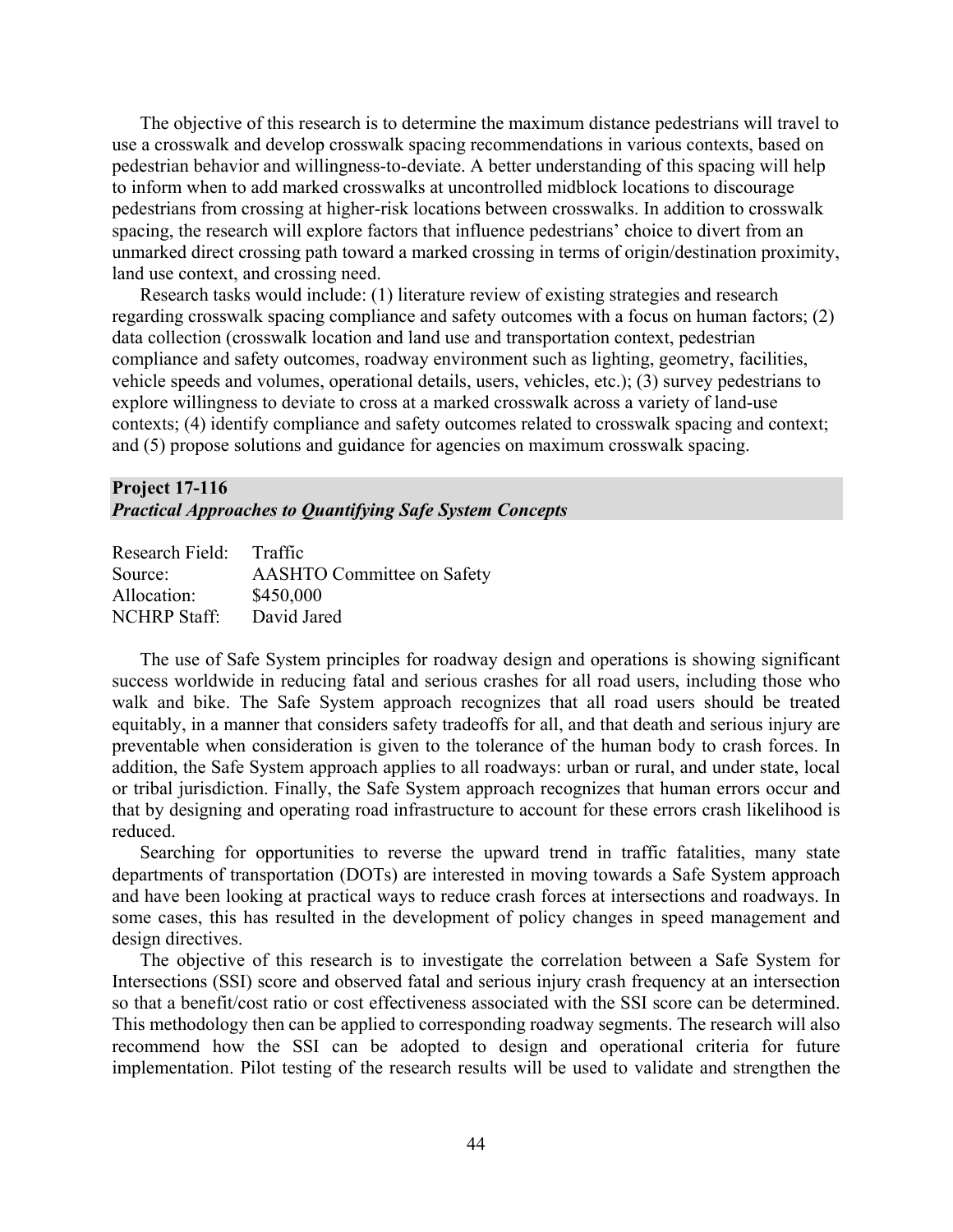methodology and will provide additional knowledge to those transportation agencies implementing the new model.

This research will help safety professionals more fully understand the relationships between economic, regulatory, vehicle, and infrastructure factors and traffic fatalities and the mechanisms by which they operate to provide state DOTs with insights that can be used to target fatality reduction programs and projects. Moreover, strategies that combine domains will be important for using state resources efficiently to maximize fatality reductions.

#### **Project 17-117** *Safety Performance Functions for Horizontal Curves*

| Research Field: Traffic           |
|-----------------------------------|
| <b>AASHTO Committee on Safety</b> |
| \$350,000                         |
| Zuxuan Deng                       |
|                                   |

Statistics from the Fatality Analysis Reporting System (FARS) indicate that more than 25 percent of fatal crashes occur at horizontal curves, with most of these crashes being roadway departures. In the United States, the average crash rate for horizontal curves is about three times higher when compared to crash rates of other types of roadway segments. Although researchers and practitioners agree that curvature plays a role in crash frequency, crash rate, and crash severity, Safety Performance Functions (SPFs) for horizontal curves have not been thoroughly investigated or widely implemented. The *Highway Safety Manual* (HSM) provides SPFs of various facility types for segments and intersections, but no specific SPFs for curved segments are presented. Rather, curves are handled by applying an Adjustment Factor (AF) to estimate the predicted crash frequency of a curved segment. Unfortunately, not all the SPF models within the HSM have AFs for horizontal curves.

Recent studies have been implemented to develop AFs for curved segments of certain facility types to begin filling this gap. However, applying a horizontal curve AF to an existing segment SPF assumes that the underlying prediction model of a tangent segment only needs to be adjusted to appropriately estimate a horizontal curve's influence on the segment's safety performance. This method may not be the best way to assess the safety performance of horizontal curves. A more thorough investigation may reveal that common geometric attributes used to estimate the safety performance of tangent segments have a different degree of influence on the safety performance of horizontal curves. For example, length has been shown to be an important attribute for predicting crashes on a tangent segment; however, for predicting crashes at a horizontal curve, the length of curve may have less influence and attributes such as curve radius and deflection angle may have stronger influence. Taking this possibility further, the attributes most important for predicting the safety performance of a horizontal curve may differ due to setting (rural vs. urban), facility type (2-lane vs. freeway), or other factors such as lane width, shoulder with, and roadside elements.

Research is needed to better understand the attributes that most influence the safety performance of horizontal curves. Ultimately, this research will lead to the development of SPFs for horizontal curves along a variety of facility types so that the safety performance of most facility types can be predicted more comprehensively by utilization of three categories of SPFs: one for tangent segments, one for horizontal curves, and one for intersections.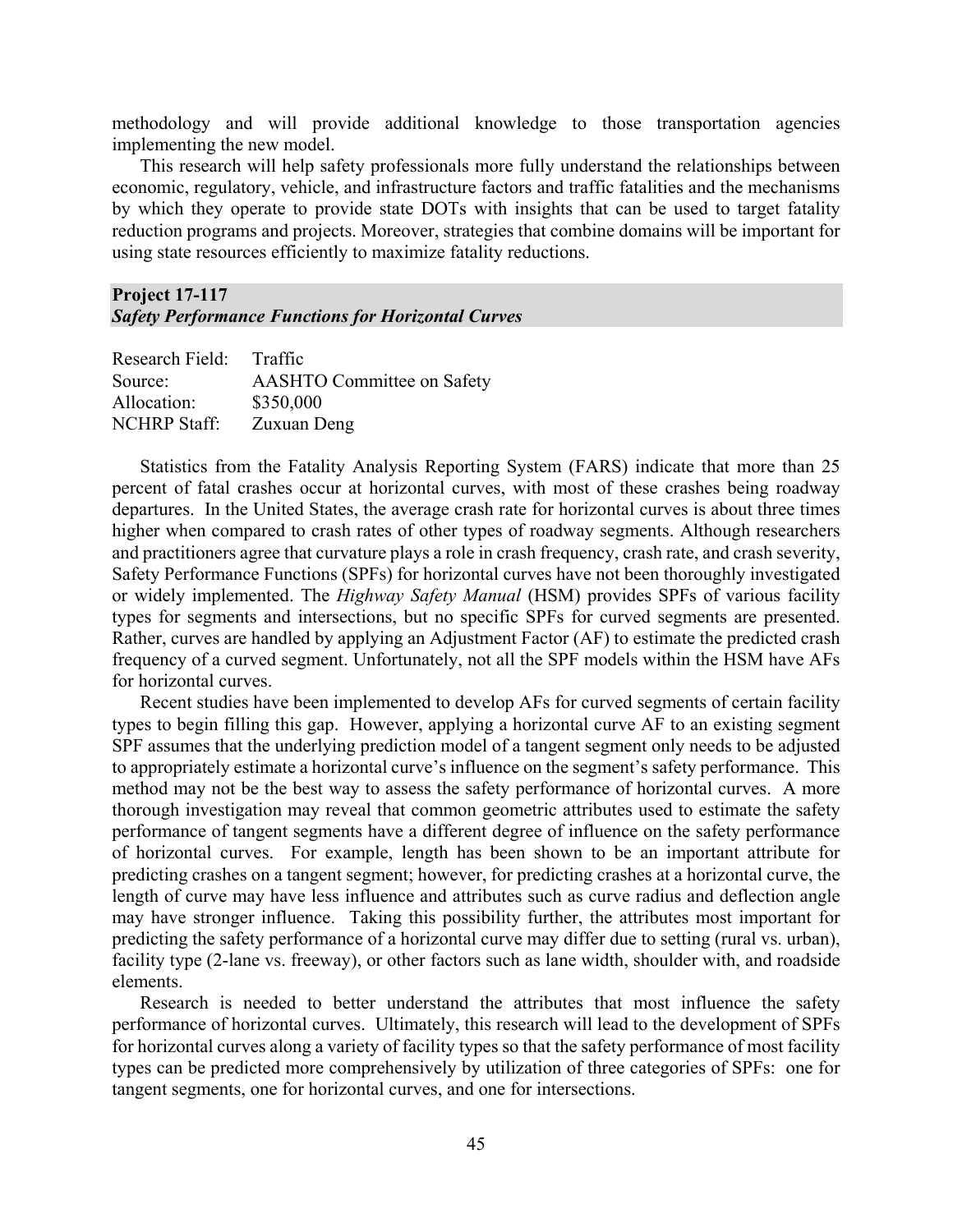Horizontal curves are mentioned in the HSM for some facility types and addressed with a Crash Modification Factor (CMF), which is now referred to as an AF, but no specific SFPs were proposed for curved segments. Recent studies demonstrate that the application of curve CMFs/AFs within the HSM could not properly reflect this roadway element in the safety prediction for some locations and the development of additional CMFs/AFs and SPFs could be beneficial in safety studies (Banihashemi 2015, 2016; Harwood and Bauer 2015; Wu, Lord, and Geedipally 2017, Silva 2017). Moreover, some initiatives have shown that horizontal curves are an important roadway element and need to be addressed separately using a SPF (Anarkooli et al. 2019; Aram 2010; Bauer and Harwood 2014; Findley et al. 2012; Gooch, Gayah, and Donnell 2016; Khan et al. 2013; Miaou and Lum 1993; Montella 2009; Saito et al. 2015; Saleem and Persaud 2017; Vogt and Bared 1998; Xin et al. 2019). A common limitation in previous studies is the lack of a comprehensive sample of horizontal curves. The horizontal curve features were not always available in a roadway database, causing some researchers to collect data by identifying horizontal curves manually, resulting in the use of a small set of horizontal curves for SPF development. However, there is now an opportunity to use horizontal curve features from automated data collection methods to address this gap in knowledge and practice through this proposed research.

The objectives of this research include:

- 1. Investigate a wide variety of roadway and traffic attributes to better understand which attributes, or combination of attributes, have strong correlation with the safety performance of horizontal curves for various facility types.
- 2. Explore the impact new data sources might have on the predictive results of horizontal curve SPFs. Potential data sources could include, but are not limited to: measured operation speed (e.g., INRIX data), continuous pavement friction measurement (e.g., SCRIM), and curve advisory speed and other curve data (e.g., CARS).
- 3. Evaluate various SPF model forms to determine which have the best fit for various facility types. Consideration should be given to the SPF models described in the SPF Development Guide (Srinivasan and Bauer 2013).
- 4. Develop horizontal curve SPFs for a variety of facility types, including rural and urban freeways, rural and urban multilane divided roadways, rural and urban multilane undivided roadways, and rural and urban 2-lane undivided roadways.

#### **Project 17-118**

#### *Understanding the Impacts of Operational Changes on Safety Performance*

| Research Field:     | <b>Traffic</b>                    |
|---------------------|-----------------------------------|
| Source:             | <b>AASHTO Committee on Safety</b> |
| Allocation:         | \$450,000                         |
| <b>NCHRP Staff:</b> | <b>Richard Retting</b>            |

Mobility and safety are often identified in transportation agency mission statements as core values. Traffic operations management has many metrics including level of service, volume to capacity ratio, and travel time reliability measures. Safety performance is often measured in the number of crashes and the injury outcome of crashes. Operational improvements aim to keep vehicles moving freely, often resulting in higher vehicle speed. As agencies consider the Safe System approach, which has a focus on reducing vehicle speed to reduce crashes and the impact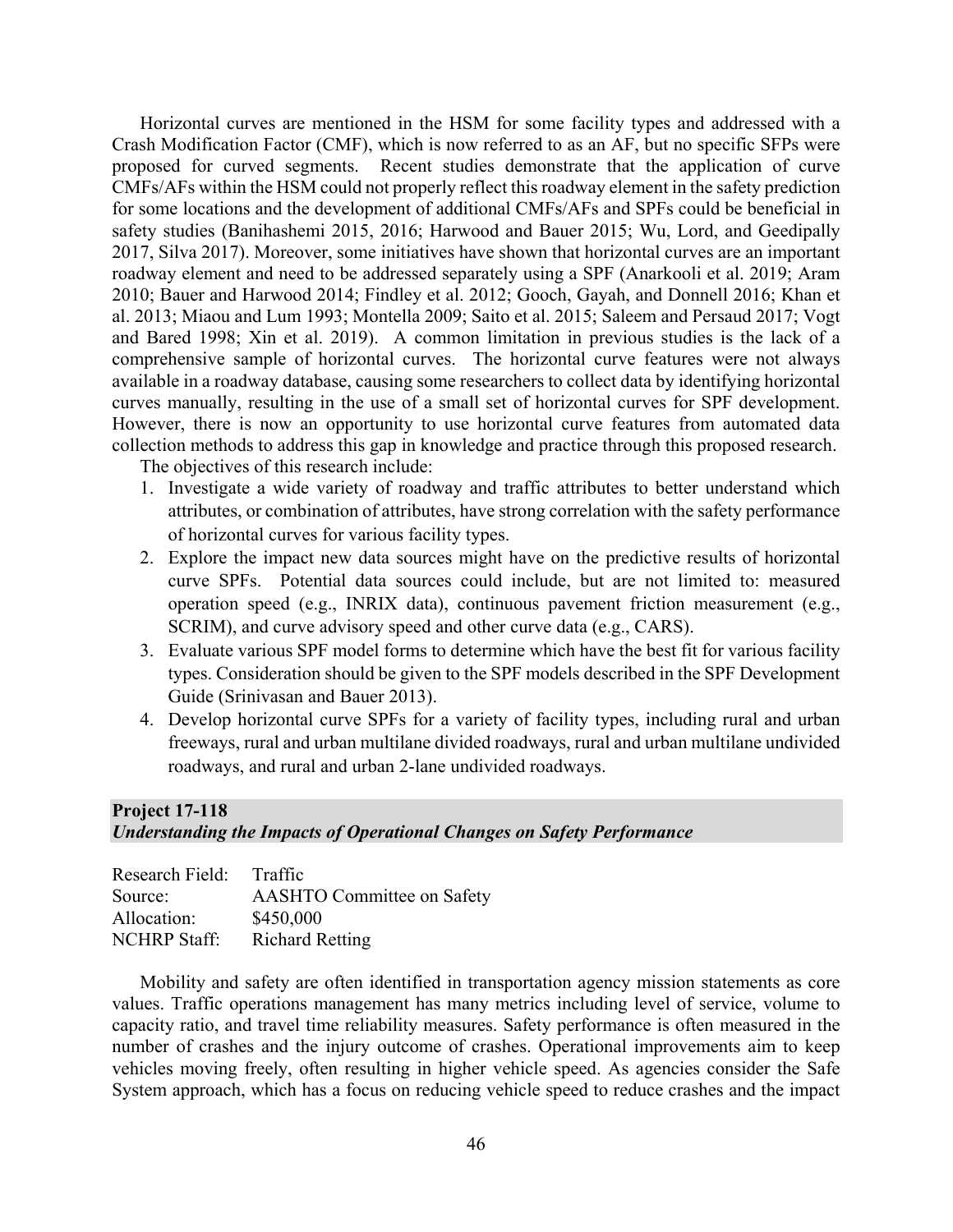energy when crashes do occur, competing interests between safety and operations could arise. These seemingly opposed goals of safety and mobility need to be balanced.

The safety performance functions (SPF) included in the AASHTO *Highway Safety Manual* (HSM) indicate that as capacity increases, crashes will typically be reduced in frequency and severity on freeway and arterial segments. Vehicle speed is another metric that can be used to understand both operational improvements and changes in crashes. In addition, systemwide changes in factors related to use of the roadway network, such as traffic volume, peak hours, mode choice, and road user risk factors, can affect the safety performance of the system and of individual facilities.

The objective of this research is to produce a tool to assess how implementation of operational measures impact crash outcomes and to develop associated guidance and procedures that will improve the understanding of the complex relationship among existing operational and safety performance measures. This research has the unique opportunity to use data from the pandemic period to assess how unintended changes in operational performance led to negative impacts to safety performance. This assessment could provide insight into how operational improvements that lead to reduced congestion, improved travel times, and changes in peak period traffic—affects crashes in a real-world environment.

Suggested research activities include: (1) compile existing research findings regarding the relationship and correlation between operational measures and safety performance measures; (2) investigate how crash frequency and severity changed due to various types of projects that improved operations—such as projects to alleviate congestion and bottlenecks to improve travel time reliability—and produce an outcome model exhibiting the findings; (3) develop a quantitative analysis procedure to understand the tradeoffs between capacity improvements (or societal changes that impact traffic volumes) and resulting change in crash frequency or severity; (4) complete an analysis of the level of service during peak hours and off-peak hours and change in crash typology and severity to produce a quantitative or graphical representation of this relationship; (5) produce an operational and safety performance measure correlation model to be used as decision-making and countermeasure prioritization tool; and (6) develop outreach materials to support transportation agencies' use of the research results, including items such as models, worksheets, analysis tools and presentations.

Transportation agencies need tools to support decisions concerning the impacts of mobility, capacity, and crashes and to help understand the systemwide impacts of changes in external factors that affect use of the system. Corridor operational improvements have led to many research studies that show mixed results with respect to reducing crash frequency and severity. This research will provide clarity to this topic.

This research is needed to analyze the performance of the roadway system more thoroughly from the perspective of various safety and operational performance measures, and to develop a tool to assist transportation agencies in performing this type of analysis for decision-making. This research will help transportation safety professionals more fully understand the relationships between operational performance measures and traffic fatalities and to provide agencies with insights on the competing or complementary nature of the performance measures. This knowledge can be used to combine performance measures and will be important for using state departments of transportation resources efficiently to maximize fatality reductions while still prioritizing mobility for all road users.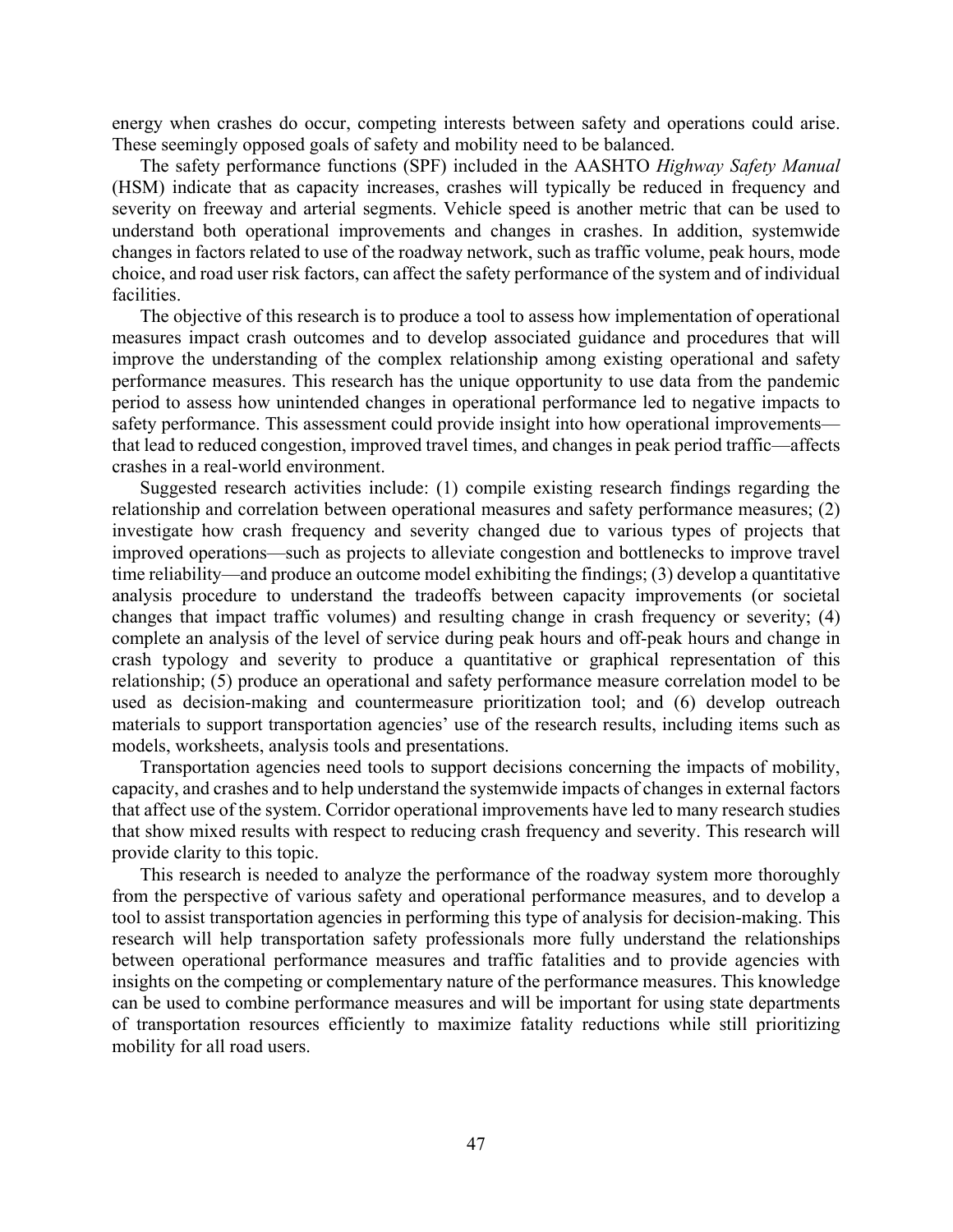## **Project 17-119**  *Conflict-Based Crash Prediction Method for Intersections*

| Research Field: Traffic |                                                                     |
|-------------------------|---------------------------------------------------------------------|
| Source:                 | AASHTO Committee on Design, Technical Committee on Geometric Design |
| Allocation:             | \$550,000                                                           |
| <b>NCHRP</b> Staff:     | Zuxuan Deng                                                         |

As the number and prevalence of intersection forms and configurations increase, it has become more challenging for practitioners to quantify the safety effects of constructing these designs. Currently the *Highway Safety Manual* (HSM) provides safety performance functions (SPFs) for a few conventional intersections based on empirical research, but any deviation from the basic assumptions in the HSM requires the application of one or more crash modification factors (CMFs). Although there are a high number of CMFs from various sources, some apply to alternative intersection forms and fewer apply to complex traditional intersection that very from the basic intersections in the HSM. Intersection control evaluation (ICE) policies and efforts typically promote the consideration of alternative intersections not covered in the HSM, which has limited the ability of practitioners to compare these alternative intersections with conventional designs.

One measure of safety common to all at-grade intersections is the conflict point, or the point where two or more vehicle paths may cross. Conflicts may be classified as crossing, merging, or diverging based on the angle between vehicle paths. Previous research has demonstrated the relationship between the number of conflict points at an intersection and the number of resulting crashes over a given time-period. Similarly, crash severity can be roughly correlated to conflict type/angle/speed differential. Alternative intersections have been put forward as an improvement in safety over conventional forms due to a reduction in total conflict points, conversion of angle conflicts to merge/diverge conflict points and/or reducing speeds at conflict points.

The product of the research will be a series of crash prediction models with not only the typical rural, urban/suburban setting types, but conflict point frequency, type (merge, diverge, crossing), and speed differential as independent variables, applicable to all intersection forms, and implementable within the HSM Part C methodology.

The objective of the research is to identify and quantify the relationships between each basic conflict point and type of conflict within an intersection to the overall crash frequency of the intersection. The research will result in a methodology to develop new SPFs to supplement those in the HSM Part C models.

#### **Project 17-120**

*Improved Method to Link Crash, Emergency Medical Service, and Trauma Registry Data to Expand Safety Data Analyses and Safety Program Development*

| Research Field:     | Traffic                                 |
|---------------------|-----------------------------------------|
| Source:             | Washington Department of Transportation |
| Allocation:         | \$400,000                               |
| <b>NCHRP</b> Staff: | <b>Richard Retting</b>                  |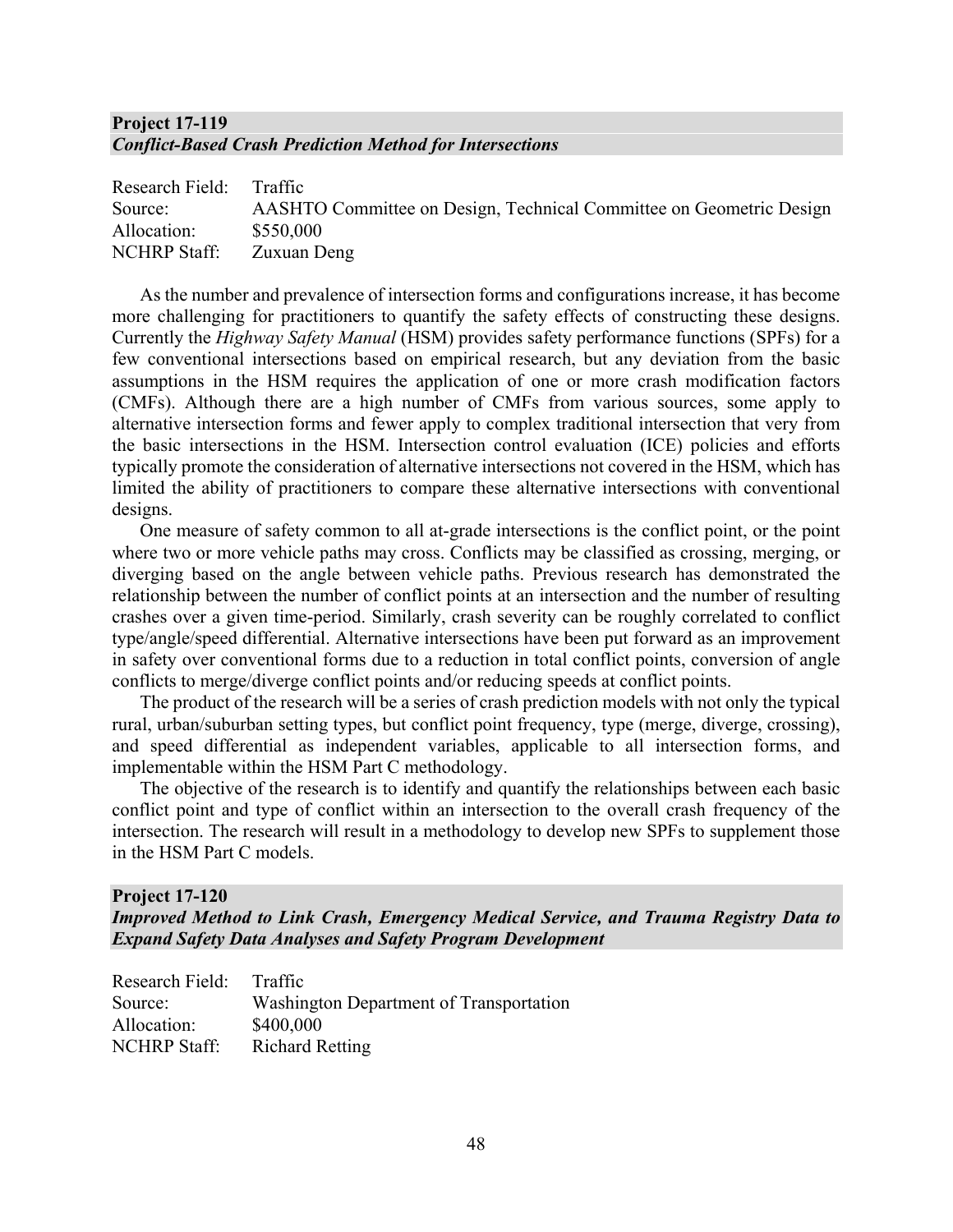NCHRP Web-Only Document 302: Development of a Comprehensive Approach for Serious Traffic Crash Injury Measurement and Reporting Systems, provides a roadmap for state departments of transportation (DOTs) to develop comprehensive crash-related data linkage systems. A particular focus of the research was defining and measuring serious injuries in crashes. Since the completion of the research in 2017, newer versions of related systems have been released, additional research has been performed, and technological developments have advanced capabilities in this area. For example, it is now possible to use a Universally Unique Identifier (UUID) to perform deterministic linkage between two records in emergency medical service and trauma registry databases. Applying this method to crash records to link them to EMS, trauma registries, and other types of data will increase the availability of these linkages, allowing for advancements in traffic safety data analysis, which in turn will lead to development of more effective and comprehensive traffic safety programs. In addition, this research would support more sophisticated safety target setting, as well as safety performance monitoring and management.

The objective of this research is to further refine an approach proposed by the joint National Association of State EMS Officials – American College of Surgeons policy statement, "A Novel Approach to Data Linkage: EMS and Trauma Registry Data" to use a UUID to link traffic crash report data with other data systems. This will allow state agencies to measure serious injuries by linking crash data at the state level with the EMS and hospital trauma registry data, providing more detailed quantification of crash outcomes in terms of injury severity scoring, hospitalization costs, length of stay, and permanent disability. This research will be especially important for vulnerable road users such as pedestrians and bicyclists–who typically experience low reporting rates in police collision datasets–since EMS and trauma registry records are not limited to the incident types for which police records are filed.

Tasks may include: (1) analysis of changes in traffic safety related data and advancements in traffic safety data analyses since the research conducted to produce *NCHRP Web-Only Document 302* was completed in 2017; (2) further development of the method of deterministic linkage of EMS and trauma registry data using a UUID to perform similar linkages with crash report databases; (3) specifying the "landing spot" for the UUID in various existing data standards (e.g., MMUCC define), and assessing and applying previously developed relevant methodology or related research; and (4) development of an implementation plan that provides a potential path for nationwide outreach, implementation, and guidance for agencies collaborating in individual states to implement the research results, depending on their current readiness to adopt proposed data linking methodology.

This research would support informed, data-driven decisions that affect safety, and would further enable state DOTs to collaborate with traffic safety stakeholders. Reducing the complexity of database linkage practices will allow states to more fully assess the total crash event and the continuum of care offered to patients after the crash. Current data linkage practices are complex and dependent on the availability and quality of "like" elements within disparate datasets. Specifying and promoting use of a UUID to link records (with no use of protected health information or personally identifying information) will greatly enhance the reliability and precision of records linkage and will facilitate record linkage among states and governmental entities.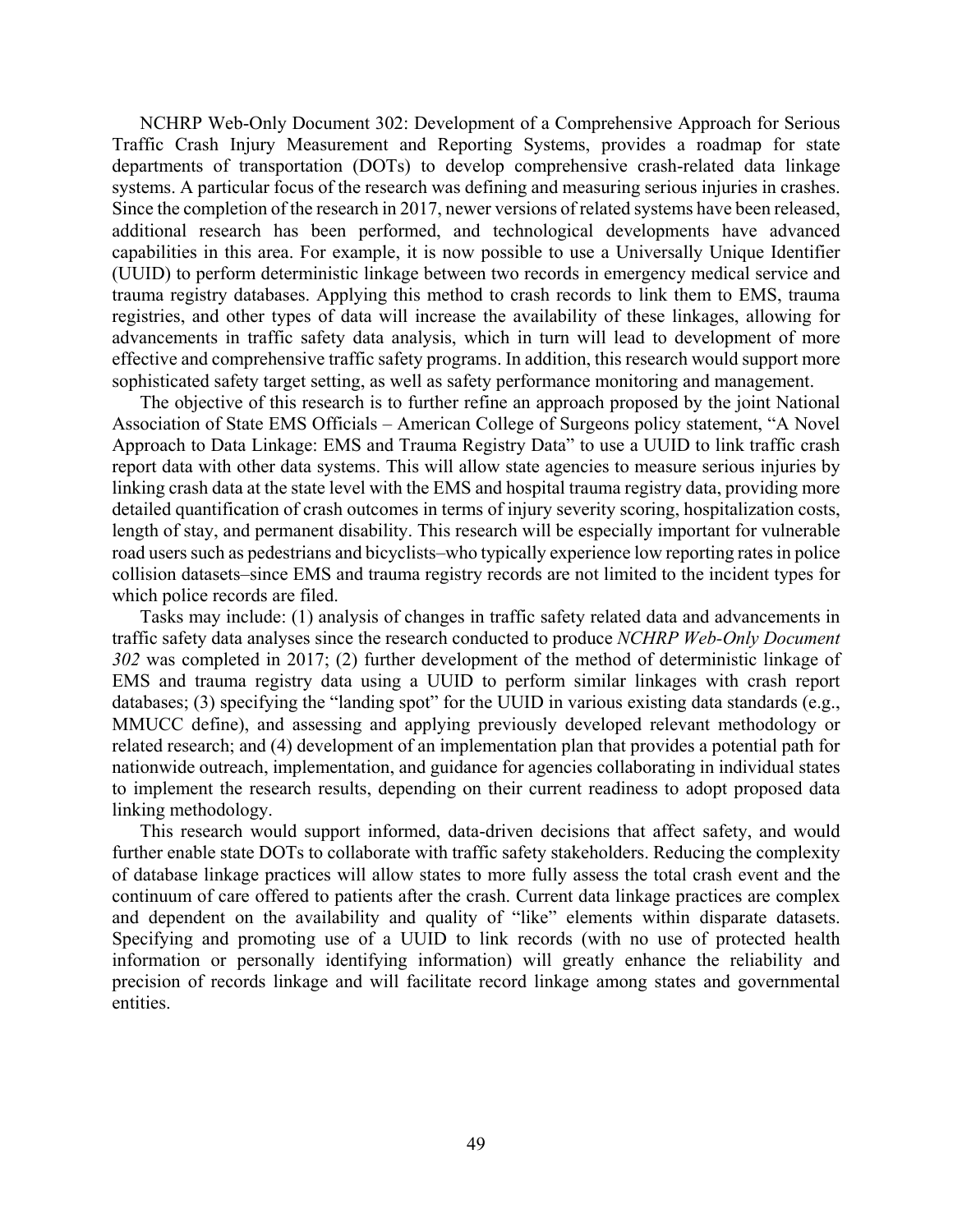#### **Project 17-121** *Using Advanced Technologies to Reduce Commercial Motor Vehicle Crashes in Work Zones*

| Research Field:     | Traffic                        |
|---------------------|--------------------------------|
| Source:             | Federal Highway Administration |
| Allocation:         | \$500,000                      |
| <b>NCHRP Staff:</b> | Camille Crichton-Sumners       |

Commercial motor vehicles (CMVs) have been overrepresented in work zone fatal crashes for many years. While CMVs have been involved in approximately 13 percent of overall fatal crashes nationally outside of work zones, they have been involved in about 32 percent of fatal crashes in work zones. The issue is even more significant on rural interstate facilities, where nearly 56 percent of fatal work zone crashes involve a CMV. Work zones can also create significant congestion and advanced technologies can help CMV drivers avoid these congestion locations as well. Advanced technologies may better warn and inform CMV drivers in real-time about work zones they are approaching (e.g., through electronic driver logging or other in-cab devices) so that they can be better prepared to take appropriate actions. Opportunities also exist to utilize advanced technologies to help drivers of personal vehicles as well as highway workers better anticipate and accommodate CMVs operating in work zones.

Smart work zone (SWZ) technologies are available that are designed to detect when construction-related CMV (or other vehicles) are exiting the work space and providing warning to motorists upstream of the work zone so that they can change lanes or otherwise prepare for the vehicle entering at a slower speed. Similar type systems can warn when CMVs are slowing to enter into a work space. Although implemented on a few projects nationally, such systems have yet to be rigorously evaluated in terms of their ability to improve safety and reduce CMV-involved crashes in work zones. Research is needed to identify functional requirements and develop evaluation methods to aid state DOTs in selecting advanced technologies to deploy.

The objectives of this research are to identify available advanced technologies to mitigate CMV crashes in work zones and prioritize them in terms of implementation readiness criteria, support systems, required stakeholder collaboration, and anticipated effectiveness.

#### **Project 17-122**

#### *Evaluation of Trespassing Detection and Warning Systems in the Vicinity of Highway-Rail Grade Crossings*

| Research Field: Traffic |                |  |                                                                 |  |  |
|-------------------------|----------------|--|-----------------------------------------------------------------|--|--|
| Source:                 |                |  | AASHTO Council on Rail Transportation and Indiana Department of |  |  |
|                         | Transportation |  |                                                                 |  |  |
| Allocation:             | \$450,000      |  |                                                                 |  |  |
| NCHRP Staff:            | Amir N. Hanna  |  |                                                                 |  |  |

Highway-rail grade crossings have always presented a significant safety challenge for road authorities and railroads across the United States and historically have been the source of most of the railroad-related deaths. Implementation of a dedicated federal funding program in the early 1970s resulted in tremendous reductions in highway-rail grade crossing fatalities, from 888 in 1975 to 197 in 2020, according to the Federal Railroad Administration (FRA). Still a major focus for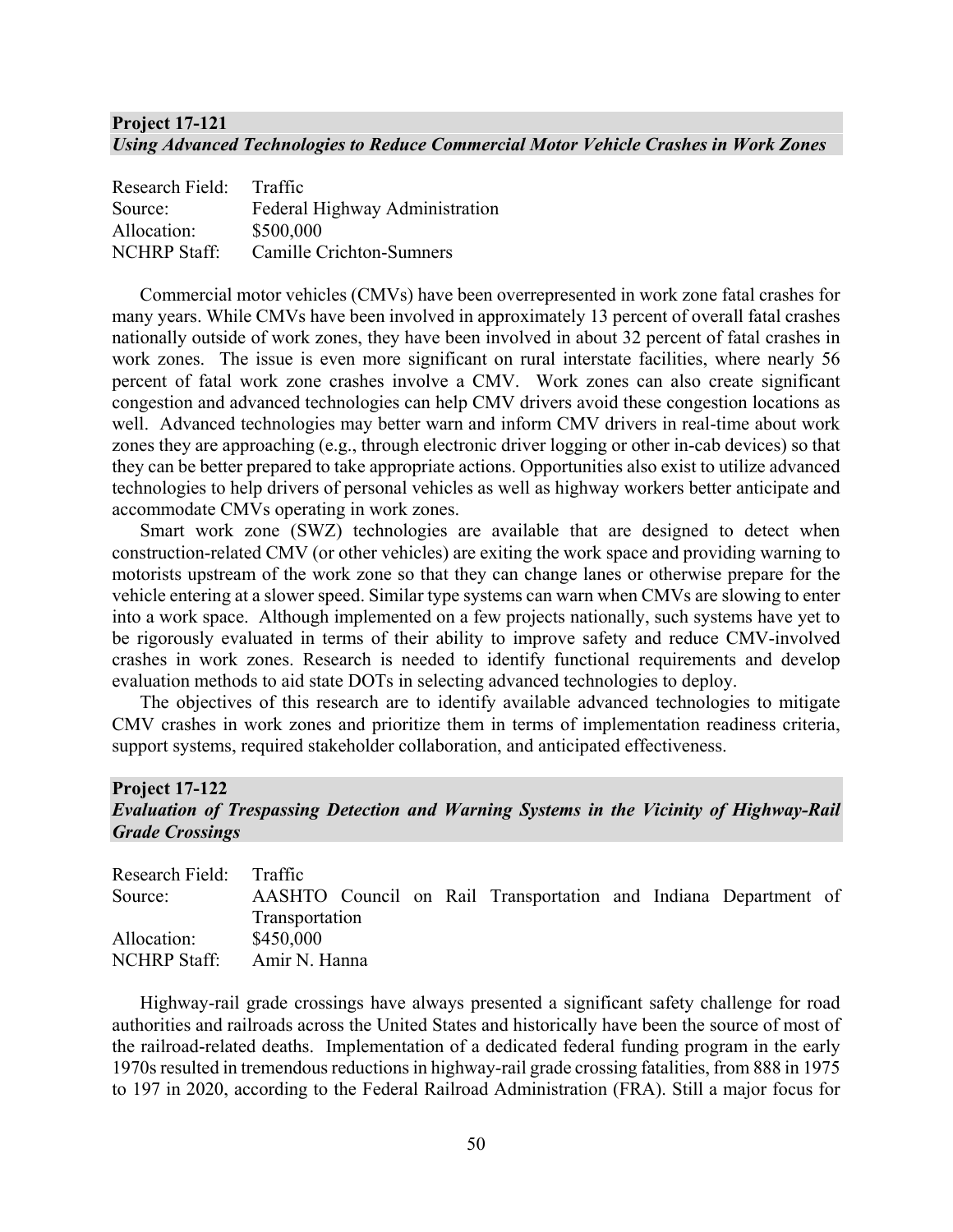safety improvements, highway-rail grade crossings now represent the second highest source of railroad-related fatalities behind trespassing.

Trespassing, including suicides, now represents approximately 70% of all railroad-related deaths and is trending upward. The FRA Office of Safety Analysis data demonstrates trespassing fatalities increasing over 31% the past 10 years to 525 fatalities in 2020, a number far exceeding the 197 fatalities at highway-rail grade crossings. According to FRA, the 9,363 reported trespassing accidents during the 2012 and 2016 period were associated with a societal cost of \$43.2 billion in fatalities and injuries and more than \$56.0 million losses in travel time delays in trains. Additionally, the FRA reports that about 74% of deaths and injuries related to rail trespassing (excluding suicides) and 73% of suicide attempts occur within 1,000 feet  $(\le 0.25 \text{ mile})$  of a highway-rail grade crossing. These incidents occurring in the vicinity of highway-rail grade crossings also cause significant delays to motorists, their passengers, and other roadway users at the crossings.

Crossing the rail property because that provides the most direct route to a desired destination, and trespassers not fully aware of the dangers involved in trespassing behavior, are among the reasons behind most trespassing behavior. Lack of deterrents, poor community planning, and lack of grade crossings in large sections of track all contribute to an increased number of trespassing. Community decisions such as the placement of public buildings, services, and bus stops relative to safe crossing paths could affect people's choices of trespassing the rail property.

In addition to enhancing law enforcement, education, community, and roadway planning, new technologies can be applied to railroad and highway right-of-way (ROW) to prevent trespassing from happening in the vicinity of highway-rail grade crossings. Surveillance systems can be installed to detect and warn trespassers. At present, there is extensive knowledge concerning how to detect intruders in terms of general security sensitive installations, such as utility plants, banks, etc. However, technologies and systems used to detect trespassers in the vicinity of highway-rail grade crossings are limited and the effectiveness and scopes of implementation of new technologies on such tasks have not been thoroughly evaluated. The unclear effectiveness and range of applications of these detection and warning systems could provide limited, if not misleading, information to decision makers when choosing the appropriate systems to implement. Therefore, systemic evaluations of the trespassing and suicide detection and warning systems along rail ROW particularly in the vicinity of grade crossings has significant impacts on the health of the integrated multimodal transportation system. The Federal Highway Administration (FHWA) Rail-Highway Crossings Program provides funds for "the elimination of hazards at highway-rail grade crossings" and "eligible projects include those involving all public rail crossings: roadways, bike trails, and pedestrian paths." Half of a state's apportionment is prescribed for installing protective devices at crossings, while the remaining can be used for other hazard elimination projects, and the installing of detection and warning systems could be an effective solution for preventing trespassing and suicide in the vicinity of grade crossings. Highway authorities have an opportunity to work together with rail authorities to improve the grade crossings safety by choosing and implementing effective detection and warning systems and technologies at grade crossings.

Although there are some existing studies on technologies and systems that can be used for detecting trespassers on rail ROW, the research is either outdated or has only focused on a specific technology prototyped/tested in selected locations. Research on more accurate, efficient, and costeffective infrastructure-based technologies and systems that can be applied to grade crossings is especially lacking. Considering the extensive railroad lengths in the United States and the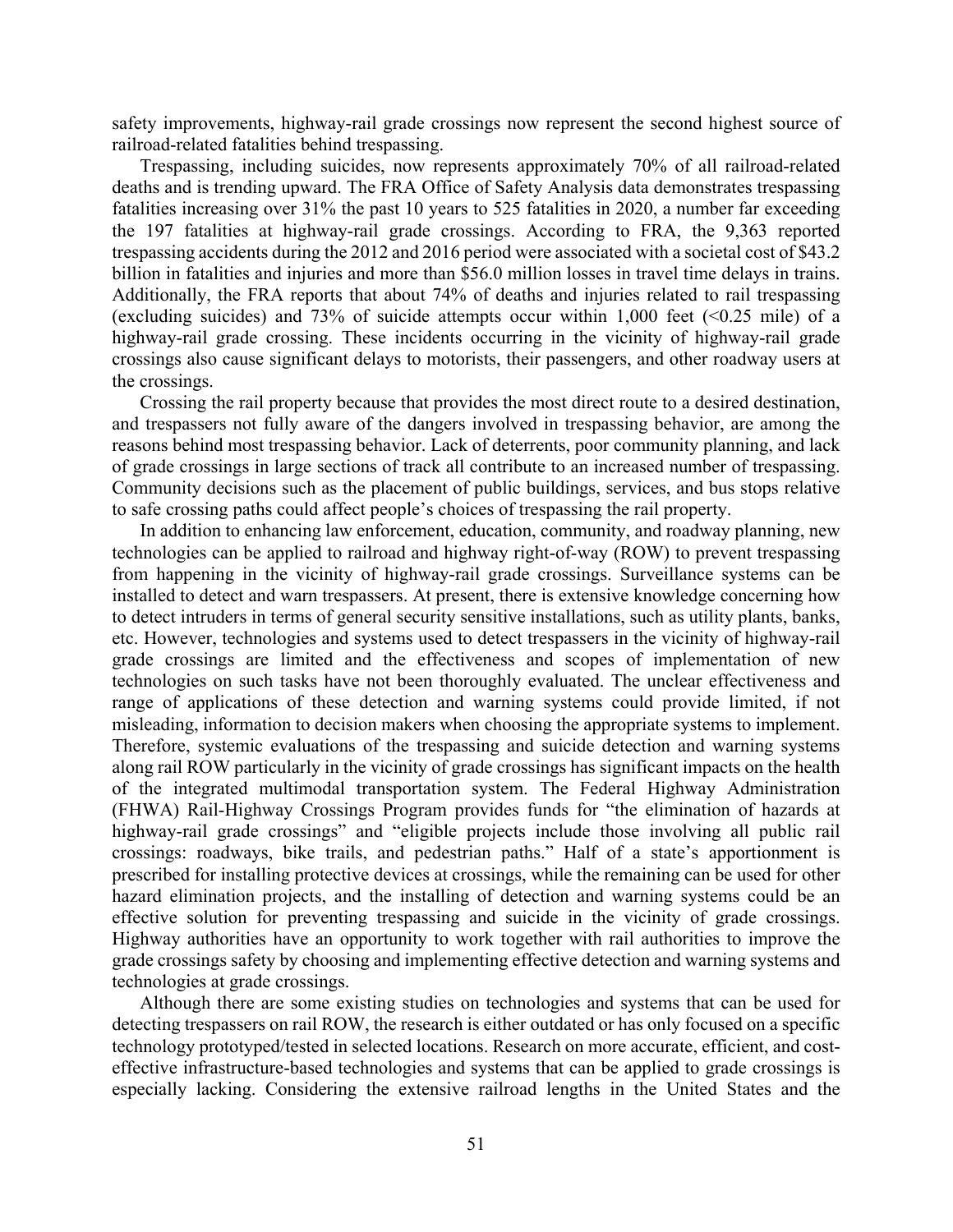overrepresentation of trespassing and suicide events in the vicinity of highway-rail grade crossings, investigation of such technologies and systems that can be applied to grade crossings has significant importance. With newer technologies being available in image detection, radar, LIDAR, infrared, UAV, and so on, it is necessary and urgent to conduct a systemic evaluation of such technologies to be used in detecting and warning trespassers as well as giving advance warnings to rail staff and train operators.

The objective of this project is to identify functional requirements and evaluation methods to aid state DOTs in selecting appropriate systems based on different needs and conditions. The following tasks should be considered:

- 1. Identify potential intruder detection and warning technologies that can be applied to rail ROW in the vicinity of highway-rail grade crossings.
- 2. Provide for each of the technologies: engineering description of the necessary hardware and technologies; indication of types of automated warnings; discussion of software and analysis technologies (e.g., artificial intelligence) necessary to interpret and collate data collected to assist with decision-making; and discussion of costs of hardware, software, maintenance and staffing.
- 3. Investigate the circumstances under which the varied systems and technologies are applicable, including but not limited to funding considerations, environmental characteristics, infrastructure requirements, etc.
- 4. Provide guidance to decision makers on choosing the appropriate warning systems and the roles and responsibilities of the roadway authority.

## **Project 19-22**  *Future Equity Impacts of Existing Fuel Taxes*

| Research Field: Administration |                                         |
|--------------------------------|-----------------------------------------|
| Source:                        | AASHTO Committee on Funding and Finance |
| Allocation:                    | \$450,000                               |
| <b>NCHRP Staff:</b>            | Camille Crichton-Sumners                |
|                                |                                         |

The current fuel tax mechanism for funding surface transportation will likely remain in place for years to come, despite some movement toward future implementation of a mileage-based fee. As a fixed per-gallon fee, the federal fuel tax represents a larger share of income the less a payer makes. This research will explore how this disparity may widen as the vehicle fleet becomes increasingly fuel-efficient and alternative fuel vehicle ownership increases, including electric vehicles.

Improvements in vehicle fuel efficiency are developing at a rapid pace. Auto manufacturers are expanding production of electric vehicle models and states have set ambitious goals for new electric vehicle ownership. Meanwhile, lower income drivers tend to replace their vehicles less frequently and will continue driving less fuel-efficient vehicles. The equity disparity around what proportion of an individual's income contributes to fuel costs will continue to grow under the current fuel tax structure. This research relates to AASHTO's strategic goal of advancing equity in transportation, and will benefit state departments of transportation (DOTs) that depend on fuel tax revenue forecasting to allocate resources and make spending decisions.

The objectives of this research are to quantify the long-term user equity impacts of the current fuel tax mechanism in order to aid state DOTs in revenue forecasting; perform a detailed economic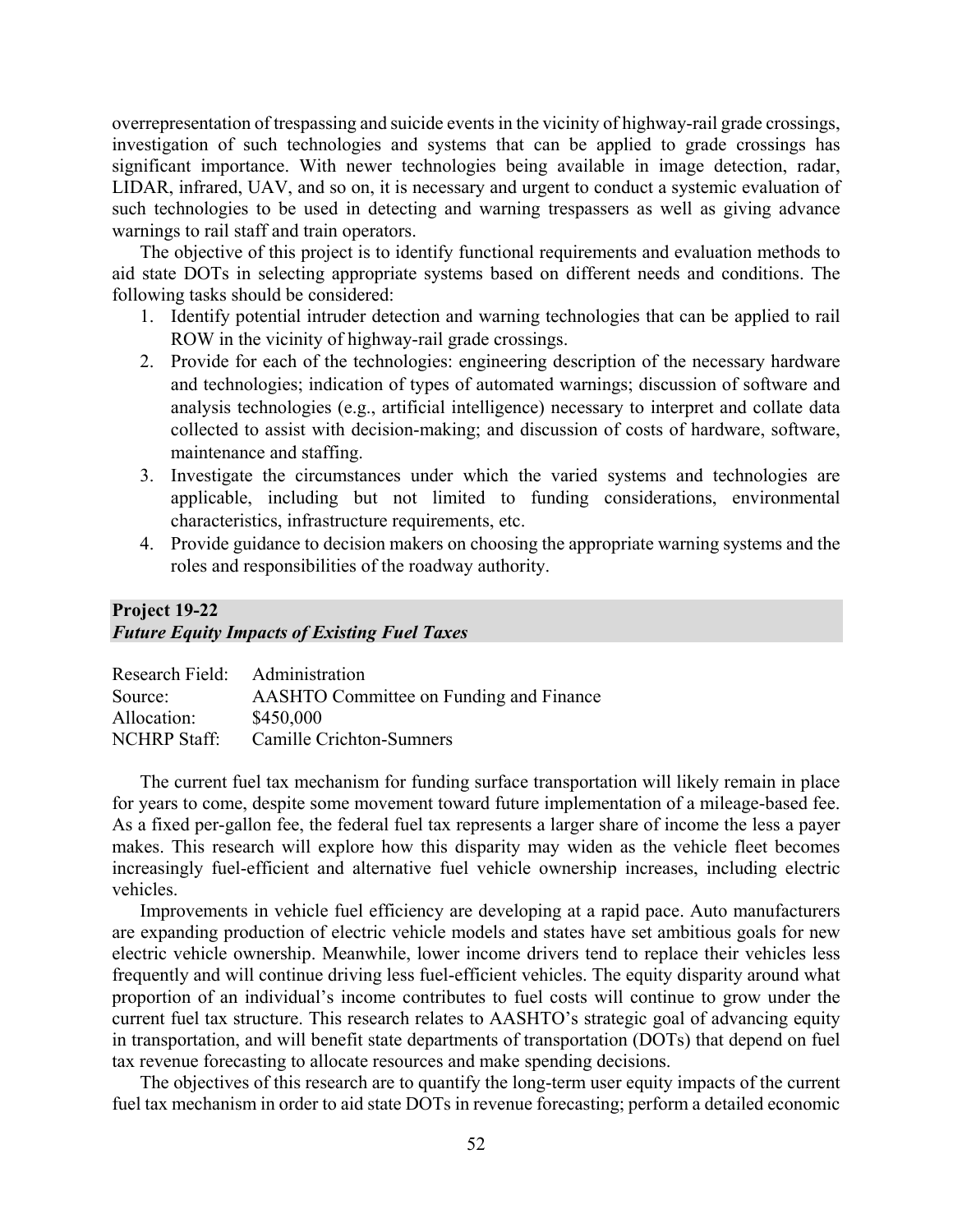analysis of vehicle manufacturing and purchasing trends of new and used vehicles over the next several decades and the resulting equity impacts; identify obstacles for low-income users to access plug-in vehicle infrastructure; explore vehicle use trends for low-income users; and develop a revenue forecasting methodology that incorporates these elements.

#### **Project 19-23**  *New Mobility and the User Fee Concept*

| Research Field: Administration |                                         |
|--------------------------------|-----------------------------------------|
| Source:                        | AASHTO Committee on Funding and Finance |
| Allocation:                    | \$450,000                               |
| <b>NCHRP Staff:</b>            | Dianne Schwager                         |

New mobility services offer the potential for innovative revenue collection methods. Whether through dedicated fees or an increased reliance on sales taxes, e-commerce, and other automated delivery services, transportation network companies, car sharing, and other new mobility and micromobility options offer the potential for alternative transportation user fees. State departments of transportation (DOTs) will need to explore increased contributions from these sectors because of the additional strain they put on the transportation system through congestion, travel time delays, and vehicle size and weight.

As state DOTs strive to address additional strains on the surface transportation network and look more holistically at transportation usage fees, this research will support an understanding of how new models for user fees can address long-term investment needs. This research will benefit state DOTs examining new approaches to recover the costs of serving new mobility from user fees or similar revenue structures.

The objective of this research is to examine the manner in which revenue can be collected from the new mobility sector and support the user fee model.

Research tasks and activities could include (1) develop a roadmap for state DOTs on how to implement fees on new mobility and the new economy; (2) conduct a detailed examination of the potential for mobility user fees beyond what is currently in place; and (3) forecasting new mobility and micromobility use and potential revenue collections.

#### **Project 22-57**  *Development of MASH Full-Scale Test Matrices for Additional Roadside Safety Devices*

| Research Field: Design |                                                                       |
|------------------------|-----------------------------------------------------------------------|
| Source:                | AASHTO Committee on Design and Technical Committee on Roadside Safety |
| Allocation:            | \$500,000                                                             |
| NCHRP Staff:           | David Jared                                                           |

The *Manual for Assessing Safety Hardware* (MASH) has developed test matrices for various hardware based on an approach of "worst practical conditions." This approach is based on selecting the worst or most critical conditions when defining a test matrix. Tests within a matrix need to evaluate different vehicle types, impact conditions, failure types and vary the evaluation criteria. A matrix also needs to allow multiple design alternatives for a roadside feature. Finally, test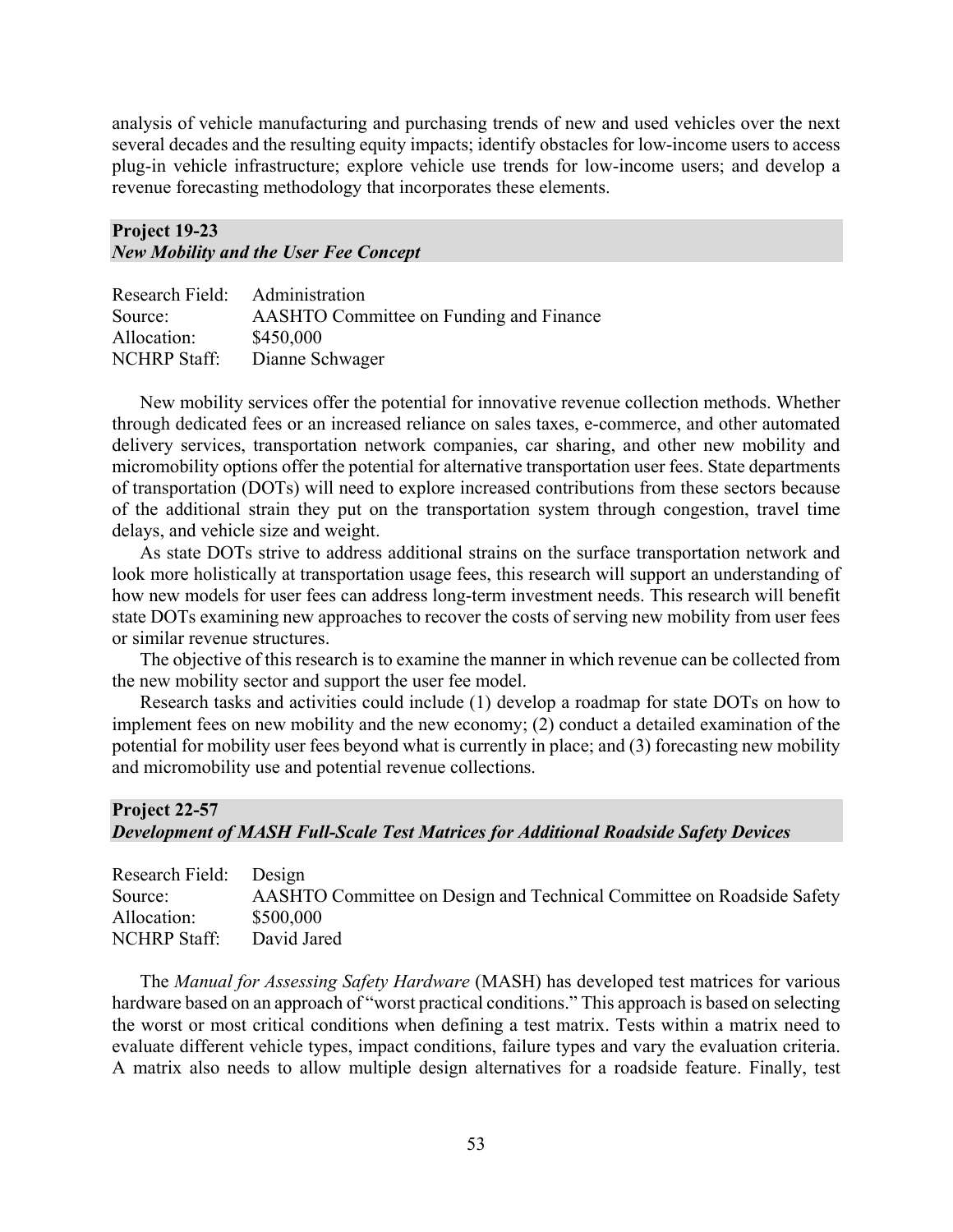matrices must also be practical such that roadside features evaluated through the test matrix are cost effective and provide increased safety benefit without being a financial burden to end users.

While MASH has matrices for most roadside features, several devices lack a matrix, or the matrix needs clarity. There are no formal procedures to develop or evaluate a new matrix, nor are there procedures to evaluate or update an existing matrix. This lack of procedure makes it difficult for AASHTO's Technical Committee on Roadside Safety (TCRS) to balance safety, cost, and practicality.

The objective of this research project is to develop potential methodologies and procedures to evaluate the (a) newly developed matrices; and (b) modification of test matrices. The developed methodologies and procedures would be applied to selected devices to develop or modify test matrices for them. Methodologies and procedures to evaluate new matrices and modify existing one could improve the effectiveness of roadside features, increase efficiency in developing and maintaining matrices, and provide a consistent and defendable roadside hardware evaluation process.

#### **Project 22-58**

*National Guidance for Defining Acceptable Roadside Hardware Field Performance through In-Service Performance Evaluations (ISPEs)*

| Research Field: Design |                                                                       |
|------------------------|-----------------------------------------------------------------------|
| Source:                | AASHTO Committee on Design and Technical Committee on Roadside Safety |
| Allocation:            | \$400,000                                                             |
| <b>NCHRP Staff:</b>    | Roberto Barcena                                                       |

One reoccurring theme in re-writing crash test and evaluation procedures over the last 40 years is the recommendation to conduct in-service performance evaluations (ISPEs) of roadside safety features.

The laboratory performance of roadside safety hardware is tested and evaluated using criteria published in MASH (define). The site location and installation of roadside safety hardware is guided by criteria published in the AASHTO *Roadside Design Guide* (RDG). ISPE criteria has only just become available under NCHRP Project 22-33, "Multi-State In-Service Performance Evaluations of Roadside Safety Hardware" Guidance is needed, at the national level, for defining acceptable field performance.

The objective of this research is to develop guidance that defines acceptable field performance thresholds for roadside hardware. Performance thresholds defining acceptable performance should be developed for each of the evaluation criteria established under the NCHRP Project 22-33. Guidance for the use of ISPEs for establishing or updating existing guidelines and for establishing crashworthiness should also be developed.

The research will produce information to better understand and more consistently evaluate the field performance of roadside hardware.

## **Project 23-29** *Enterprise Data Warehouse Implementation Guide*

|         | Research Field: Administration                    |
|---------|---------------------------------------------------|
| Source: | AASHTO Committee on Data Management and Analytics |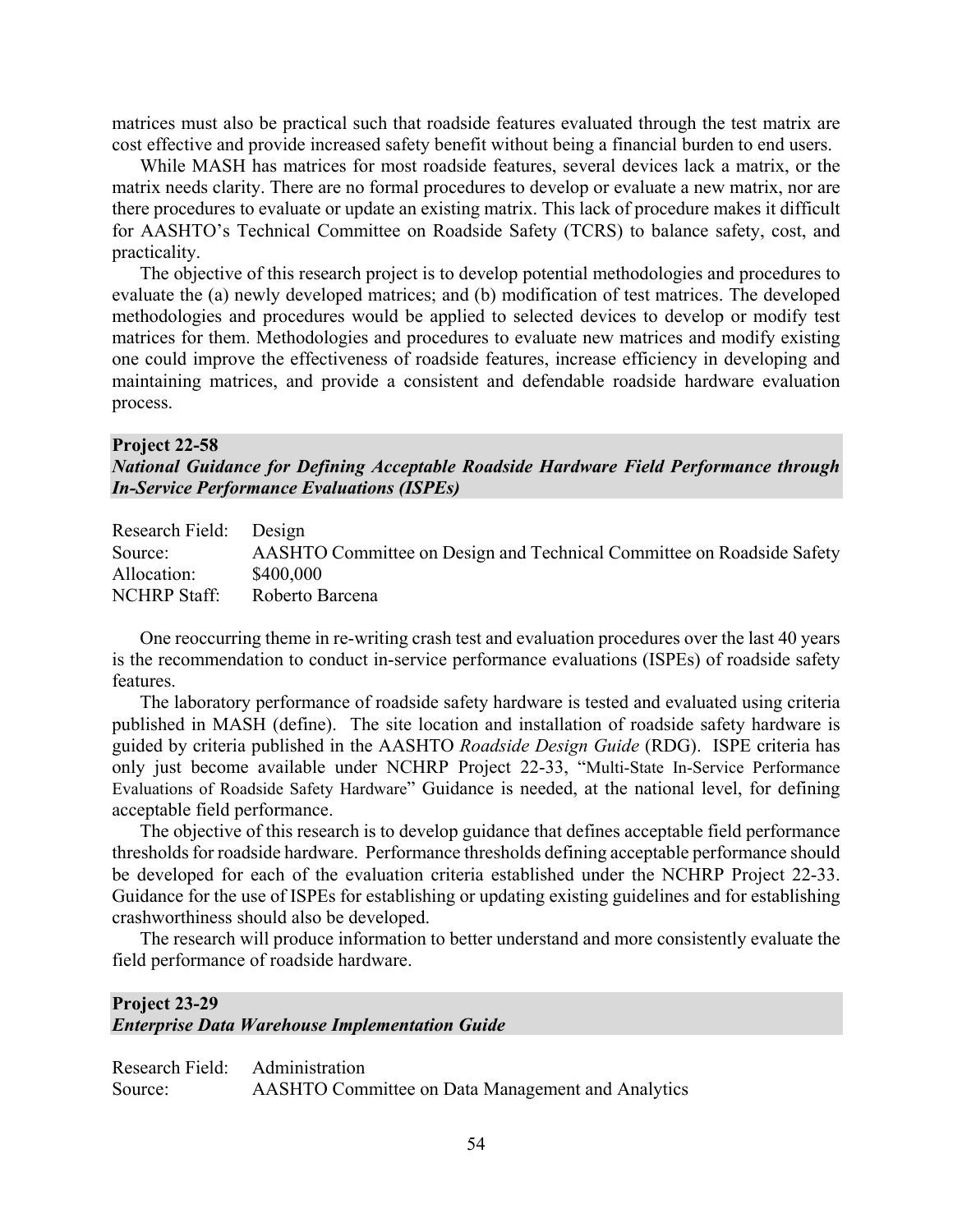| Allocation:         | \$350,000       |
|---------------------|-----------------|
| <b>NCHRP Staff:</b> | Roberto Barcena |

As part of a robust data governance strategy, agencies must decide how to best manage storage, access, and dissemination of data products and services for internal use/reuse and external distribution within its data architecture. An important piece of a modern data architecture is an enterprise data warehouse, which, conceptually, will provide a way to reduce data redundancy, improve data consistency, and enable data usage for better decisions. Effective implementation of a data warehouse is complex, especially when an entity has highly diverse data sets and technology infrastructure. Thus, departments of transportation (DOTs) will benefit greatly from guidance on how to best architect and implement an enterprise data warehouse strategy that will meet diverse business needs while remaining performant. However, the industry lacks a guidebook on how to develop and implement a comprehensive data warehouse for DOTs.

This research is intended to develop a guide on data warehouse implementation to support efficient use, sharing, and reporting of data and address transportation agency business needs. The deployable product from this research is a best practice guide for state DOTs to use in guiding the development and implementation of an enterprise data warehousing strategy that encompasses data in structured (tabular), semi- or un-structured (non-tabular), and geospatial file formats (includes geometry).

Benefits of data warehousing include routine decision-making by improving data quality and increasing accessibility and security through using inventory best practices and improving organizational productivity through improved interoperability of data and automation of common analysis and reporting activities. Additional value is realized through time and cost savings to agencies by providing guidance on enterprise data warehouse strategies that can be quickly applied to improve the current state of data, rather than duplicating efforts with multiple or unknown outcomes. Moreover, collaboration and sharing of data across business units and agencies will be timelier and more efficient by adopting common standards.

#### **Project 23-30**

#### *Knowledge Strategies to Support the Research Lifecycle and Application of Research Results*

| Research Field: Administration |                                                 |
|--------------------------------|-------------------------------------------------|
| Source:                        | <b>AASHTO Committee on Knowledge Management</b> |
| Allocation:                    | \$400,000                                       |
| <b>NCHRP</b> Staff:            | David Jared                                     |

The transportation research community has invested a significant amount of effort to support implementation of research results. The efforts included practices to incorporate implementation expectations in problem statements, contracts, and reports; studies on how to communicate research results and practices to document the value of research; and surveys to capture the use of research products. However, adoption of research findings is still slow, and some are concerned that the value of research isn't commensurate with the investment in research. This affects the transportation sector as a whole.

The slow adoption of applied research findings in the implementation phase is not unique to the transportation sector. The National Institute of Health has established the National Center for Advancing Translation Science to advance knowledge translation (KT) as a practice that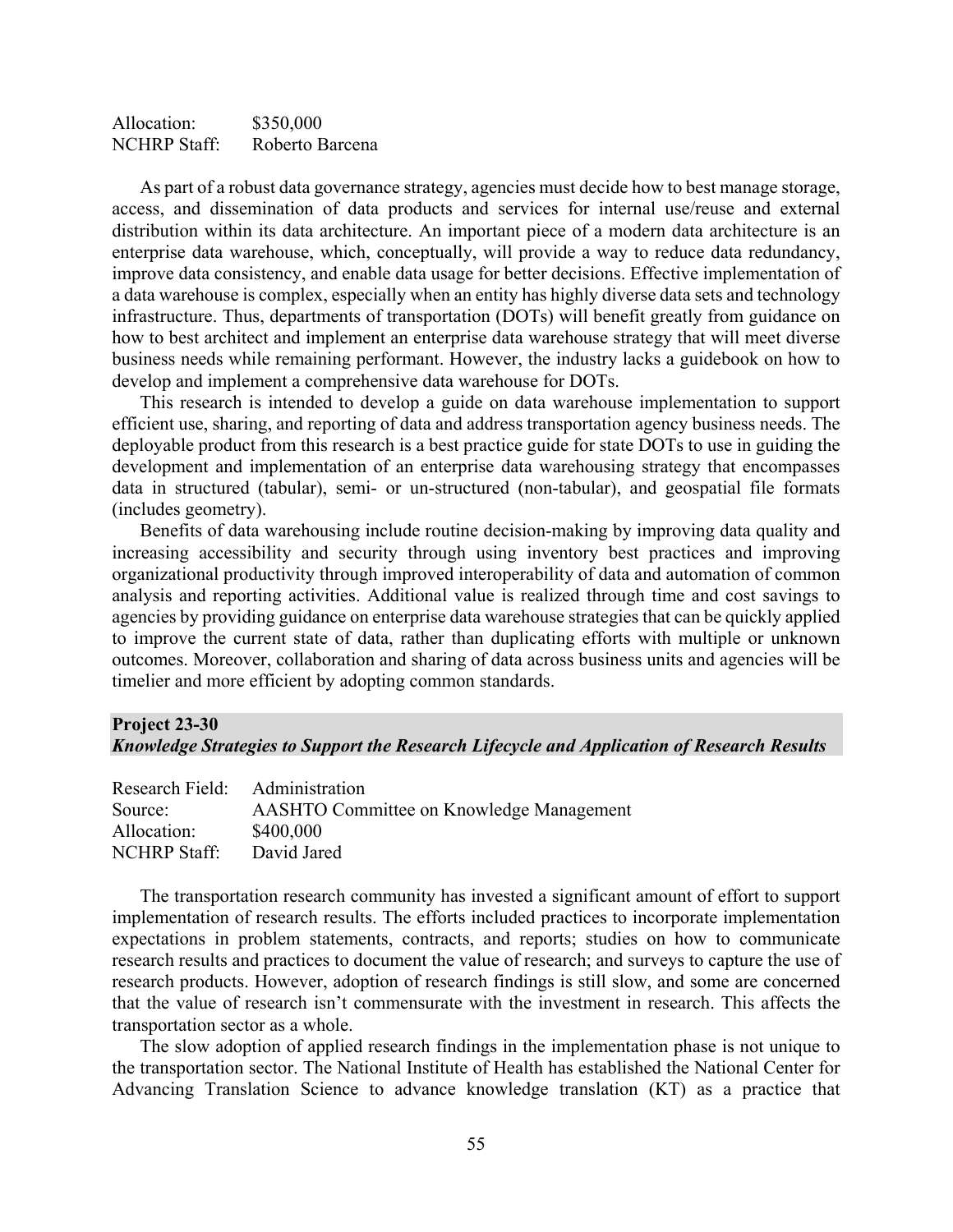"transforms the translational process so that new treatments and cures for disease can be delivered to patients faster." The National Institute for Health describes knowledge translation science as "focused on streamlining the process of moving ("translating") … findings into … practice." The practice of KT maps the lifecycle from research idea to implementation and evaluation of the products, through adoption in real world communities. KT emphasizes the engagement with stakeholders that are closely involved in the target implementation community in order to achieve effective adoption of research. KT also expands the traditional research lifecycle to include feedback to researchers at each stage of the process, and particularly from community adoption. This continual feedback helps researchers and developers improve projects, services, explanations, and adaptions for current and future work. An effective KT cycle helps foster nimble organizations that can respond more quickly to disruptions in practice, use of emerging technology and practice, and changing policy.

The objective of this research is to provide a guide that includes: (a) definition of KT, identification of sectors that are currently leveraging KT methods, and a summary of the current uses of KT variations in application; (b) explanation of the KT practices, including participants, activities, and resources needed at each stage of the KT life cycle; (c) review of current state DOT practices to integrate research and new practice; (d) comparison of current methods with the KT lifecycle to identify leverage points and improvement opportunities; and (e) actions to strengthen KT practices within the transportation life cycle and technical disciplines.

# **Project 23-31**

### *Lessons Learned from Two Decades of Knowledge Management*

| Research Field: Administration                  |
|-------------------------------------------------|
| <b>AASHTO Committee on Knowledge Management</b> |
| \$250,000                                       |
| David Jared                                     |
|                                                 |

Knowledge management (KM) is rooted in the work of management thought leaders such as Peter Drucker and W.E. Deming. In 1968, Drucker identified knowledge as the central capital of the economy. By 1990, KM as a practice began to emerge simultaneously with the technology boom. Since then, KM has continued to evolve in support of business practices and the need to address complex, multidisciplinary, and multiorganization knowledge flows.

The transportation sector began to take note in the 1990s. In 1998, the Federal Highway Administration initiated a Knowledge Sharing Initiative to examine the use of communities of practice. State departments of transportation (DOTs) began to explore KM in the early 2000s. Since then, several state DOTs and U.S. DOT Administrations have implemented KM activities. NCHRP has conducted several KM research projects, and several journal articles and papers have been written addressing KM in various disciplines. Despite the number of activities and substantial body of information on the use of KM in transportation, awareness of the practice within state DOTs remains limited. Furthermore, state DOTs are losing institutional knowledge due to retirements and employee turnover. Some state DOTs are trying to quickly develop KM practices to capture this institutional knowledge, but have limited resources for the effort. Research is needed to follow up with the organizations that conducted previous KM initiatives and studies to learn about the value of the practices on their work and document lessons learned.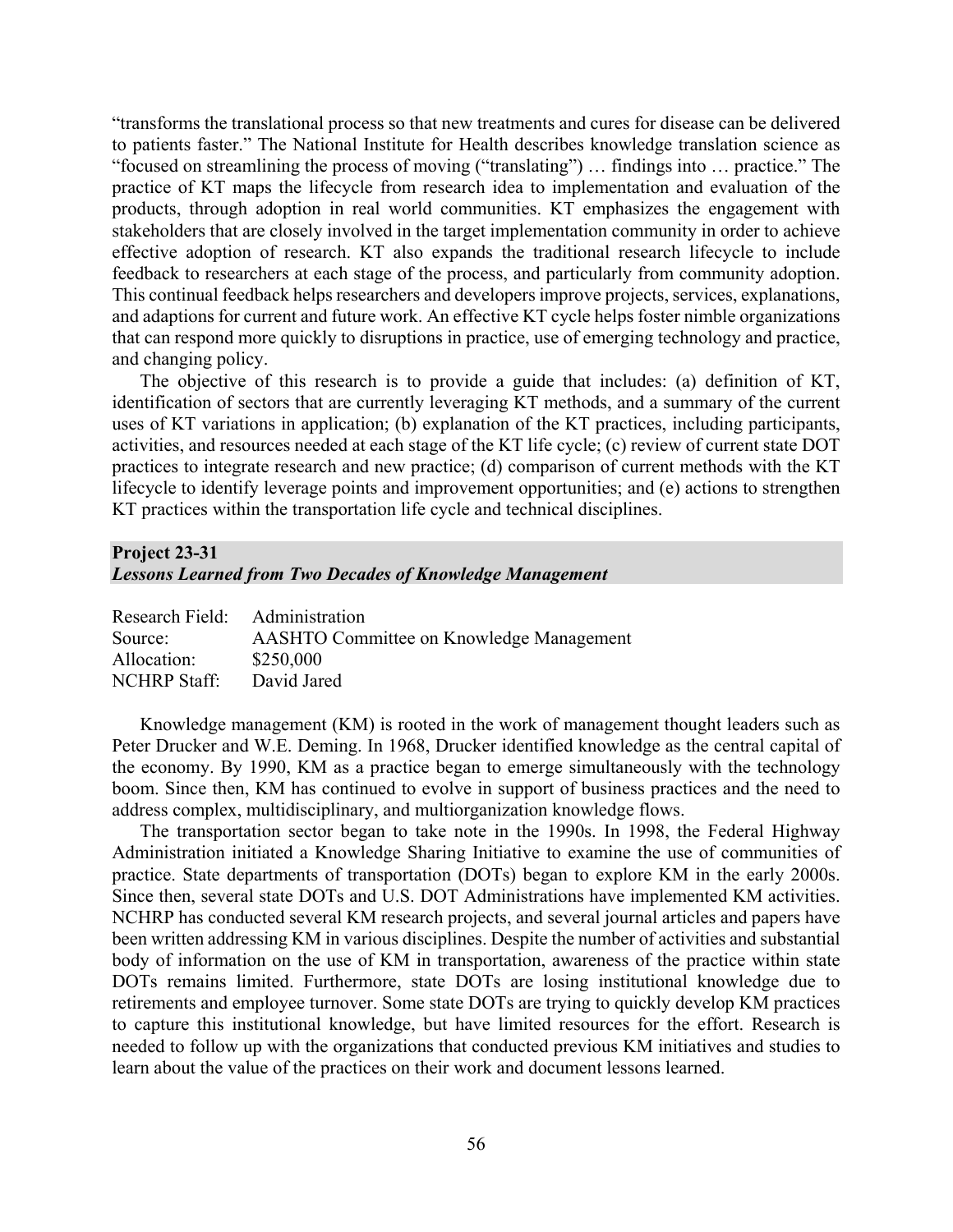The objective of this research is to extract lessons learned from previous KM activities in the transportation sector by: (a) reviewing literature to identify types of work conducted, the organizations that implemented them, and subject/discipline in which KM was implemented; (b) follow up with organizations involved to learn whether the KM practice has persisted and gather lessons learned from implementation; and (c) review the feedback, summarize factors that contributed to the success or demise of the practice, extract lessons learned, and prepare case studies that illustrate common themes derived from the review. This information will help state DOT's develop actionable strategies for deploying KM.

#### **Project 23-32** *Development of the AASHTO Transportation Asset Risk & Resilience Manual: Phase 1*

| Research Field: Administration |                                                                             |
|--------------------------------|-----------------------------------------------------------------------------|
| Source:                        | <b>AASHTO Committees on Performance Based Management and Transportation</b> |
|                                | <b>System Security and Resilience</b>                                       |
| Allocation:                    | \$4,000,000 (includes \$500,000 provided by the U.S. DOT Office of the      |
|                                | Assistant Secretary for Research and Technology)                            |
| <b>NCHRP Staff:</b>            | Ahmad Abu-Hawash                                                            |

The United States experienced 308 weather and climate related disasters since 1980, exceeding \$2.085 trillion in physical losses and the loss of 14,492 lives. Between 1980 and 2020, the average number of billion-dollar events per year was 7.1; that number ballooned to 16.2 billion-dollar events per year on average between 2016 and 2020 (adjusted for Consumer Price Index). The most billion-dollar weather and climate related disasters occurred in 2020, with 22 billion-dollar events totaling \$246.7 billion in losses and 553 deaths. As of September 2021, the current year is looking to break the record set in 2020, having experienced 18 billion-dollar events to date (Billion-Dollar Weather and Climate Disasters: Overview | National Centers for Environmental Information (NCEI) [\(www.noaa.gov\)](http://www.noaa.gov/)). In addition, the recently published TRB Consensus Study on Resilience Metrics notes that six of the world's 10 most costly natural disasters in 2020 occurred in the United States (TRB Resilience Metrics Consensus Study, 2021). With this level of impact on the nation's infrastructure, transportation agencies need consistent methods to support decisionmaking to address stressors such as extreme weather and climate change in planning, design, maintenance, and operations.

The TRB Resilience Metrics Consensus Study 2021 calls for the establishment of standard methods of analysis to support benefit-cost assessment to allow agencies to understand the "buydown" of risk from capital and maintenance investments. In addition, the study calls on Congress to consider requiring all federal funding candidate projects that involve long-lived assets requirement undergo well-defined resilience assessments that account for changing risks of natural hazards and environmental conditions stemming from climate change. The proposed project will enable the development of industry adopted standard methods of quantitative analysis.

A concerted level of commitment is needed to develop a single manual to serve as the "go-to" for quantitative analysis of financial risk to agency assets and the traveling public from extreme weather and climate change. Like the *Highway Capacity Manual* and the *Highway Safety Manual*, a single resource is needed to ensure consistent methods of analysis between projects and agencies, and to ensure adoption of robust quantitative methods to support benefit-cost analysis and decision-making. A single manual can enable stakeholders at all levels to compare project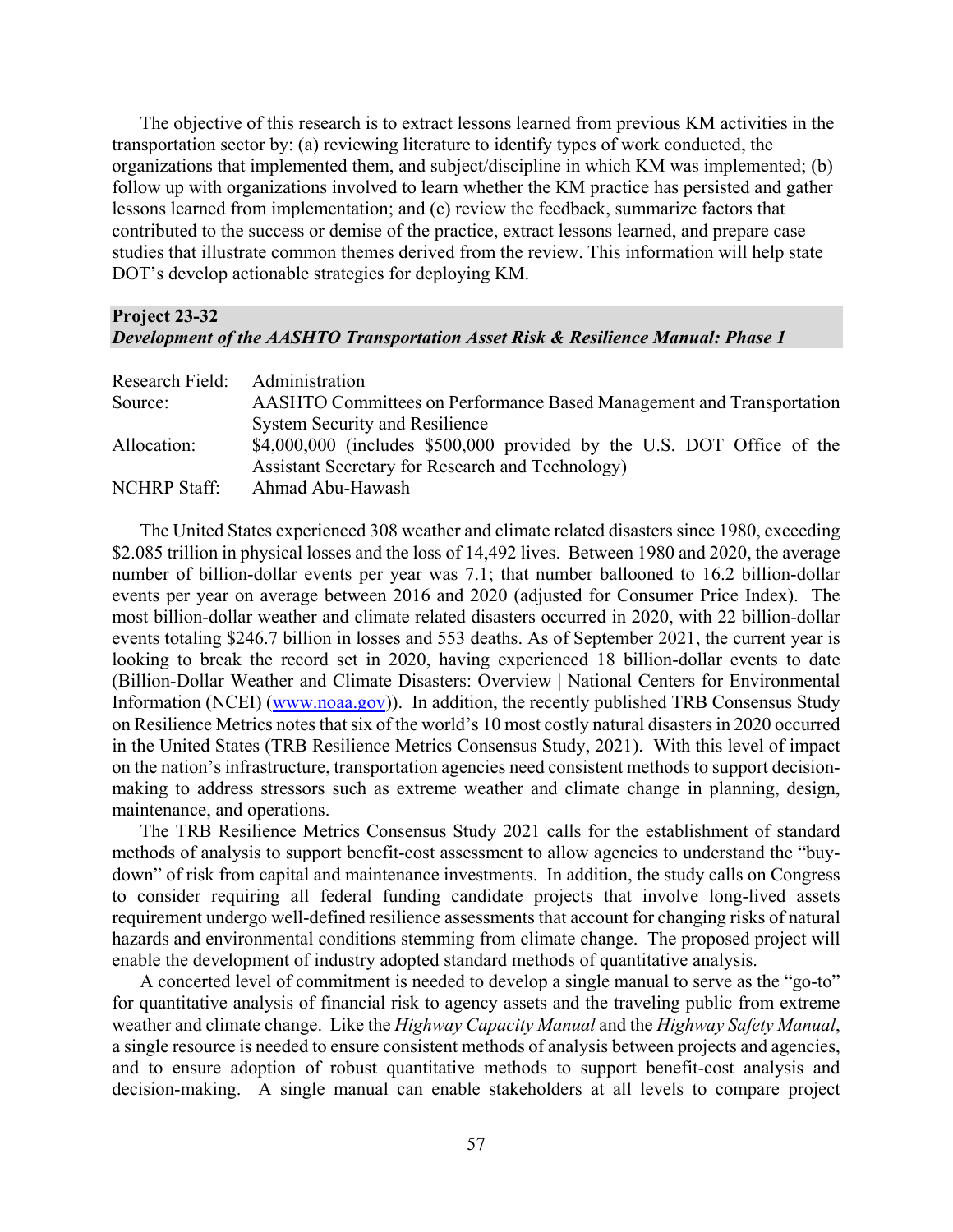investments on a level playing field—using the same models, same assumptions, and same thresholds of performance. A single manual also can support the instruction of how to address extreme weather and climate change in planning and engineering curriculum at universities ensuring future transportation professionals are equipped with the skills needed to support the adoption of such methods into practice. Finally, a single manual can enable the incorporation of extreme weather and climate change considerations in professional engineering examinations to further institutionalize these concepts in future design and decision-making.

This project will be Phase 1 of a multi-phase project. The conceptual framework for the new manual and the additional research needed beyond Phase 1 was developed in NCHRP Project 23- 09, "Scoping Study to Develop the Basis for a Highway Standard to Conduct an All-Hazards Risk and Resilience Analysis" and NCHRP Project 20-123(04), "Development of a Risk Management Strategic Plan and Research Roadmap." This undertaking will result in an industry "standard" for all-hazards risk and resilience analysis for use in design, maintenance, and planning decisionmaking.

The objective of this project is to complete Phase 1 and should include the development of the AASHTO *Transportation Asset Risk and Resilience Manual* and should (1) establish quantitative assessment methodology for top priority threats and assets (e.g., culverts and flooding); (2) develop historical data capture process quantitative analysis methods; (3) develop quantitative resilience assessment methodology; and (4) establish performance metrics and thresholds for resilience and risk tolerance, and provide guidance on reducing risk and improving resilience.

Subsequent phases may focus on implementation of the Phase 1 *Transportation Risk and Resilience Manual*, development of tools and resources to support the Manual, and development of stand-alone, open source computer script that can work within a GIS (define) environment to automate Manual calculations across multiple assets and threats in a geo-spatial setting. Other topics to be considered in future phases include developing spreadsheet-based tools to automate Manual calculations across multiple assets and threats in a spreadsheet application, selecting performance metrics for evaluating the effectiveness of risk mitigation, incorporating risk management into maintenance practice, developing new performance metrics for risk management, and assessing the impact of common risks on federal reporting metrics.

Transportation owners and operators are responsible for the transportation system and the delivery of services and functions through the management of that system. There are inherent risks involved with the management of these systems, notwithstanding aging infrastructure, and fiscally constrained resources. Many agencies are moving toward performance-based resource allocation while simultaneously recognizing risks that may undermine their strategic goals. As these risks affect every component of a transportation system, accurately accounting for and addressing these risks within a transportation agency's enterprise-wide management program is the goal that currently lacks analysis tools.

Investing in risk and resilience strategies and enhanced recovery to reduce or eliminate the impact of external events is also paramount to ensure a thriving, viable transportation system. Risk management requires the identification and assessment of potential threats and hazards, asset vulnerabilities from applicable threats, an evaluation of potential mitigation actions to reduce risk, a clear and easy to implement process to prioritize mitigation activities, and investment that aligns with agency strategic and performance goals. Asset management, and more recently performance management, has been an ongoing focus of many research efforts. However, guidance for analytical risk assessment methods to support risk-based asset management processes is lagging. Risk assessment processes, methods, and tools are needed to integrate risk management into asset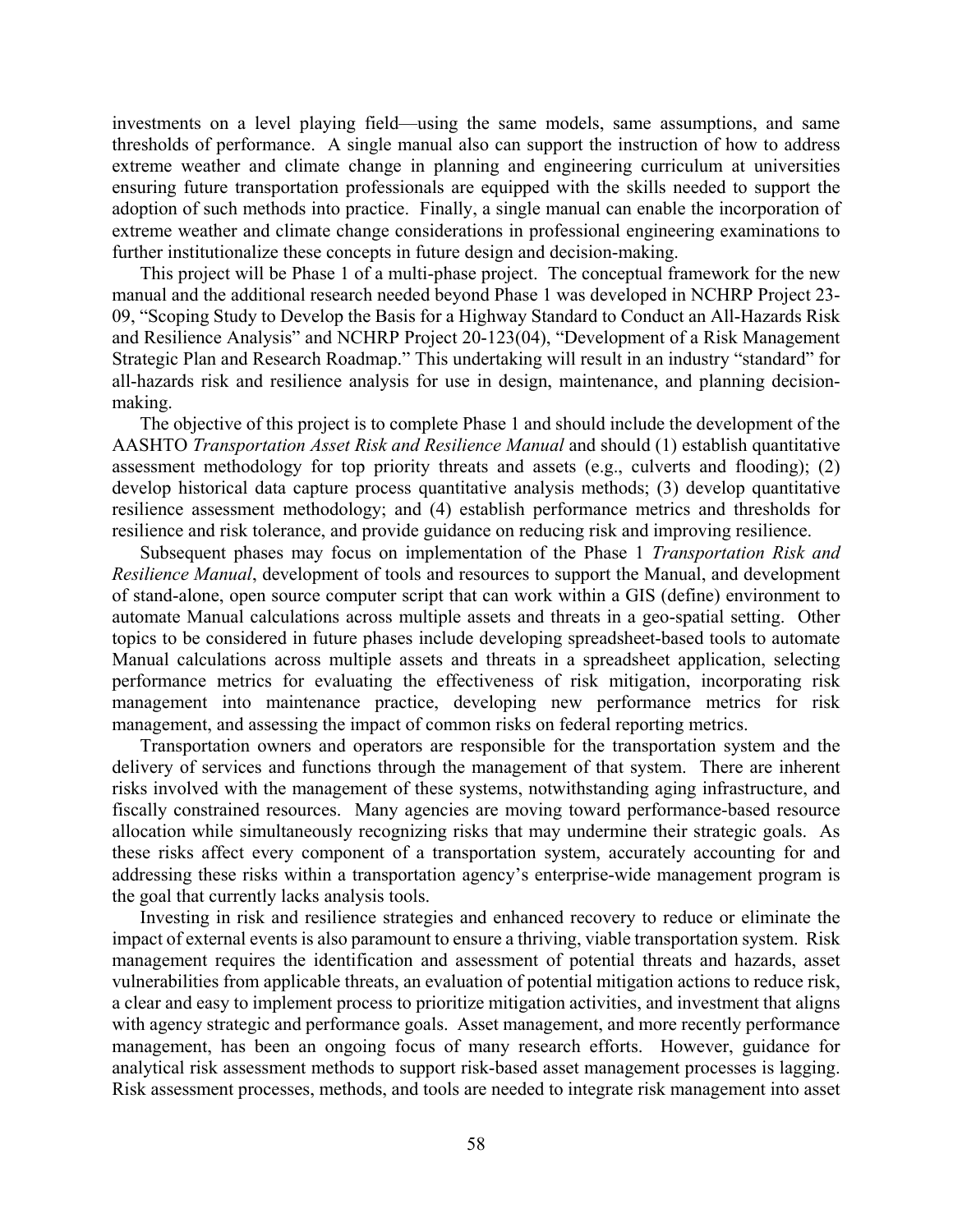and performance management systems. In addition, an understanding of the relationship between risks and system resilience is lacking.

Future research can expand threats analyzed; assets analyzed; climate projections; life cycle cost; remaining life consideration of assets; environmental impacts, etc.

The \$4,000,000 project allocation includes \$500,000 provided by the U.S. DOT Office of the Assistant Secretary for Research and Technology.

#### **Project 23-33**

#### *Guidance in Planning for Managed Retreat as an Extreme Weather and Climate Adaptation Strategy*

| Research Field: Administration |                                                                          |
|--------------------------------|--------------------------------------------------------------------------|
| Source:                        | <b>AASHTO Committee on Transportation System Security and Resilience</b> |
| Allocation:                    | \$500,000                                                                |
| NCHRP Staff:                   | Camille Crichton-Sumners                                                 |

Climate change impacts increasingly affect transportation systems in the United States. Transportation agencies across the country already face substantial impacts from extreme weather and other climate events, with future projections suggesting this trend will continue and possibly increase. Impacts to transportation infrastructure from such events can cause immediate or longerterm changes in the way people use local infrastructure and where they choose to permanently locate or relocate. State and local governments often allow development in known high-risk areas, requiring ongoing investment from transportation agencies to repeatedly repair or maintain such assets. Such development can also exacerbate risks in neighboring areas if they displace natural protections such as wetlands or greenspace. State departments of transportation (DOTs) will ultimately have significant financial and operational responsibility with respect to these assets as their exposures increase. Abandoning infrastructure assets may be as challenging and expensive as migrating the transportation infrastructure itself.

Managed retreat—movement of assets and people away from risks—needs to be a strategy available to transportation planners. It includes evaluation of alternative routes, structures, contexts, and other considerations to more efficiently use transportation funding while preserving critical access to people, freight, and emergency services. It also requires a complex understanding of place attachment, the community in which the transportation system exists, the interconnectedness of the infrastructure at issue with other systems and people, and whether laws and regulations authorize a state DOT to make managed retreat decisions. There is a need for research that develops information about managed retreat strategies in a way that supports state DOT transportation systems decision-making. A successful managed retreat plan can decrease risk to the entire system, save valuable resources that may be better allocated elsewhere, and protect lives and livelihoods. Moreover, embedded in these decisions are social justice issues to consider and state DOTs often do not have the experience and tools needed to approach these issues.

The research will develop a practice-ready managed retreat framework and guidance targeted to state DOTs, enabling an informed approach to discuss and to facilitate decision-making. It will provide guidance for how to determine and measure transportation performance thresholds and which retreat strategies should be implemented. The final product will draw from experiences and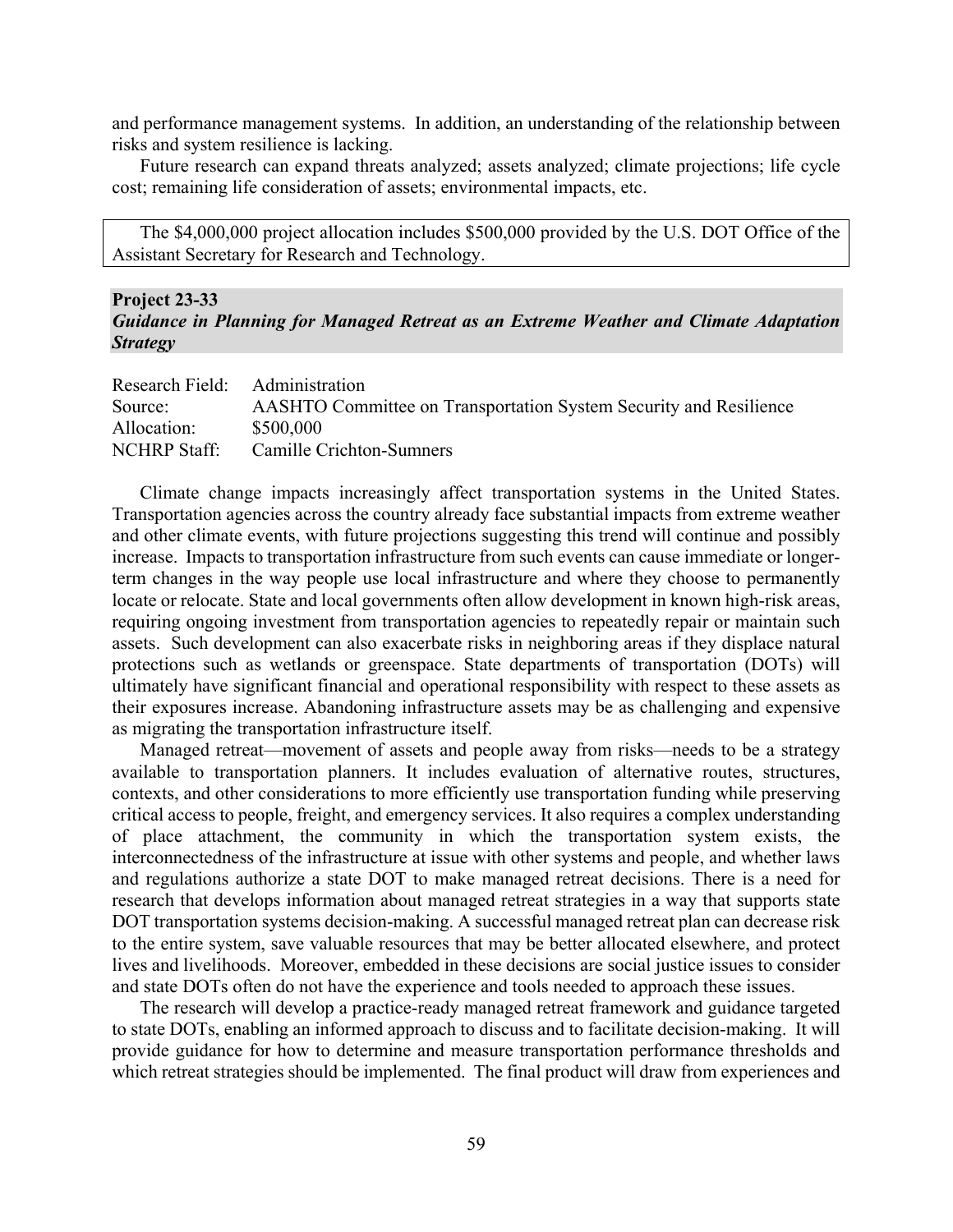outcomes across the United States and abroad, written from the perspective of managed retreat as a viable resilience strategy that can have positive, long-term benefits.

#### **Project 25-66** *Update the National REMEL Database Used in FHWA Traffic Noise Model*

|                     | Research Field: Transportation Planning            |
|---------------------|----------------------------------------------------|
| Source:             | AASHTO Committee on Environment and Sustainability |
| Allocation:         | \$1,000,000                                        |
| <b>NCHRP</b> Staff: | Zuxuan Deng                                        |

The Reference Energy Mean Emission Level (REMEL) database is an inventory of different vehicle pass-by noise levels that is the basis for the FHWA Traffic Noise Model (TNM) analysis software. It is 25 years old and in need of updating. Internal combustion engines have become more efficient, overall vehicle technology has evolved, truck exhaust stack noise has decreased, truck exhaust stack locations are changing, and electric and hybrid vehicles are entering the vehicle population. Newer noise measurement technology has also evolved, and it can be applied to locate and quantify noise generators on a moving vehicle. The old REMEL database positions and distributes a significant amount of vehicle noise energy at 5 and 12 feet above the pavement. Recent NCHRP research shows that most vehicle noise energy is at the tire/pavement interface or only 3.3 feet above the pavement. The 5- and 12-foot energy distributions used in TNM strongly biases analysis toward tall, and expensive, sound walls, and it underestimates noise reductions that shorter berms and concrete safety barriers can provide. The old REMEL database also underestimates the acoustic variation caused by different pavements and how the different pavements influence roadside noise levels. This outdated REMEL database adversely impacts sound wall analysis and limits available design options. Tall sound walls are about \$2M/mile and shorter less-expensive noise barriers would provide state departments of transportation (DOTs) more design flexibility in mitigating highway noise impacts. Quieter pavement strategies keep money in the road, not in barriers. More design options would help DOTs better address noiserelated inequity issues also.

This research will use the two new highway acoustic measurement technologies of OBSI and acoustic beamforming, in combination with the old measurement process – SPL, to develop a new REMEL database for the current vehicle fleet. The five basic acoustic vehicle classifications (heavy truck, medium trucks, passenger cars, buses, and motorcycles) will be re-measured and updated. The beamforming will show the relative amount and location of vehicle noise in the vehicle profile and OBSI will more accurately measure the pavement acoustics and how it correlates to roadside noise. These two new measurement processes will be combined with the old-school, roadside SPL measurements. Based on previous NCHRP research, this will reduce noise contributions from the old-and-outdated 5 ft and 12 ft vehicle sub-source positions currently used in TNM, and more accurately distribute the noise energy in the vehicle profile.

Highway noise is always a top environmental concern with the public on any highway project. Updating and improving the 25-year-old vehicle noise REMEL database will improve the accuracy of traffic noise analysis. This will provide state DOTs with more design options and flexibility to mitigate the environmental impacts of highway noise. The use of shorter, less expensive noise barriers and quieter pavement strategies will also help address equity related issues and would save a significant amount of taxpayer dollars.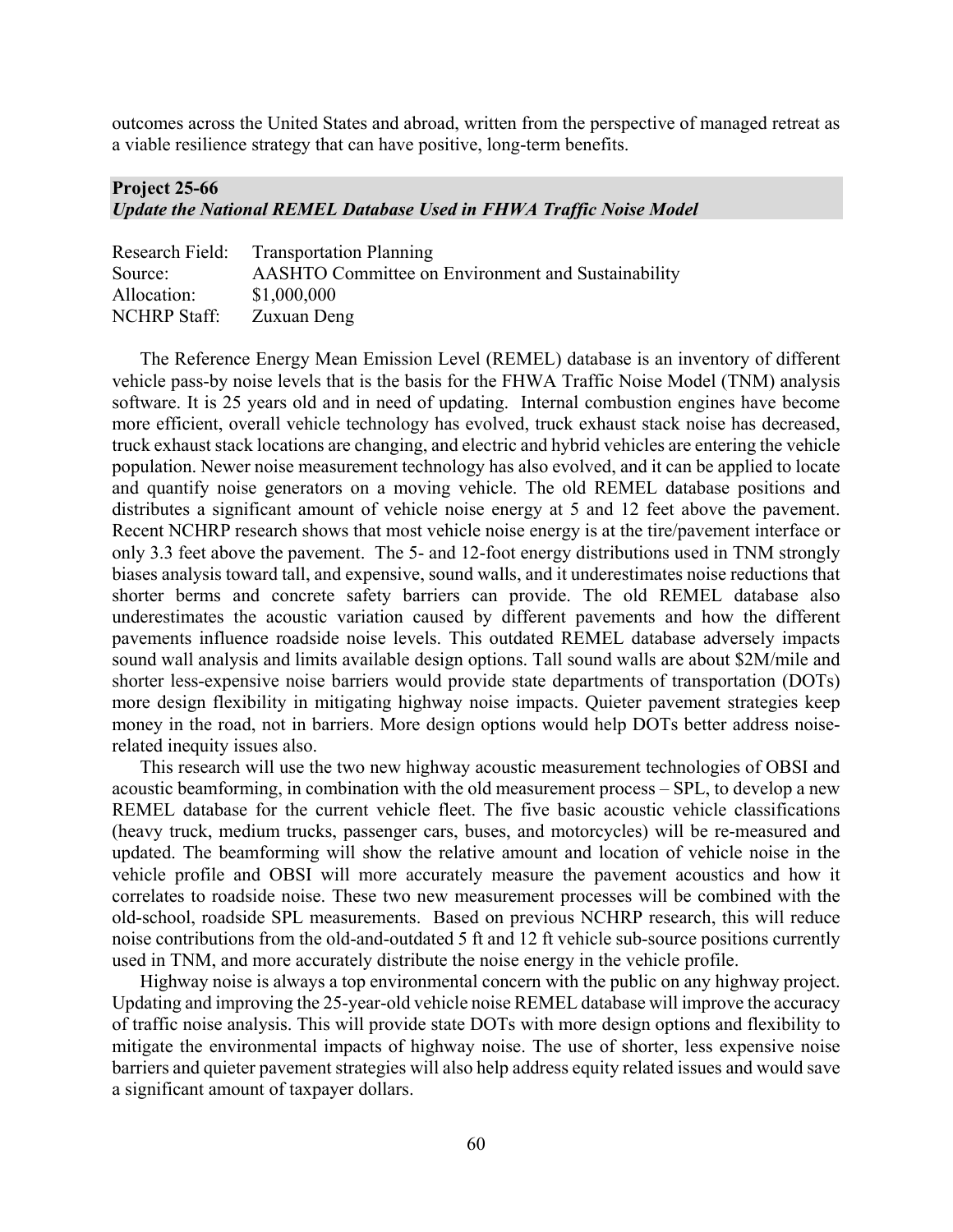The final product will be an updated vehicle noise REMEL database based on the current vehicle fleet and measured with both old and new acoustic measurement technologies that will better quantify and position the vehicle noise sub-sources: mechanical, exhaust, tire/pavement. A preliminary analysis will also be included with the database to discuss the differences between the new REMEL database and the older REMEL data.

Pass-by noise levels will be measured for different acoustically isolated individual vehicles operating under different conditions using SPL, OBSI, and beamforming acoustic measurement technology. The measurement matrix would include different vehicle types, different speeds (10 to 80 mph), cruising, acceleration/deceleration, flexible and rigid pavements, and different road grades.

The REMEL database should be thoroughly documented and the data made available in an open-source format for immediate use by state DOT engineers and noise analysts and other thirdparty noise simulation software vendors. To better accommodate future updates and improve accuracy and limit computational adjustment factors, the REMELs will be based on source measurements and referenced relative to the vehicle position in the traffic lane and will not be based on measurements taken at a distant receptor position. Most noise barrier design is performed on federally funded public works transportation projects and the REMEL database directly impacts structural noise barrier design. All stages and phases of the development of the REMEL database will be managed and reviewed by an experienced and responsible registered engineer. Implementation into the FHWA TNM software is not included in this research.

## **Project 25-67**

#### *Cultural Resources Mitigation: What Works and What Doesn't?*

|              | Research Field: Transportation Planning            |
|--------------|----------------------------------------------------|
| Source:      | AASHTO Committee on Environment and Sustainability |
| Allocation:  | \$500,000                                          |
| NCHRP Staff: | Jennifer Weeks                                     |

When a transportation project has an adverse effect to historic properties under Section 106 of the National Historic Preservation Act, the project sponsor is required to complete mitigation measures. Development of mitigation is done in consultation with the Section 106 stakeholders. Mitigation measures, such as Historic American Buildings Survey (HABS), Historic American Engineering Record (HAER), Historic American Landscapes Survey (HALS), archaeological data recovery and associated research, and educational publications are considered typical mitigation. Different, new, or creative mitigation measures are not normally considered due to time constraints and funding limitations. Recent years have seen a shift to greater consideration of creative mitigation alternatives; however, the degrees of success of implemented mitigation are rarely discussed. Research is needed to identify and assess the effectiveness of new and creative mitigation approaches.

The objective of the research is to identify and assess the success of creative or atypical mitigation strategies previously implemented in producing a public benefit. The following approach is a potential means of completing this research objective: (1) provide a list of types of historic properties adversely affected by transportation projects and the nature of the impacts; (2) identify common and more creative mitigation measures that have been applied for addressing the potential identified impacts; (3) identify the degree to which mitigation measures were successful